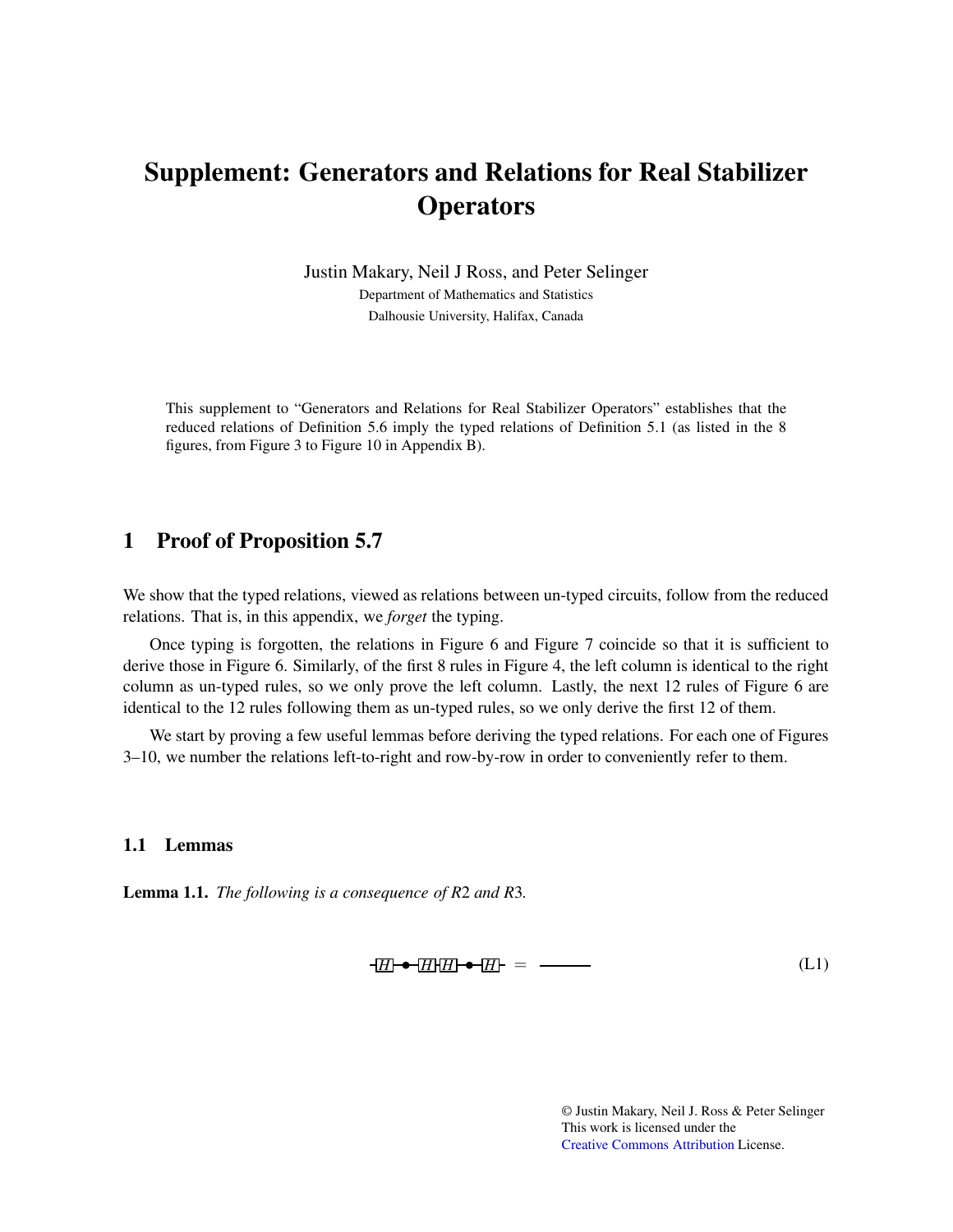#### Lemma 1.2. *The following rules are a consequence of R*1−*R*18

$$
\frac{H}{H} \frac{H}{H} \frac{H}{H} = \frac{1}{1 - \frac{1}{1 - \frac{1}{1 - \frac{1}{1 - \frac{1}{1 - \frac{1}{1 - \frac{1}{1 - \frac{1}{1 - \frac{1}{1 - \frac{1}{1 - \frac{1}{1 - \frac{1}{1 - \frac{1}{1 - \frac{1}{1 - \frac{1}{1 - \frac{1}{1 - \frac{1}{1 - \frac{1}{1 - \frac{1}{1 - \frac{1}{1 - \frac{1}{1 - \frac{1}{1 - \frac{1}{1 - \frac{1}{1 - \frac{1}{1 - \frac{1}{1 - \frac{1}{1 - \frac{1}{1 - \frac{1}{1 - \frac{1}{1 - \frac{1}{1 - \frac{1}{1 - \frac{1}{1 - \frac{1}{1 - \frac{1}{1 - \frac{1}{1 - \frac{1}{1 - \frac{1}{1 - \frac{1}{1 - \frac{1}{1 - \frac{1}{1 - \frac{1}{1 - \frac{1}{1 - \frac{1}{1 - \frac{1}{1 - \frac{1}{1 - \frac{1}{1 - \frac{1}{1 - \frac{1}{1 - \frac{1}{1 - \frac{1}{1 - \frac{1}{1 - \frac{1}{1 - \frac{1}{1 - \frac{1}{1 - \frac{1}{1 - \frac{1}{1 - \frac{1}{1 - \frac{1}{1 - \frac{1}{1 - \frac{1}{1 - \frac{1}{1 - \frac{1}{1 - \frac{1}{1 - \frac{1}{1 - \frac{1}{1 - \frac{1}{1 - \frac{1}{1 - \frac{1}{1 - \frac{1}{1 - \frac{1}{1 - \frac{1}{1 - \frac{1}{1 - \frac{1}{1 - \frac{1}{1 - \frac{1}{1 - \frac{1}{1 - \frac{1}{1 - \frac{1}{1 - \frac{1}{1 - \frac{1}{1 - \frac{1}{1 - \frac{1}{1 - \frac{1}{1 - \frac{1}{1 - \frac{1}{1 - \frac{1}{1 - \frac{1}{1 - \frac{1}{1 - \frac{1}{1 - \frac{1}{1 - \frac{1}{1 - \frac{1}{1 - \frac{1}{1 - \frac{1}{1 - \frac{1}{1 - \frac{1}{1 - \frac{1}{1 - \frac{1}{1 - \frac{1}{1 - \frac{1}{1 - \frac{1}{1 - \frac{1}{1 - \frac{1}{1 - \frac{1}{1 - \frac{
$$

$$
\overline{H} \stackrel{\blacktriangle}{\longrightarrow} \overline{H} H \stackrel{\blacktriangle}{\longrightarrow} \overline{H} \stackrel{\blacktriangle}{\longrightarrow} \overline{H} \stackrel{\blacktriangle}{\longrightarrow} \overline{H} \stackrel{\blacktriangle}{\longrightarrow} \overline{H} \stackrel{\blacktriangle}{\longrightarrow} \overline{H} \stackrel{\blacktriangle}{\longrightarrow} \overline{H} \stackrel{\blacktriangle}{\longrightarrow} \overline{H} \stackrel{\blacktriangle}{\longrightarrow} \overline{H} \stackrel{\blacktriangle}{\longrightarrow} \overline{H} \stackrel{\blacktriangle}{\longrightarrow} \overline{H} \stackrel{\blacktriangle}{\longrightarrow} \overline{H} \stackrel{\blacktriangle}{\longrightarrow} \overline{H} \stackrel{\blacktriangle}{\longrightarrow} \overline{H} \stackrel{\blacktriangle}{\longrightarrow} \overline{H} \stackrel{\blacktriangle}{\longrightarrow} \overline{H} \stackrel{\blacktriangle}{\longrightarrow} \overline{H} \stackrel{\blacktriangle}{\longrightarrow} \overline{H} \stackrel{\blacktriangle}{\longrightarrow} \overline{H} \stackrel{\blacktriangle}{\longrightarrow} \overline{H} \stackrel{\blacktriangle}{\longrightarrow} \overline{H} \stackrel{\blacktriangle}{\longrightarrow} \overline{H} \stackrel{\blacktriangle}{\longrightarrow} \overline{H} \stackrel{\blacktriangle}{\longrightarrow} \overline{H} \stackrel{\blacktriangle}{\longrightarrow} \overline{H} \stackrel{\blacktriangle}{\longrightarrow} \overline{H} \stackrel{\blacktriangle}{\longrightarrow} \overline{H} \stackrel{\blacktriangle}{\longrightarrow} \overline{H} \stackrel{\blacktriangle}{\longrightarrow} \overline{H} \stackrel{\blacktriangle}{\longrightarrow} \overline{H} \stackrel{\blacktriangle}{\longrightarrow} \overline{H} \stackrel{\blacktriangle}{\longrightarrow} \overline{H} \stackrel{\blacktriangle}{\longrightarrow} \overline{H} \stackrel{\blacktriangle}{\longrightarrow} \overline{H} \stackrel{\blacktriangle}{\longrightarrow} \overline{H} \stackrel{\blacktriangle}{\longrightarrow} \overline{H} \stackrel{\blacktriangle}{\longrightarrow} \overline{H} \stackrel{\blacktriangle}{\longrightarrow} \overline{H} \stackrel{\blacktriangle}{\longrightarrow} \overline{H} \stackrel{\blacktriangle}{\longrightarrow} \overline{H} \stackrel{\blacktriangle}{\longrightarrow} \overline{H} \stackrel{\blacktriangle}{\longrightarrow} \overline{H} \stackrel{\blacktriangle}{\longrightarrow} \overline{H} \stackrel{\blacktriangle}{\longrightarrow} \overline{H} \stackrel{\blacktriangle}{\longrightarrow} \overline{H} \stackrel{\blacktriangle}{\longrightarrow} \overline{H} \stackrel{\blacktriangle}{\longrightarrow} \overline{H} \
$$

$$
\overline{H} \stackrel{\bullet}{\bullet} \overline{H} \stackrel{\bullet}{\bullet} \overline{H} \stackrel{\bullet}{\bullet} \overline{H} \stackrel{\bullet}{\bullet} \stackrel{\bullet}{=} \overline{H} \stackrel{\bullet}{\bullet} \overline{H} \stackrel{\bullet}{\bullet} \overline{H} \stackrel{\bullet}{\bullet} \overline{H} \stackrel{\bullet}{\bullet} \overline{H} \stackrel{\bullet}{\bullet} \overline{H} \stackrel{\bullet}{\bullet} \overline{H} \stackrel{\bullet}{\bullet} \overline{H} \stackrel{\bullet}{\bullet} \overline{H} \stackrel{\bullet}{\bullet} \overline{H} \stackrel{\bullet}{\bullet} \overline{H} \stackrel{\bullet}{\bullet} \overline{H} \stackrel{\bullet}{\bullet} \overline{H} \stackrel{\bullet}{\bullet} \overline{H} \stackrel{\bullet}{\bullet} \overline{H} \stackrel{\bullet}{\bullet} \overline{H} \stackrel{\bullet}{\bullet} \overline{H} \stackrel{\bullet}{\bullet} \overline{H} \stackrel{\bullet}{\bullet} \overline{H} \stackrel{\bullet}{\bullet} \overline{H} \stackrel{\bullet}{\bullet} \overline{H} \stackrel{\bullet}{\bullet} \overline{H} \stackrel{\bullet}{\bullet} \overline{H} \stackrel{\bullet}{\bullet} \overline{H} \stackrel{\bullet}{\bullet} \overline{H} \stackrel{\bullet}{\bullet} \overline{H} \stackrel{\bullet}{\bullet} \overline{H} \stackrel{\bullet}{\bullet} \overline{H} \stackrel{\bullet}{\bullet} \overline{H} \stackrel{\bullet}{\bullet} \overline{H} \stackrel{\bullet}{\bullet} \overline{H} \stackrel{\bullet}{\bullet} \overline{H} \stackrel{\bullet}{\bullet} \overline{H} \stackrel{\bullet}{\bullet} \overline{H} \stackrel{\bullet}{\bullet} \overline{H} \stackrel{\bullet}{\bullet} \overline{H} \stackrel{\bullet}{\bullet} \overline{H} \stackrel{\bullet}{\bullet} \overline{H} \stackrel{\bullet}{\bullet} \overline{H} \stackrel{\bullet}{\bullet} \overline{H} \stackrel{\bullet}{\bullet} \overline{H} \stackrel{\bullet}{\bullet} \overline{H} \stackrel{\bullet}{\bullet} \overline{H} \stackrel{\bullet}{\bullet} \overline{H} \stackrel{\bullet}{\bullet} \overline{H} \stackrel{\bullet}{\bullet} \overline{H} \stackrel{\bullet}{\bullet} \overline
$$

$$
\frac{H}{H} \left( \frac{H}{H} \right) = \frac{H}{H} \left( \frac{H}{H} \right) = \frac{1}{H} \left( \frac{H}{H} \right) = \frac{1}{H} \left( \frac{H}{H} \right) = \frac{1}{H} \left( \frac{H}{H} \right) = \frac{1}{H} \left( \frac{H}{H} \right) = \frac{1}{H} \left( \frac{H}{H} \right) = \frac{1}{H} \left( \frac{H}{H} \right) = \frac{1}{H} \left( \frac{H}{H} \right) = \frac{1}{H} \left( \frac{H}{H} \right) = \frac{1}{H} \left( \frac{H}{H} \right) = \frac{1}{H} \left( \frac{H}{H} \right) = \frac{1}{H} \left( \frac{H}{H} \right) = \frac{1}{H} \left( \frac{H}{H} \right) = \frac{1}{H} \left( \frac{H}{H} \right) = \frac{1}{H} \left( \frac{H}{H} \right) = \frac{1}{H} \left( \frac{H}{H} \right) = \frac{1}{H} \left( \frac{H}{H} \right) = \frac{1}{H} \left( \frac{H}{H} \right) = \frac{1}{H} \left( \frac{H}{H} \right) = \frac{1}{H} \left( \frac{H}{H} \right) = \frac{1}{H} \left( \frac{H}{H} \right) = \frac{1}{H} \left( \frac{H}{H} \right) = \frac{1}{H} \left( \frac{H}{H} \right) = \frac{1}{H} \left( \frac{H}{H} \right) = \frac{1}{H} \left( \frac{H}{H} \right) = \frac{1}{H} \left( \frac{H}{H} \right) = \frac{1}{H} \left( \frac{H}{H} \right) = \frac{1}{H} \left( \frac{H}{H} \right) = \frac{1}{H} \left( \frac{H}{H} \right) = \frac{1}{H} \left( \frac{H}{H} \right) = \frac{1}{H} \left( \frac{H}{H} \right) = \frac{1}{H} \left( \frac{H}{H} \right) = \frac{1}{H} \left( \frac{H}{H} \right) = \frac{1}{H} \left( \frac{H}{H} \right) = \frac{1}{H} \left( \frac{H}{H} \right) = \frac{1
$$

$$
\begin{array}{c}\n\bullet \boxed{H} \bullet \boxed{H} \bullet \text{---} \quad \text{---} \quad \text{---} \quad \text{---} \quad \text{---} \quad \text{---} \quad \text{---} \quad \text{---} \quad \text{---} \\
\bullet \boxed{H} \bullet \boxed{H} \bullet \boxed{H} \text{---} \quad \text{---} \quad \text{---} \quad \text{---} \quad \text{---} \quad \text{---} \quad \text{---} \quad \text{---} \quad \text{---} \quad \text{---} \quad \text{---} \quad \text{---} \quad \text{---} \quad \text{---} \quad \text{---} \quad \text{---} \quad \text{---} \quad \text{---} \quad \text{---} \quad \text{---} \quad \text{---} \quad \text{---} \quad \text{---} \quad \text{---} \quad \text{---} \quad \text{---} \quad \text{---} \quad \text{---} \quad \text{---} \quad \text{---} \quad \text{---} \quad \text{---} \quad \text{---} \quad \text{---} \quad \text{---} \quad \text{---} \quad \text{---} \quad \text{---} \quad \text{---} \quad \text{---} \quad \text{---} \quad \text{---} \quad \text{---} \quad \text{---} \quad \text{---} \quad \text{---} \quad \text{---} \quad \text{---} \quad \text{---} \quad \text{---} \quad \text{---} \quad \text{---} \quad \text{---} \quad \text{---} \quad \text{---} \quad \text{---} \quad \text{---} \quad \text{---} \quad \text{---} \quad \text{---} \quad \text{---} \quad \text{---} \quad \text{---} \quad \text{---} \quad \text{---} \quad \text{---} \quad \text{---} \quad \text{---} \quad \text{---} \quad \text{---} \quad \text{---} \quad \text{---} \quad \text{---} \quad \text{---} \quad \text{---} \quad \text{---} \quad \text{---} \quad \text{---} \quad \text{---} \quad \text{---} \quad \text{---} \quad \text{---} \quad \text{---} \quad \text{---} \quad \text{---} \quad \text{---} \quad \text{---} \quad \text{---} \quad \text{---} \quad \text{---} \quad \text{---} \quad \text{---} \quad \text{---} \quad \text
$$

$$
\frac{H}{H} \left( \frac{H}{H} \right) = \frac{H}{H} \left( \frac{H}{H} \right) = \frac{H}{H} \left( \frac{H}{H} \right) = \frac{H}{H} \left( \frac{H}{H} \right)
$$
\n
$$
(L7)
$$

$$
\frac{\uparrow}{\downarrow} \frac{\uparrow}{\downarrow} \frac{\uparrow}{\downarrow} \frac{\uparrow}{\downarrow} \frac{\uparrow}{\downarrow} \frac{\uparrow}{\downarrow} \frac{\uparrow}{\downarrow} \frac{\uparrow}{\downarrow} \frac{\uparrow}{\downarrow} \frac{\uparrow}{\downarrow} \frac{\downarrow}{\downarrow} \frac{\uparrow}{\downarrow} \frac{\uparrow}{\downarrow} \frac{\downarrow}{\downarrow} \frac{\uparrow}{\downarrow} \frac{\downarrow}{\downarrow} \frac{\downarrow}{\downarrow} \frac{\downarrow}{\downarrow} \frac{\downarrow}{\downarrow} \frac{\downarrow}{\downarrow} \frac{\downarrow}{\downarrow} \frac{\downarrow}{\downarrow} \frac{\downarrow}{\downarrow} \frac{\downarrow}{\downarrow} \frac{\downarrow}{\downarrow} \frac{\downarrow}{\downarrow} \frac{\downarrow}{\downarrow} \frac{\downarrow}{\downarrow} \frac{\downarrow}{\downarrow} \frac{\downarrow}{\downarrow} \frac{\downarrow}{\downarrow} \frac{\downarrow}{\downarrow} \frac{\downarrow}{\downarrow} \frac{\downarrow}{\downarrow} \frac{\downarrow}{\downarrow} \frac{\downarrow}{\downarrow} \frac{\downarrow}{\downarrow} \frac{\downarrow}{\downarrow} \frac{\downarrow}{\downarrow} \frac{\downarrow}{\downarrow} \frac{\downarrow}{\downarrow} \frac{\downarrow}{\downarrow} \frac{\downarrow}{\downarrow} \frac{\downarrow}{\downarrow} \frac{\downarrow}{\downarrow} \frac{\downarrow}{\downarrow} \frac{\downarrow}{\downarrow} \frac{\downarrow}{\downarrow} \frac{\downarrow}{\downarrow} \frac{\downarrow}{\downarrow} \frac{\downarrow}{\downarrow} \frac{\downarrow}{\downarrow} \frac{\downarrow}{\downarrow} \frac{\downarrow}{\downarrow} \frac{\downarrow}{\downarrow} \frac{\downarrow}{\downarrow} \frac{\downarrow}{\downarrow} \frac{\downarrow}{\downarrow} \frac{\downarrow}{\downarrow} \frac{\downarrow}{\downarrow} \frac{\downarrow}{\downarrow} \frac{\downarrow}{\downarrow} \frac{\downarrow}{\downarrow} \frac{\downarrow}{\downarrow} \frac{\downarrow}{\downarrow} \frac{\downarrow}{\downarrow} \frac{\downarrow}{\downarrow} \frac{\downarrow}{\downarrow} \frac{\downarrow}{\downarrow} \frac{\downarrow}{\downarrow} \frac{\downarrow}{\downarrow} \frac{\downarrow}{\downarrow} \frac{\downarrow}{\downarrow} \frac{\downarrow}{\downarrow} \frac{\downarrow}{\downarrow} \frac{\downarrow}{\downarrow}
$$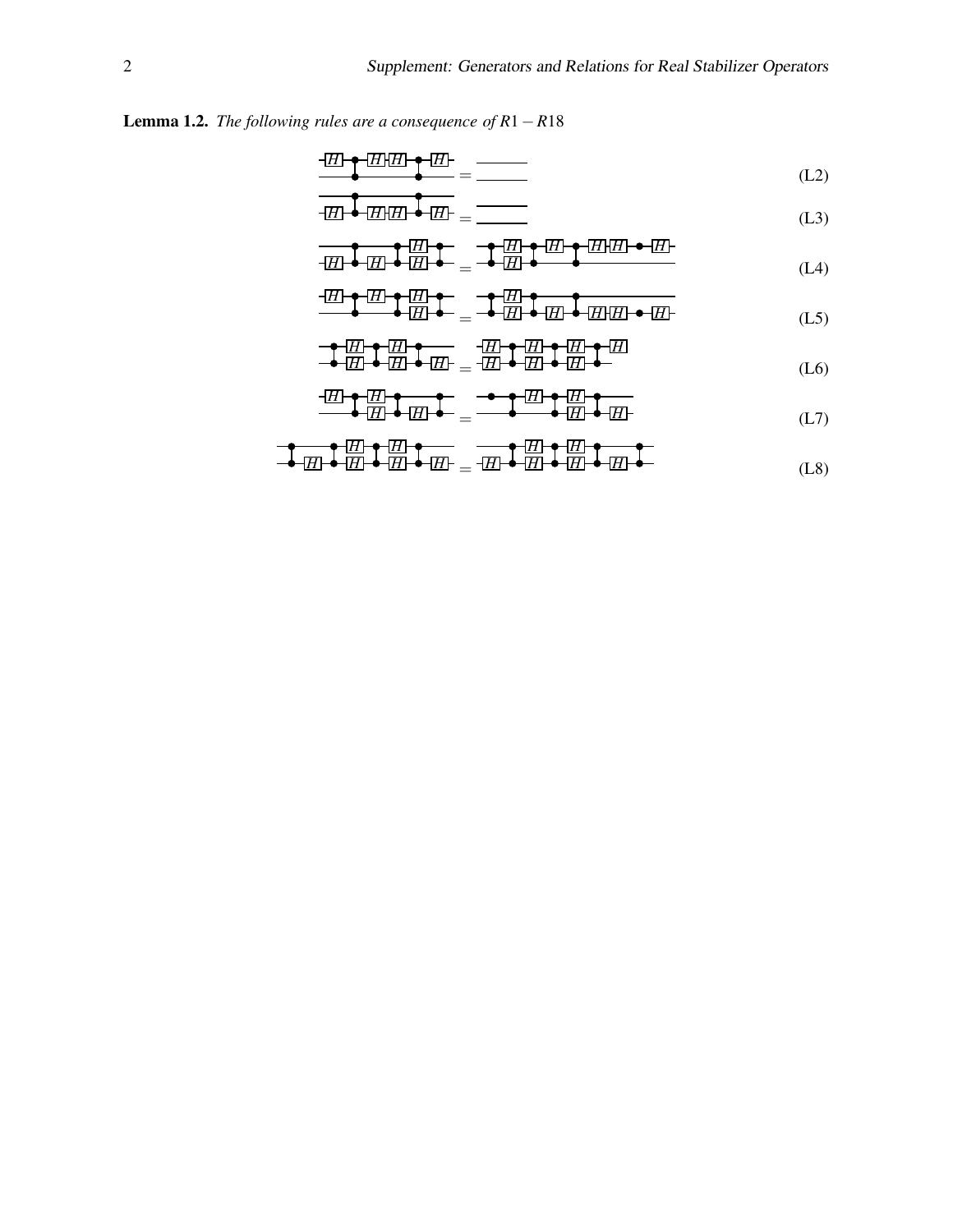Lemma 1.3. *The following rules are a consequence of R*1−*R*18

$$
\frac{1}{100} \frac{1}{100} \frac{1}{100} \frac{1}{100} \frac{1}{100} = \frac{1}{100} \frac{1}{100} \frac{1}{100} \frac{1}{100} \frac{1}{100} \tag{L9}
$$

$$
\begin{array}{ccccccccccccccccc}\n\bullet & \bullet & \boxed{H} & \bullet & \boxed{H} & \bullet & \boxed{H} & \bullet & \boxed{H} & \bullet & \boxed{H} & \bullet & \boxed{H} & \bullet & \boxed{H} & \bullet & \boxed{H} & \bullet & \boxed{H} & \bullet & \boxed{H} & \bullet & \boxed{H} & \bullet & \boxed{H} & \bullet & \boxed{H} & \bullet & \boxed{H} & \bullet & \boxed{H} & \bullet & \boxed{H} & \bullet & \boxed{H} & \bullet & \boxed{H} & \bullet & \boxed{H} & \bullet & \boxed{H} & \bullet & \boxed{H} & \bullet & \boxed{H} & \bullet & \boxed{H} & \bullet & \boxed{H} & \bullet & \boxed{H} & \bullet & \boxed{H} & \bullet & \boxed{H} & \bullet & \boxed{H} & \bullet & \boxed{H} & \bullet & \boxed{H} & \bullet & \boxed{H} & \bullet & \boxed{H} & \bullet & \boxed{H} & \bullet & \boxed{H} & \bullet & \boxed{H} & \bullet & \boxed{H} & \bullet & \boxed{H} & \bullet & \boxed{H} & \bullet & \boxed{H} & \bullet & \boxed{H} & \bullet & \boxed{H} & \bullet & \boxed{H} & \bullet & \boxed{H} & \bullet & \boxed{H} & \bullet & \boxed{H} & \bullet & \boxed{H} & \bullet & \boxed{H} & \bullet & \boxed{H} & \bullet & \boxed{H} & \bullet & \boxed{H} & \bullet & \boxed{H} & \bullet & \boxed{H} & \bullet & \boxed{H} & \bullet & \boxed{H} & \bullet & \boxed{H} & \bullet & \boxed{H} & \bullet & \boxed{H} & \bullet & \boxed{H} & \bullet & \boxed{H} & \bullet & \boxed{H} & \bullet & \boxed{H} & \bullet & \boxed{H} & \bullet & \boxed{H} & \bullet & \boxed{H} & \bullet & \boxed{H} & \bullet & \boxed{H} & \bullet & \boxed{H} & \bullet & \boxed{H} & \bullet & \boxed{H} & \bullet & \boxed{H} & \bullet & \boxed{H} & \bullet & \boxed{H} & \bullet & \boxed{H} & \bullet & \boxed{H} & \bullet & \boxed{H} & \bullet & \boxed{H} & \bullet & \boxed{H} & \bullet & \boxed{H} & \bullet & \boxed{H} & \bullet & \boxed{H} & \bullet & \boxed{H} & \bullet & \boxed{H} & \bullet & \boxed{H
$$

$$
\frac{1}{\sqrt{1-\frac{1}{2}\ln\left(\frac{1}{2}\ln\left(\frac{1}{2}\ln\left(\frac{1}{2}\ln\left(\frac{1}{2}\ln\left(\frac{1}{2}\ln\left(\frac{1}{2}\ln\left(\frac{1}{2}\ln\left(\frac{1}{2}\ln\left(\frac{1}{2}\ln\left(\frac{1}{2}\ln\left(\frac{1}{2}\ln\left(\frac{1}{2}\ln\left(\frac{1}{2}\ln\left(\frac{1}{2}\ln\left(\frac{1}{2}\ln\left(\frac{1}{2}\ln\left(\frac{1}{2}\ln\left(\frac{1}{2}\ln\left(\frac{1}{2}\ln\left(\frac{1}{2}\ln\left(\frac{1}{2}\ln\left(\frac{1}{2}\ln\left(\frac{1}{2}\ln\left(\frac{1}{2}\ln\left(\frac{1}{2}\ln\left(\frac{1}{2}\ln\left(\frac{1}{2}\ln\left(\frac{1}{2}\ln\left(\frac{1}{2}\ln\left(\frac{1}{2}\ln\left(\frac{1}{2}\ln\left(\frac{1}{2}\ln\left(\frac{1}{2}\ln\left(\frac{1}{2}\ln\left(\frac{1}{2}\ln\left(\frac{1}{2}\ln\left(\frac{1}{2}\ln\left(\frac{1}{2}\ln\left(\frac{1}{2}\ln\left(\frac{1}{2}\ln\left(\frac{1}{2}\ln\left(\frac{1}{2}\ln\left(\frac{1}{2}\ln\left(\frac{1}{2}\ln\left(\frac{1}{2}\ln\left(\frac{1}{2}\ln\left(\frac{1}{2}\ln\left(\frac{1}{2}\ln\left(\frac{1}{2}\ln\left(\frac{1}{2}\ln\left(\frac{1}{2}\ln\left(\frac{1}{2}\ln\left(\frac{1}{2}\ln\left(\frac{1}{2}\ln\left(\frac{1}{2}\ln\left(\frac{1}{2}\ln\left(\frac{1}{2}\ln\left(\frac{1}{2}\ln\left(\frac{1}{2}\ln\left(\frac{1}{2}\ln\left(\frac{1}{2}\ln\left(\frac{1}{2}\ln\left(\frac{1}{2}\ln\left(\frac{1}{2}\ln\left(\frac{1}{2}\ln\left(\frac{1}{2}\ln\left(\frac{1}{2}\ln\left(\frac{1}{2}\ln\left(\frac{1}{2}\ln\left(\frac{1}{2}\ln\left(\frac{1}{2}\ln\left(\frac{1}{2}\ln\left(\frac{1}{2}\ln\left(\frac{1}{2}\ln\left(\
$$

$$
\frac{1}{1} \left( \frac{1}{1} \right) \leftarrow \frac{1}{1} \left( \frac{1}{1} \right) \left( \frac{1}{1} \right) \left( \frac{1}{1} \right) \left( \frac{1}{1} \right) \left( \frac{1}{1} \right) \left( \frac{1}{1} \right) \left( \frac{1}{1} \right) \left( \frac{1}{1} \right) \left( \frac{1}{1} \right) \left( \frac{1}{1} \right) \left( \frac{1}{1} \right) \left( \frac{1}{1} \right) \left( \frac{1}{1} \right) \left( \frac{1}{1} \right) \left( \frac{1}{1} \right) \left( \frac{1}{1} \right) \left( \frac{1}{1} \right) \left( \frac{1}{1} \right) \left( \frac{1}{1} \right) \left( \frac{1}{1} \right) \left( \frac{1}{1} \right) \left( \frac{1}{1} \right) \left( \frac{1}{1} \right) \left( \frac{1}{1} \right) \left( \frac{1}{1} \right) \left( \frac{1}{1} \right) \left( \frac{1}{1} \right) \left( \frac{1}{1} \right) \left( \frac{1}{1} \right) \left( \frac{1}{1} \right) \left( \frac{1}{1} \right) \left( \frac{1}{1} \right) \left( \frac{1}{1} \right) \left( \frac{1}{1} \right) \left( \frac{1}{1} \right) \left( \frac{1}{1} \right) \left( \frac{1}{1} \right) \left( \frac{1}{1} \right) \left( \frac{1}{1} \right) \left( \frac{1}{1} \right) \left( \frac{1}{1} \right) \left( \frac{1}{1} \right) \left( \frac{1}{1} \right) \left( \frac{1}{1} \right) \left( \frac{1}{1} \right) \left( \frac{1}{1} \right) \left( \frac{1}{1} \right) \left( \frac{1}{1} \right) \left( \frac{1}{1} \right) \left( \frac{1}{1} \right) \left( \frac{1}{1} \right) \left( \frac{1}{1} \right) \left( \frac{1}{1} \right) \left( \frac{1}{1} \right) \left( \frac{1}{1} \right) \left( \frac{1}{1} \right) \left
$$

$$
\frac{1}{\sqrt{21}} \div \frac{1}{\sqrt{21}} \div \frac{1}{\sqrt{21}} \div \frac{1}{\sqrt{21}} \div \frac{1}{\sqrt{21}} \div \frac{1}{\sqrt{21}} \div \frac{1}{\sqrt{21}} \div \frac{1}{\sqrt{21}} \div \frac{1}{\sqrt{21}} \div \frac{1}{\sqrt{21}} \div \frac{1}{\sqrt{21}} \div \frac{1}{\sqrt{21}} \div \frac{1}{\sqrt{21}} \div \frac{1}{\sqrt{21}} \div \frac{1}{\sqrt{21}} \div \frac{1}{\sqrt{21}} \div \frac{1}{\sqrt{21}} \div \frac{1}{\sqrt{21}} \div \frac{1}{\sqrt{21}} \div \frac{1}{\sqrt{21}} \div \frac{1}{\sqrt{21}} \div \frac{1}{\sqrt{21}} \div \frac{1}{\sqrt{21}} \div \frac{1}{\sqrt{21}} \div \frac{1}{\sqrt{21}} \div \frac{1}{\sqrt{21}} \div \frac{1}{\sqrt{21}} \div \frac{1}{\sqrt{21}} \div \frac{1}{\sqrt{21}} \div \frac{1}{\sqrt{21}} \div \frac{1}{\sqrt{21}} \div \frac{1}{\sqrt{21}} \div \frac{1}{\sqrt{21}} \div \frac{1}{\sqrt{21}} \div \frac{1}{\sqrt{21}} \div \frac{1}{\sqrt{21}} \div \frac{1}{\sqrt{21}} \div \frac{1}{\sqrt{21}} \div \frac{1}{\sqrt{21}} \div \frac{1}{\sqrt{21}} \div \frac{1}{\sqrt{21}} \div \frac{1}{\sqrt{21}} \div \frac{1}{\sqrt{21}} \div \frac{1}{\sqrt{21}} \div \frac{1}{\sqrt{21}} \div \frac{1}{\sqrt{21}} \div \frac{1}{\sqrt{21}} \div \frac{1}{\sqrt{21}} \div \frac{1}{\sqrt{21}} \div \frac{1}{\sqrt{21}} \div \frac{1}{\sqrt{21}} \div \frac{1}{\sqrt{21}} \div \frac{1}{\sqrt{21}} \div \frac{1}{\sqrt{21}} \div \frac{1}{\sqrt{21}} \div \frac{1}{\sqrt{21}} \div \frac{1}{\sqrt{21}} \div \frac{1}{\sqrt{21}} \div \frac{1}{\
$$

$$
\frac{\frac{1}{\sqrt{2}}\frac{1}{\sqrt{2}}\frac{1}{\sqrt{2}}\frac{1}{\sqrt{2}}\frac{1}{\sqrt{2}}\frac{1}{\sqrt{2}}\frac{1}{\sqrt{2}}\frac{1}{\sqrt{2}}\frac{1}{\sqrt{2}}\frac{1}{\sqrt{2}}\frac{1}{\sqrt{2}}\frac{1}{\sqrt{2}}\frac{1}{\sqrt{2}}\frac{1}{\sqrt{2}}\frac{1}{\sqrt{2}}\frac{1}{\sqrt{2}}\frac{1}{\sqrt{2}}\frac{1}{\sqrt{2}}\frac{1}{\sqrt{2}}\frac{1}{\sqrt{2}}\frac{1}{\sqrt{2}}\frac{1}{\sqrt{2}}\frac{1}{\sqrt{2}}\frac{1}{\sqrt{2}}\frac{1}{\sqrt{2}}\frac{1}{\sqrt{2}}\frac{1}{\sqrt{2}}\frac{1}{\sqrt{2}}\frac{1}{\sqrt{2}}\frac{1}{\sqrt{2}}\frac{1}{\sqrt{2}}\frac{1}{\sqrt{2}}\frac{1}{\sqrt{2}}\frac{1}{\sqrt{2}}\frac{1}{\sqrt{2}}\frac{1}{\sqrt{2}}\frac{1}{\sqrt{2}}\frac{1}{\sqrt{2}}\frac{1}{\sqrt{2}}\frac{1}{\sqrt{2}}\frac{1}{\sqrt{2}}\frac{1}{\sqrt{2}}\frac{1}{\sqrt{2}}\frac{1}{\sqrt{2}}\frac{1}{\sqrt{2}}\frac{1}{\sqrt{2}}\frac{1}{\sqrt{2}}\frac{1}{\sqrt{2}}\frac{1}{\sqrt{2}}\frac{1}{\sqrt{2}}\frac{1}{\sqrt{2}}\frac{1}{\sqrt{2}}\frac{1}{\sqrt{2}}\frac{1}{\sqrt{2}}\frac{1}{\sqrt{2}}\frac{1}{\sqrt{2}}\frac{1}{\sqrt{2}}\frac{1}{\sqrt{2}}\frac{1}{\sqrt{2}}\frac{1}{\sqrt{2}}\frac{1}{\sqrt{2}}\frac{1}{\sqrt{2}}\frac{1}{\sqrt{2}}\frac{1}{\sqrt{2}}\frac{1}{\sqrt{2}}\frac{1}{\sqrt{2}}\frac{1}{\sqrt{2}}\frac{1}{\sqrt{2}}\frac{1}{\sqrt{2}}\frac{1}{\sqrt{2}}\frac{1}{\sqrt{2}}\frac{1}{\sqrt{2}}\frac{1}{\sqrt{2}}\frac{1}{\sqrt{2}}\frac{1}{\sqrt{2}}\frac{1}{\sqrt{
$$

$$
\frac{1}{\sqrt{H}}\left\{\frac{1}{\sqrt{H}}\right\}=\frac{1}{\sqrt{H}}\left\{\frac{1}{\sqrt{H}}\right\}=\frac{1}{\sqrt{H}}\left\{\frac{1}{\sqrt{H}}\right\}=\frac{1}{\sqrt{H}}\left\{\frac{1}{\sqrt{H}}\right\}=\frac{1}{\sqrt{H}}\left\{\frac{1}{\sqrt{H}}\right\}=\frac{1}{\sqrt{H}}\left\{\frac{1}{\sqrt{H}}\right\}=\frac{1}{\sqrt{H}}\left\{\frac{1}{\sqrt{H}}\right\}=\frac{1}{\sqrt{H}}\left\{\frac{1}{\sqrt{H}}\right\}=\frac{1}{\sqrt{H}}\left\{\frac{1}{\sqrt{H}}\right\}=\frac{1}{\sqrt{H}}\left\{\frac{1}{\sqrt{H}}\right\}=\frac{1}{\sqrt{H}}\left\{\frac{1}{\sqrt{H}}\right\}=\frac{1}{\sqrt{H}}\left\{\frac{1}{\sqrt{H}}\right\}=\frac{1}{\sqrt{H}}\left\{\frac{1}{\sqrt{H}}\right\}=\frac{1}{\sqrt{H}}\left\{\frac{1}{\sqrt{H}}\right\}=\frac{1}{\sqrt{H}}\left\{\frac{1}{\sqrt{H}}\right\}=\frac{1}{\sqrt{H}}\left\{\frac{1}{\sqrt{H}}\right\}=\frac{1}{\sqrt{H}}\left\{\frac{1}{\sqrt{H}}\right\}=\frac{1}{\sqrt{H}}\left\{\frac{1}{\sqrt{H}}\right\}=\frac{1}{\sqrt{H}}\left\{\frac{1}{\sqrt{H}}\right\}=\frac{1}{\sqrt{H}}\left\{\frac{1}{\sqrt{H}}\right\}=\frac{1}{\sqrt{H}}\left\{\frac{1}{\sqrt{H}}\right\}=\frac{1}{\sqrt{H}}\left\{\frac{1}{\sqrt{H}}\right\}=\frac{1}{\sqrt{H}}\left\{\frac{1}{\sqrt{H}}\right\}=\frac{1}{\sqrt{H}}\left\{\frac{1}{\sqrt{H}}\right\}=\frac{1}{\sqrt{H}}\left\{\frac{1}{\sqrt{H}}\right\}=\frac{1}{\sqrt{H}}\left\{\frac{1}{\sqrt{H}}\right\}=\frac{1}{\sqrt{H}}\left\{\frac{1}{\sqrt{H}}\right\}=\frac{1}{\sqrt{H}}\left\{\frac{1}{\sqrt{H}}\right\}=\frac{1
$$

$$
\frac{1}{\sqrt{2}}\frac{1}{\sqrt{2}}\frac{1}{\sqrt{2}}\frac{1}{\sqrt{2}}\frac{1}{\sqrt{2}}\frac{1}{\sqrt{2}}\frac{1}{\sqrt{2}}\frac{1}{\sqrt{2}}\frac{1}{\sqrt{2}}\frac{1}{\sqrt{2}}\frac{1}{\sqrt{2}}\frac{1}{\sqrt{2}}\frac{1}{\sqrt{2}}\frac{1}{\sqrt{2}}\frac{1}{\sqrt{2}}\frac{1}{\sqrt{2}}\frac{1}{\sqrt{2}}\frac{1}{\sqrt{2}}\frac{1}{\sqrt{2}}\frac{1}{\sqrt{2}}\frac{1}{\sqrt{2}}\frac{1}{\sqrt{2}}\frac{1}{\sqrt{2}}\frac{1}{\sqrt{2}}\frac{1}{\sqrt{2}}\frac{1}{\sqrt{2}}\frac{1}{\sqrt{2}}\frac{1}{\sqrt{2}}\frac{1}{\sqrt{2}}\frac{1}{\sqrt{2}}\frac{1}{\sqrt{2}}\frac{1}{\sqrt{2}}\frac{1}{\sqrt{2}}\frac{1}{\sqrt{2}}\frac{1}{\sqrt{2}}\frac{1}{\sqrt{2}}\frac{1}{\sqrt{2}}\frac{1}{\sqrt{2}}\frac{1}{\sqrt{2}}\frac{1}{\sqrt{2}}\frac{1}{\sqrt{2}}\frac{1}{\sqrt{2}}\frac{1}{\sqrt{2}}\frac{1}{\sqrt{2}}\frac{1}{\sqrt{2}}\frac{1}{\sqrt{2}}\frac{1}{\sqrt{2}}\frac{1}{\sqrt{2}}\frac{1}{\sqrt{2}}\frac{1}{\sqrt{2}}\frac{1}{\sqrt{2}}\frac{1}{\sqrt{2}}\frac{1}{\sqrt{2}}\frac{1}{\sqrt{2}}\frac{1}{\sqrt{2}}\frac{1}{\sqrt{2}}\frac{1}{\sqrt{2}}\frac{1}{\sqrt{2}}\frac{1}{\sqrt{2}}\frac{1}{\sqrt{2}}\frac{1}{\sqrt{2}}\frac{1}{\sqrt{2}}\frac{1}{\sqrt{2}}\frac{1}{\sqrt{2}}\frac{1}{\sqrt{2}}\frac{1}{\sqrt{2}}\frac{1}{\sqrt{2}}\frac{1}{\sqrt{2}}\frac{1}{\sqrt{2}}\frac{1}{\sqrt{2}}\frac{1}{\sqrt{2}}\frac{1}{\sqrt{2}}\frac{1}{\sqrt{2}}\frac{1}{\sqrt{2}}\frac{1}{\sqrt{2}}\frac{1}{\sqrt{2}}
$$

$$
\frac{\sqrt{H}}{\sqrt{H}} = \frac{\sqrt{H}}{\sqrt{H}} = \frac{\sqrt{H}}{\sqrt{H}} \frac{\sqrt{H}}{\sqrt{H}} \frac{\sqrt{H}}{\sqrt{H}} \frac{\sqrt{H}}{\sqrt{H}} \frac{\sqrt{H}}{\sqrt{H}} \frac{\sqrt{H}}{\sqrt{H}} \frac{\sqrt{H}}{\sqrt{H}} \frac{\sqrt{H}}{\sqrt{H}} \frac{\sqrt{H}}{\sqrt{H}} \frac{\sqrt{H}}{\sqrt{H}} \frac{\sqrt{H}}{\sqrt{H}} \frac{\sqrt{H}}{\sqrt{H}} \frac{\sqrt{H}}{\sqrt{H}} \frac{\sqrt{H}}{\sqrt{H}} \frac{\sqrt{H}}{\sqrt{H}} \frac{\sqrt{H}}{\sqrt{H}} \frac{\sqrt{H}}{\sqrt{H}} \frac{\sqrt{H}}{\sqrt{H}} \frac{\sqrt{H}}{\sqrt{H}} \frac{\sqrt{H}}{\sqrt{H}} \frac{\sqrt{H}}{\sqrt{H}} \frac{\sqrt{H}}{\sqrt{H}} \frac{\sqrt{H}}{\sqrt{H}} \frac{\sqrt{H}}{\sqrt{H}} \frac{\sqrt{H}}{\sqrt{H}} \frac{\sqrt{H}}{\sqrt{H}} \frac{\sqrt{H}}{\sqrt{H}} \frac{\sqrt{H}}{\sqrt{H}} \frac{\sqrt{H}}{\sqrt{H}} \frac{\sqrt{H}}{\sqrt{H}} \frac{\sqrt{H}}{\sqrt{H}} \frac{\sqrt{H}}{\sqrt{H}} \frac{\sqrt{H}}{\sqrt{H}} \frac{\sqrt{H}}{\sqrt{H}} \frac{\sqrt{H}}{\sqrt{H}} \frac{\sqrt{H}}{\sqrt{H}} \frac{\sqrt{H}}{\sqrt{H}} \frac{\sqrt{H}}{\sqrt{H}} \frac{\sqrt{H}}{\sqrt{H}} \frac{\sqrt{H}}{\sqrt{H}} \frac{\sqrt{H}}{\sqrt{H}} \frac{\sqrt{H}}{\sqrt{H}} \frac{\sqrt{H}}{\sqrt{H}} \frac{\sqrt{H}}{\sqrt{H}} \frac{\sqrt{H}}{\sqrt{H}} \frac{\sqrt{H}}{\sqrt{H}} \frac{\sqrt{H}}{\sqrt{H}} \frac{\sqrt{H}}{\sqrt{H}} \frac{\sqrt{H}}{\sqrt{H}} \frac{\sqrt{H}}{\sqrt{H}} \frac{\sqrt{H}}{\sqrt{H}} \frac{\sqrt{H}}{\sqrt{H}} \frac{\sqrt{H}}{\sqrt{H}} \frac{\sqrt{H}}{\sqrt{H}} \frac{\sqrt{H}}{\sqrt{H}} \frac{\sqrt{H}}{\sqrt{H}} \frac{\sqrt{H}}{\sqrt{H}} \frac{\sqrt{H}}{\sqrt{H}} \frac{\sqrt{H}}{\sqrt{H}} \frac{\sqrt{H}}{\sqrt{H}} \frac{\sqrt{H}}{\sqrt{H}} \frac
$$

*H H H H H H H H H H* = *H H H H H H H H H H* (L19)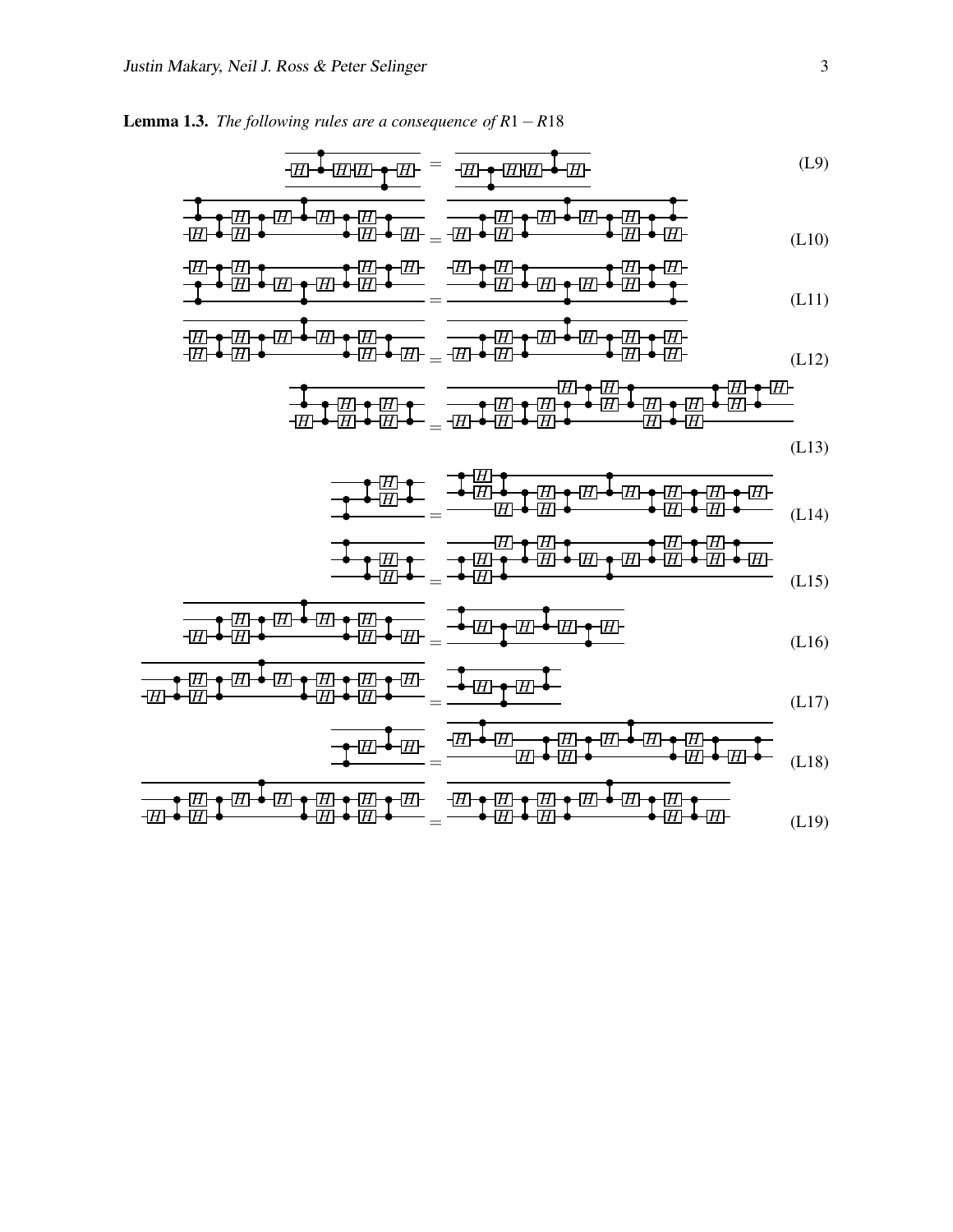### 1.2 Proofs of Lemmas

L1:

*<sup>H</sup> <sup>H</sup> <sup>H</sup> <sup>H</sup> <sup>R</sup>*3= *<sup>H</sup> <sup>H</sup> <sup>R</sup>*2= *<sup>H</sup> <sup>H</sup> R*3=

L2:

$$
\frac{H\rightarrow HH\rightarrow HH}{\mathbb{E}\frac{H\rightarrow H\rightarrow H}{\mathbb{E}\frac{H\rightarrow H\rightarrow H}{\mathbb{E}\frac{H\rightarrow H\rightarrow H}{\mathbb{E}\frac{H\rightarrow H\rightarrow H}{\mathbb{E}\frac{H\rightarrow H\rightarrow H}{\mathbb{E}\frac{H\rightarrow H\rightarrow H}{\mathbb{E}\frac{H\rightarrow H\rightarrow H}{\mathbb{E}\frac{H\rightarrow H\rightarrow H}{\mathbb{E}\frac{H\rightarrow H\rightarrow H}{\mathbb{E}\frac{H\rightarrow H\rightarrow H}{\mathbb{E}\frac{H\rightarrow H\rightarrow H}{\mathbb{E}\frac{H\rightarrow H\rightarrow H}{\mathbb{E}\frac{H\rightarrow H\rightarrow H}{\mathbb{E}\frac{H\rightarrow H\rightarrow H}{\mathbb{E}\frac{H\rightarrow H\rightarrow H}{\mathbb{E}\frac{H\rightarrow H\rightarrow H}{\mathbb{E}\frac{H\rightarrow H\rightarrow H}{\mathbb{E}\frac{H\rightarrow H\rightarrow H}{\mathbb{E}\frac{H\rightarrow H\rightarrow H}{\mathbb{E}\frac{H\rightarrow H\rightarrow H}{\mathbb{E}\frac{H\rightarrow H\rightarrow H}{\mathbb{E}\frac{H\rightarrow H\rightarrow H}{\mathbb{E}\frac{H\rightarrow H\rightarrow H}{\mathbb{E}\frac{H\rightarrow H\rightarrow H}{\mathbb{E}\frac{H\rightarrow H\rightarrow H}{\mathbb{E}\frac{H\rightarrow H\rightarrow H}{\mathbb{E}\frac{H\rightarrow H\rightarrow H}{\mathbb{E}\frac{H\rightarrow H\rightarrow H}{\mathbb{E}\frac{H\rightarrow H\rightarrow H}{\mathbb{E}\frac{H\rightarrow H\rightarrow H}{\mathbb{E}\frac{H\rightarrow H\rightarrow H}{\mathbb{E}\frac{H\rightarrow H\rightarrow H}{\mathbb{E}\frac{H\rightarrow H\rightarrow H}{\mathbb{E}\frac{H\rightarrow H\rightarrow H}{\mathbb{E}\frac{H\rightarrow H\rightarrow H}{\mathbb{E}\frac{H\rightarrow H\rightarrow H}{\mathbb{E}\frac{H\rightarrow H\rightarrow H}{\mathbb{E}\frac{H\rightarrow H\rightarrow H}}{\mathbb{E}\frac{H\rightarrow H\rightarrow H\rightarrow H}}}}}}}
$$

L3:

$$
\begin{array}{c}\n\hline\n\end{array}
$$

L4:

*H H H H <sup>H</sup> <sup>R</sup>*<sup>11</sup> = *<sup>H</sup> <sup>H</sup> H H <sup>R</sup>*3= *<sup>H</sup> H H H <sup>R</sup>*3= *<sup>H</sup> H H H <sup>R</sup>*8= *<sup>H</sup> H H H <sup>R</sup>*<sup>10</sup> = *<sup>H</sup> H H H H H<sup>R</sup>*3= *<sup>H</sup>*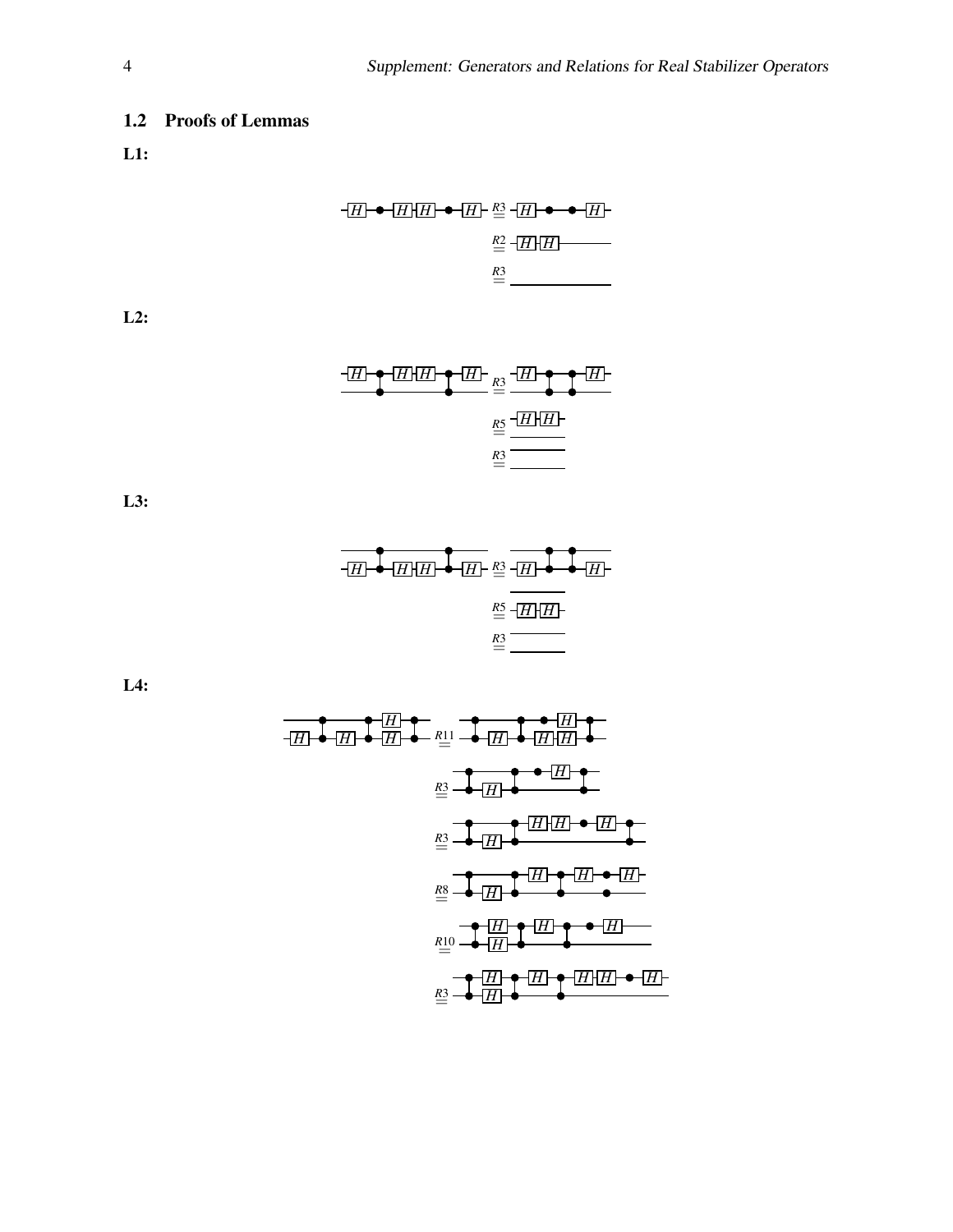L5:

$$
\begin{array}{c}\n\begin{array}{c}\n\begin{array}{c}\n\begin{array}{c}\n\overline{H} \\
\overline{H} \\
\overline{H} \\
\overline{H}\n\end{array} & \overline{H} \\
\overline{H} \\
\overline{H} \\
\overline{H} \\
\overline{H}\n\end{array}\n\end{array}
$$
\n
$$
\begin{array}{c}\n\underline{R} \\
\overline{R} \\
\overline{H} \\
\overline{H}\n\end{array}
$$
\n
$$
\begin{array}{c}\n\underline{R} \\
\overline{R} \\
\overline{H}\n\end{array}
$$
\n
$$
\begin{array}{c}\n\begin{array}{c}\n\overline{H} \\
\overline{H} \\
\overline{H}\n\end{array}
$$
\n
$$
\begin{array}{c}\n\overline{H} \\
\overline{H}\n\end{array}
$$
\n
$$
\begin{array}{c}\n\overline{H} \\
\overline{H}\n\end{array}
$$
\n
$$
\begin{array}{c}\n\overline{H} \\
\overline{H}\n\end{array}
$$
\n
$$
\begin{array}{c}\n\overline{H} \\
\overline{H}\n\end{array}
$$
\n
$$
\begin{array}{c}\n\overline{H} \\
\overline{H}\n\end{array}
$$
\n
$$
\begin{array}{c}\n\overline{H} \\
\overline{H}\n\end{array}
$$
\n
$$
\begin{array}{c}\n\overline{H} \\
\overline{H}\n\end{array}
$$
\n
$$
\begin{array}{c}\n\overline{H} \\
\overline{H}\n\end{array}
$$
\n
$$
\begin{array}{c}\n\overline{H} \\
\overline{H}\n\end{array}
$$
\n
$$
\begin{array}{c}\n\overline{H} \\
\overline{H}\n\end{array}
$$
\n
$$
\begin{array}{c}\n\overline{H} \\
\overline{H}\n\end{array}
$$
\n
$$
\begin{array}{c}\n\overline{H}\n\end{array}
$$
\n
$$
\begin{array}{c}\n\overline{H}\n\end{array}
$$

L6:

$$
\begin{array}{c}\n\begin{array}{c}\n\hline\n\end{array}\n\end{array}
$$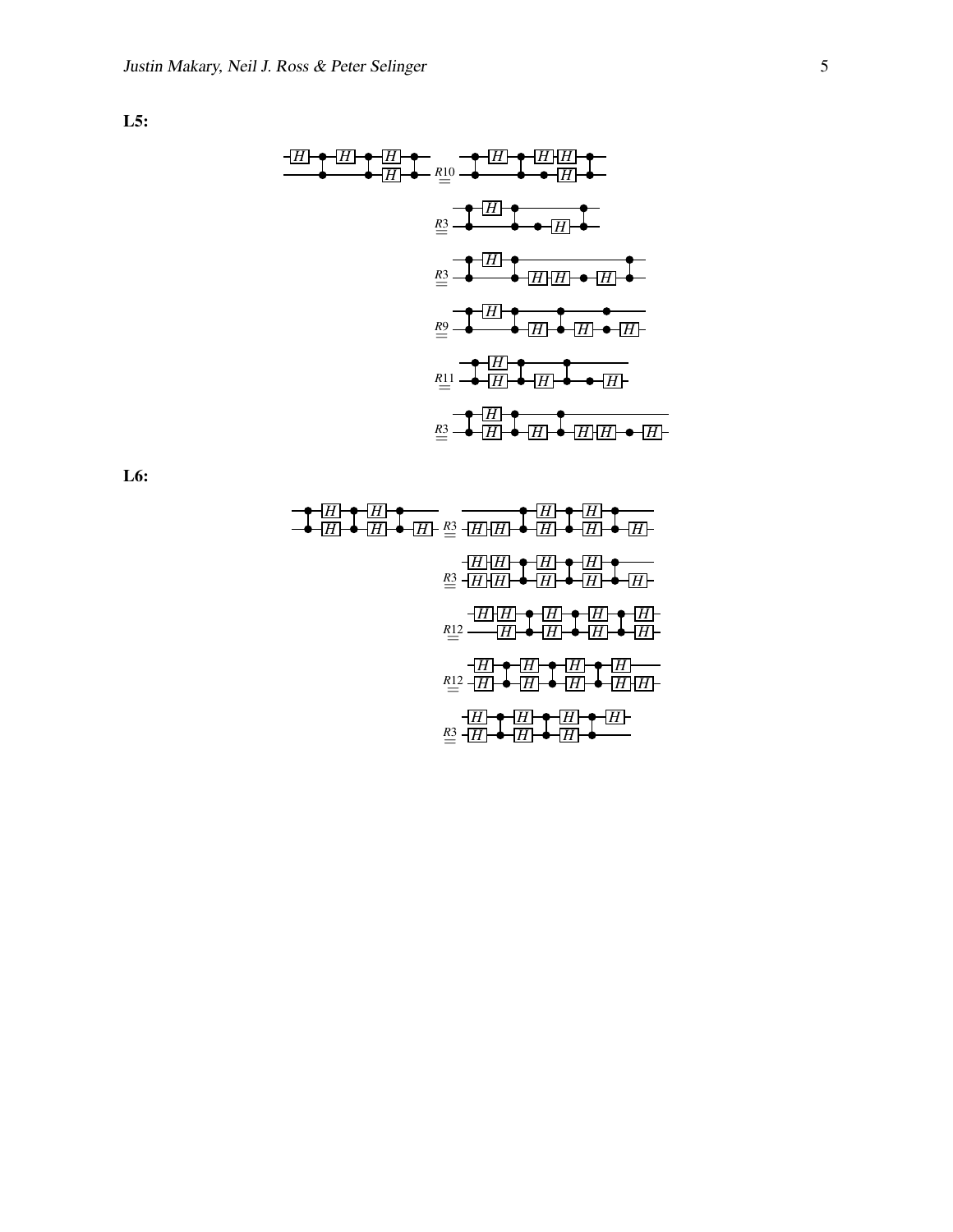L7:

$$
\frac{1}{2}
$$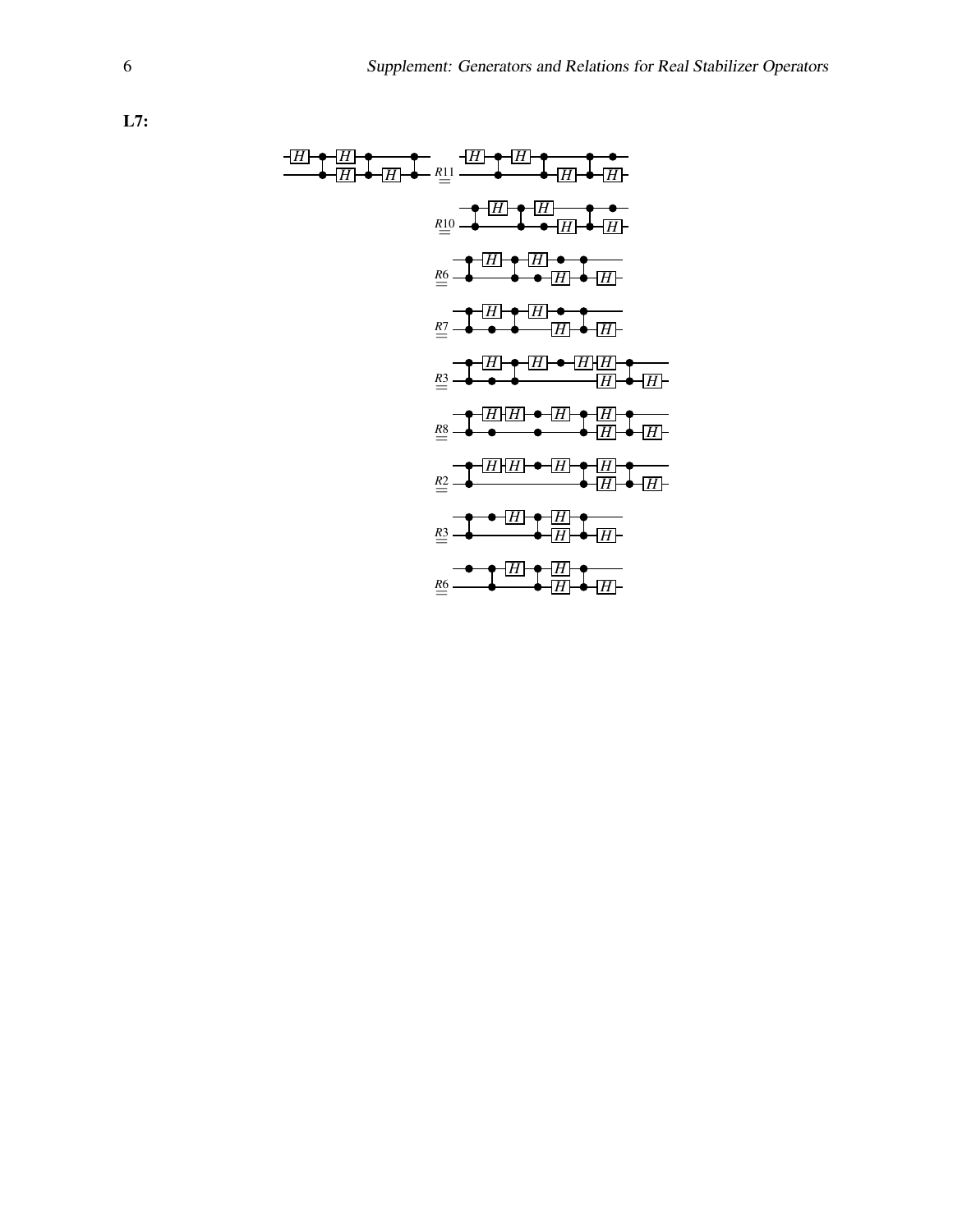L8:

*H H H H <sup>H</sup> <sup>R</sup>*<sup>11</sup> = *<sup>H</sup> <sup>H</sup> H H H H H H H <sup>R</sup>*<sup>10</sup> = *<sup>H</sup> <sup>H</sup> H H H H <sup>R</sup>*<sup>11</sup> = *<sup>H</sup> <sup>H</sup> H H H H H H <sup>R</sup>*3= *<sup>H</sup> <sup>H</sup> H H H H H H <sup>R</sup>*8= *<sup>H</sup> <sup>H</sup> H H H H H H <sup>R</sup>*2= *<sup>H</sup> H H H H H <sup>R</sup>*3= *<sup>H</sup> H H H H H <sup>R</sup>*6= *<sup>H</sup> H H H H H <sup>R</sup>*2= *<sup>H</sup> H H H*

L9:

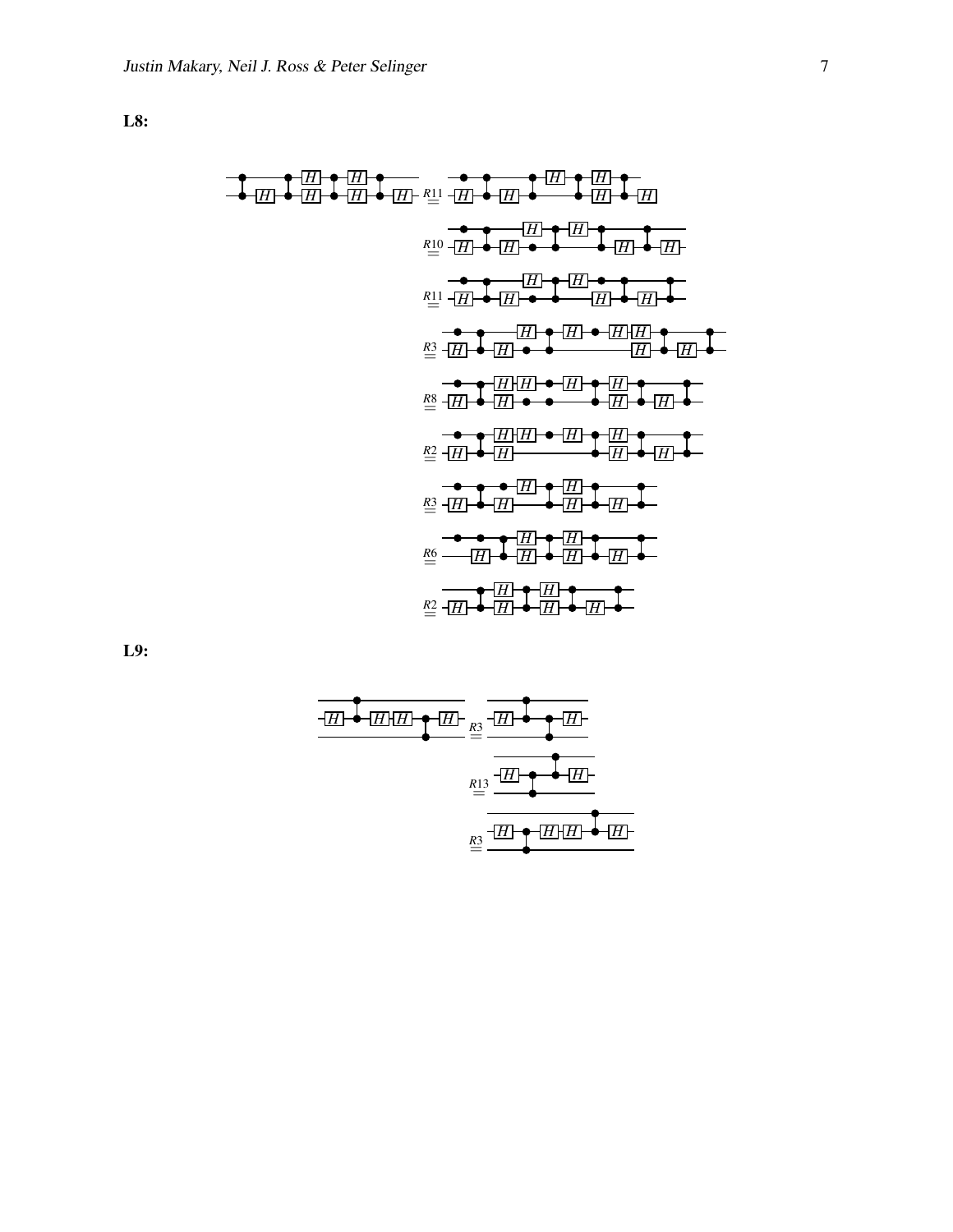L10:

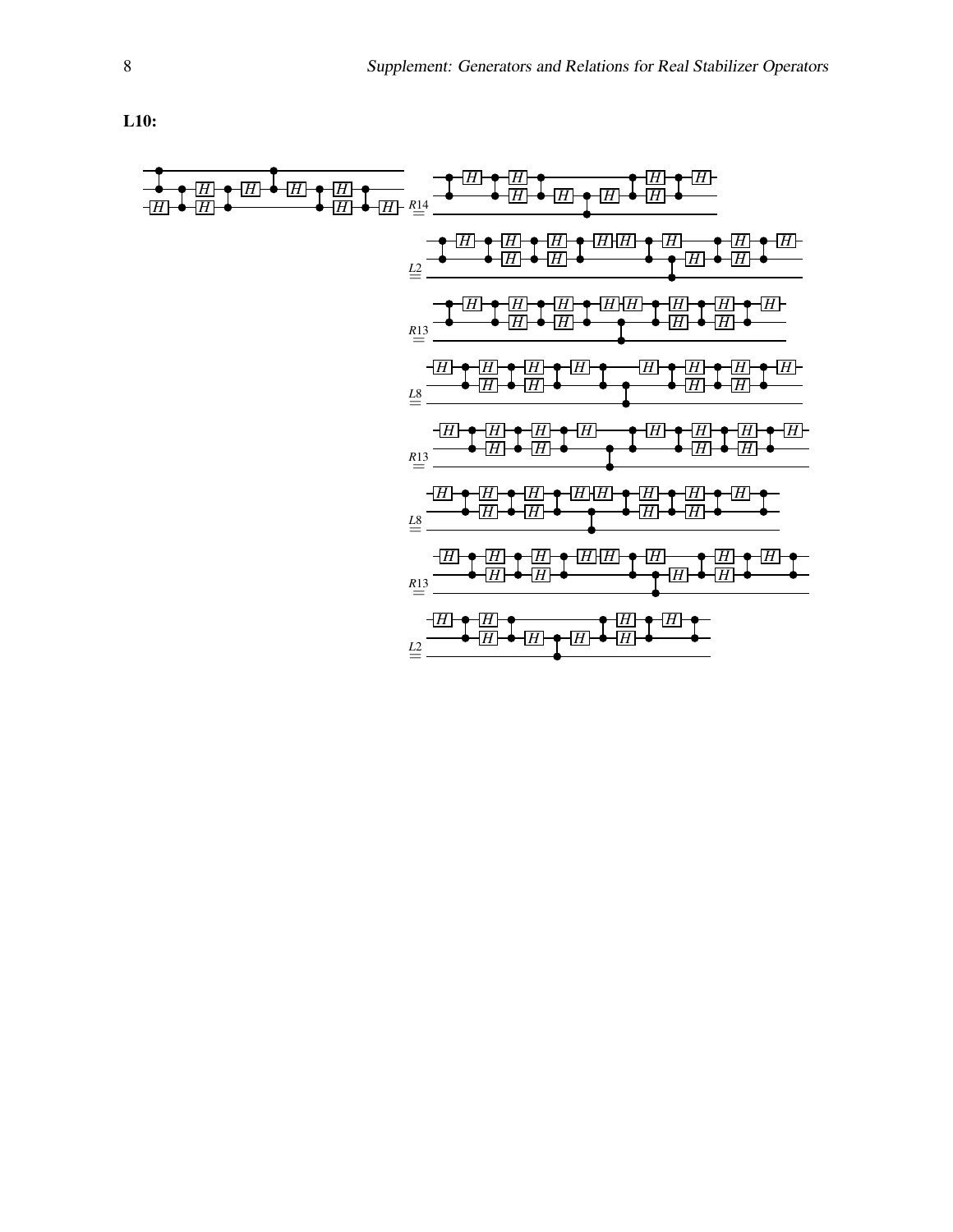L11:

*H H H H H H H H <sup>R</sup>*<sup>14</sup> = *<sup>H</sup> <sup>H</sup> H H H H H H <sup>L</sup>*3= *<sup>H</sup> <sup>H</sup> H H H H H H H H H H <sup>R</sup>*<sup>13</sup> = *<sup>H</sup> <sup>H</sup> H H H H H H H H H H <sup>L</sup>*8= *<sup>H</sup> <sup>H</sup> H H H H H H H H H H <sup>R</sup>*<sup>13</sup> = *<sup>H</sup> <sup>H</sup> H H H H H H H H H H <sup>L</sup>*8= *<sup>H</sup> <sup>H</sup> H H H H H H H H H H <sup>R</sup>*<sup>13</sup> = *<sup>H</sup> <sup>H</sup> H H H H H H H H H H <sup>L</sup>*3= *<sup>H</sup> <sup>H</sup> H H H H H H*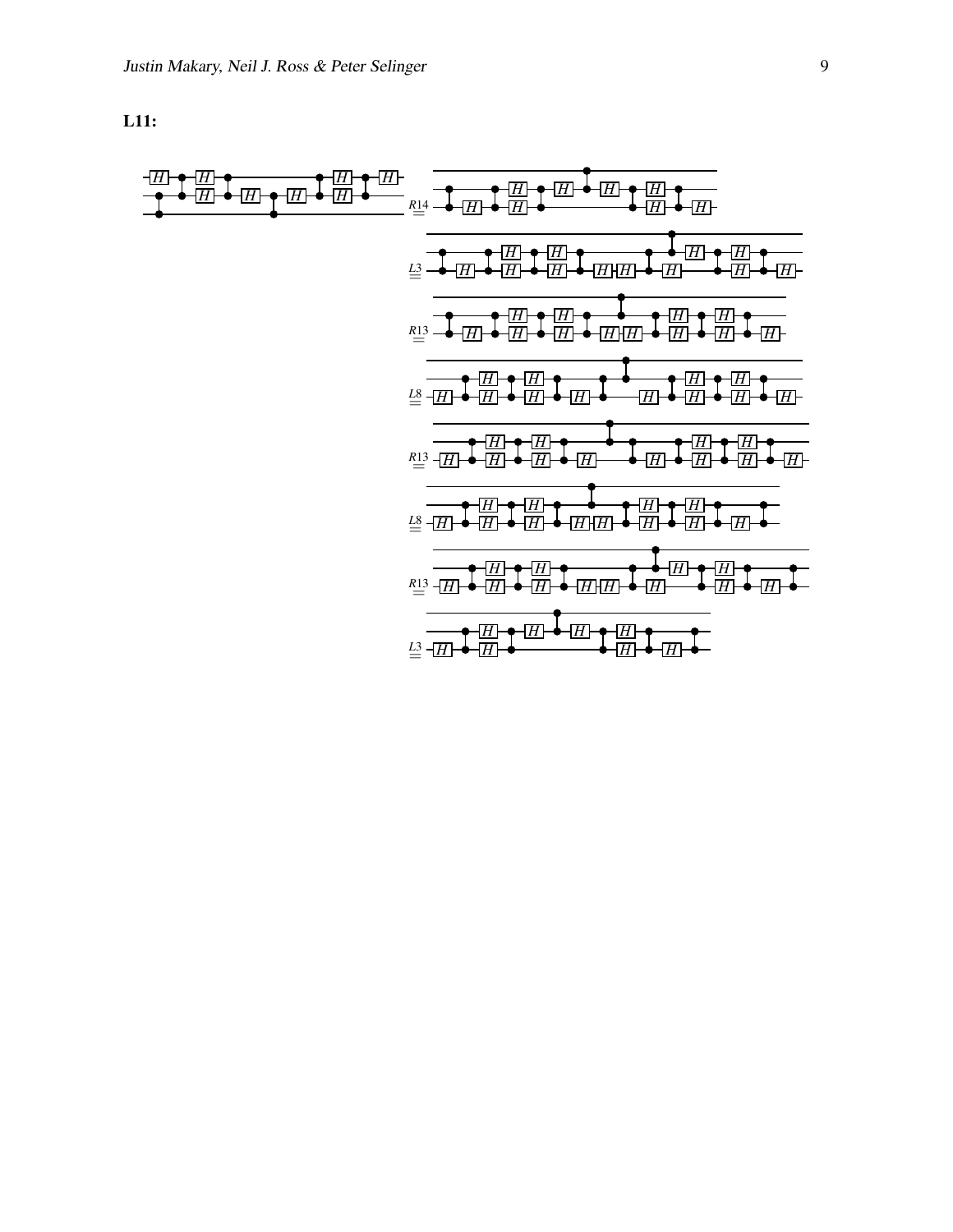L12:

*H H H H H H H H H H <sup>H</sup> <sup>H</sup> <sup>L</sup>*3= *H H H H H H H H H H H H H H H R*13 = *H H H H H H H H H H H H <sup>R</sup>*<sup>12</sup> = *<sup>H</sup> H H H H H H H H H H H H H R*12 = *H H H H H H H H H H H H H <sup>R</sup>*<sup>13</sup> = *<sup>H</sup> H H H H H H H H H H H HH <sup>L</sup>*3= *<sup>H</sup> H H*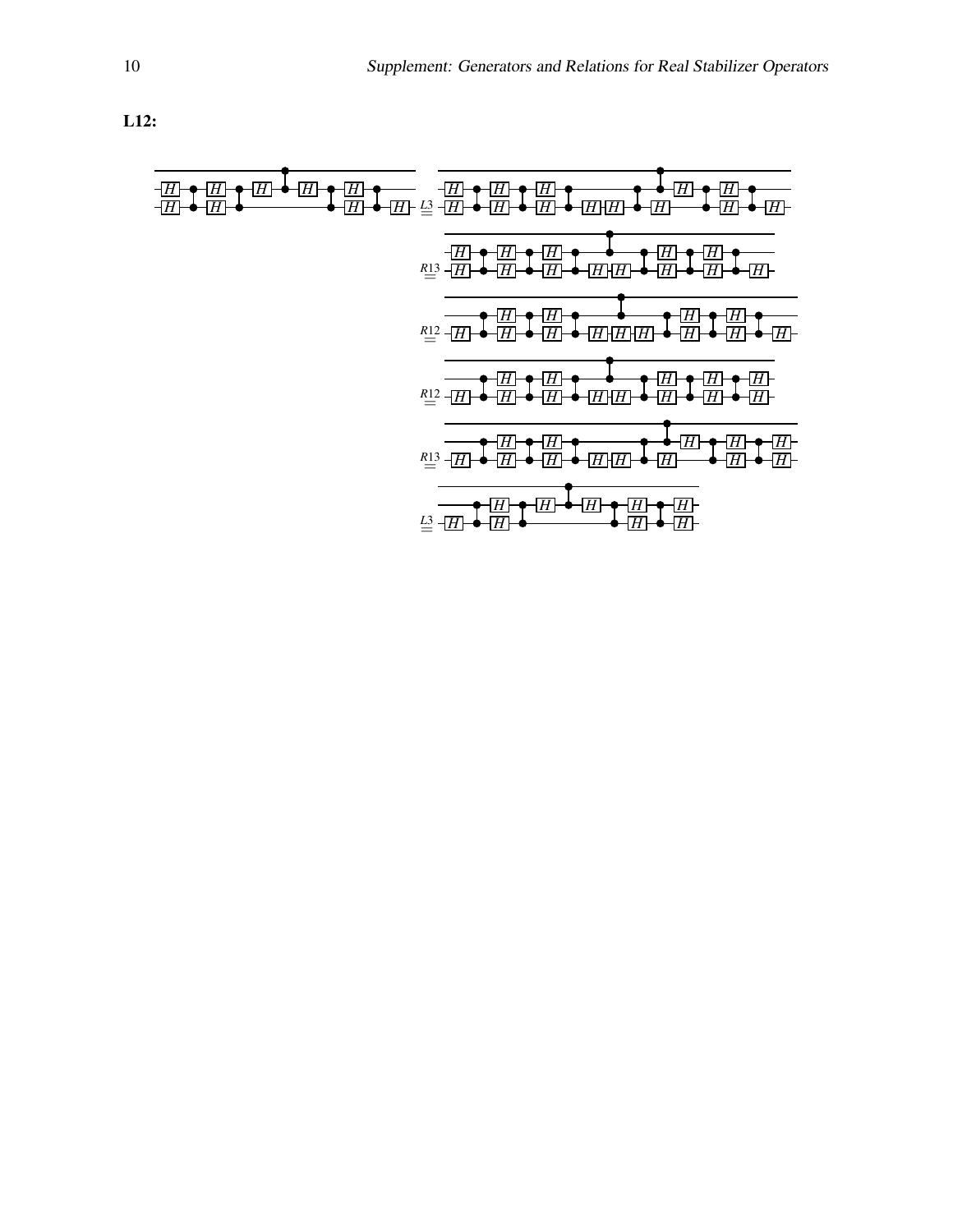L13:

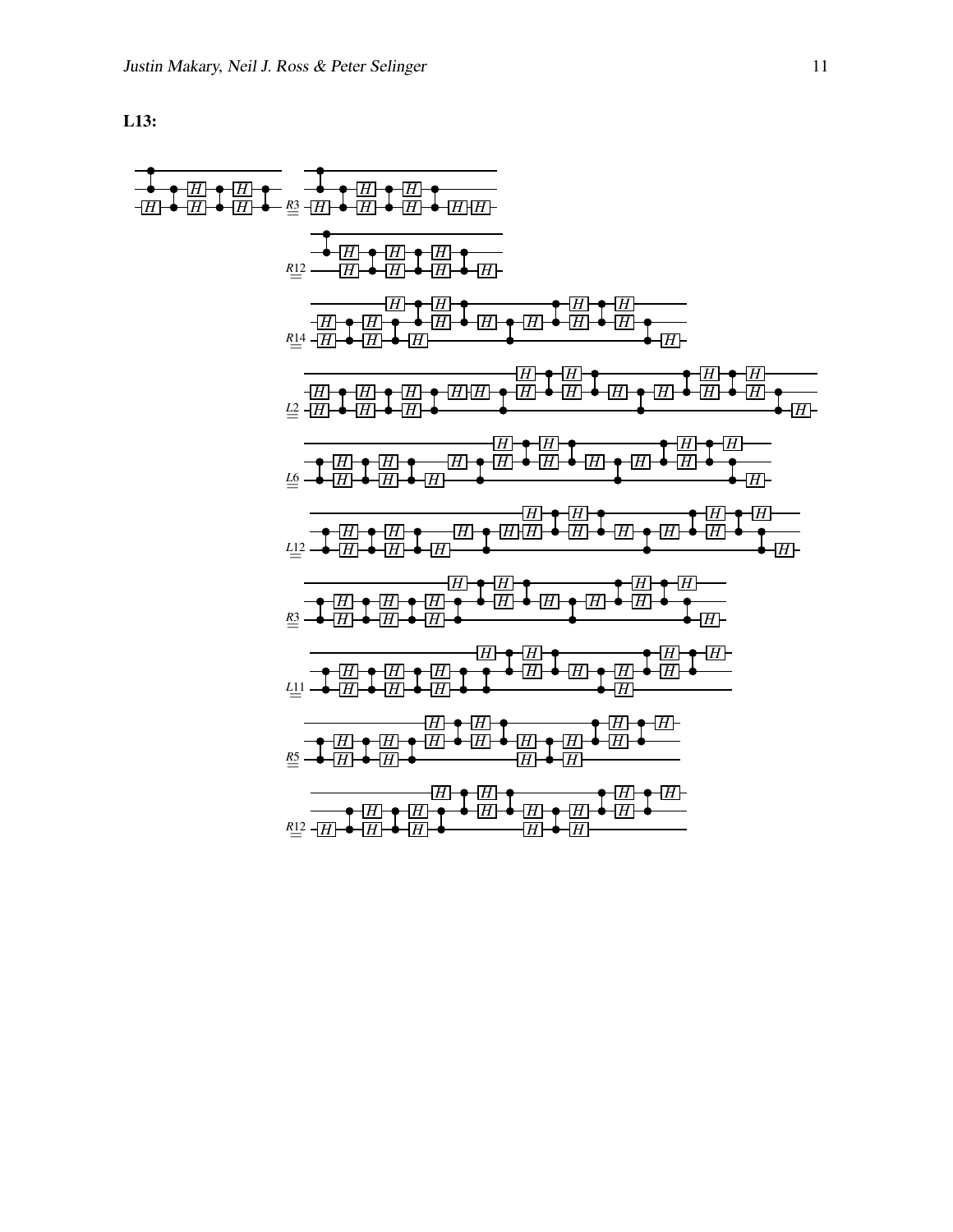

L14: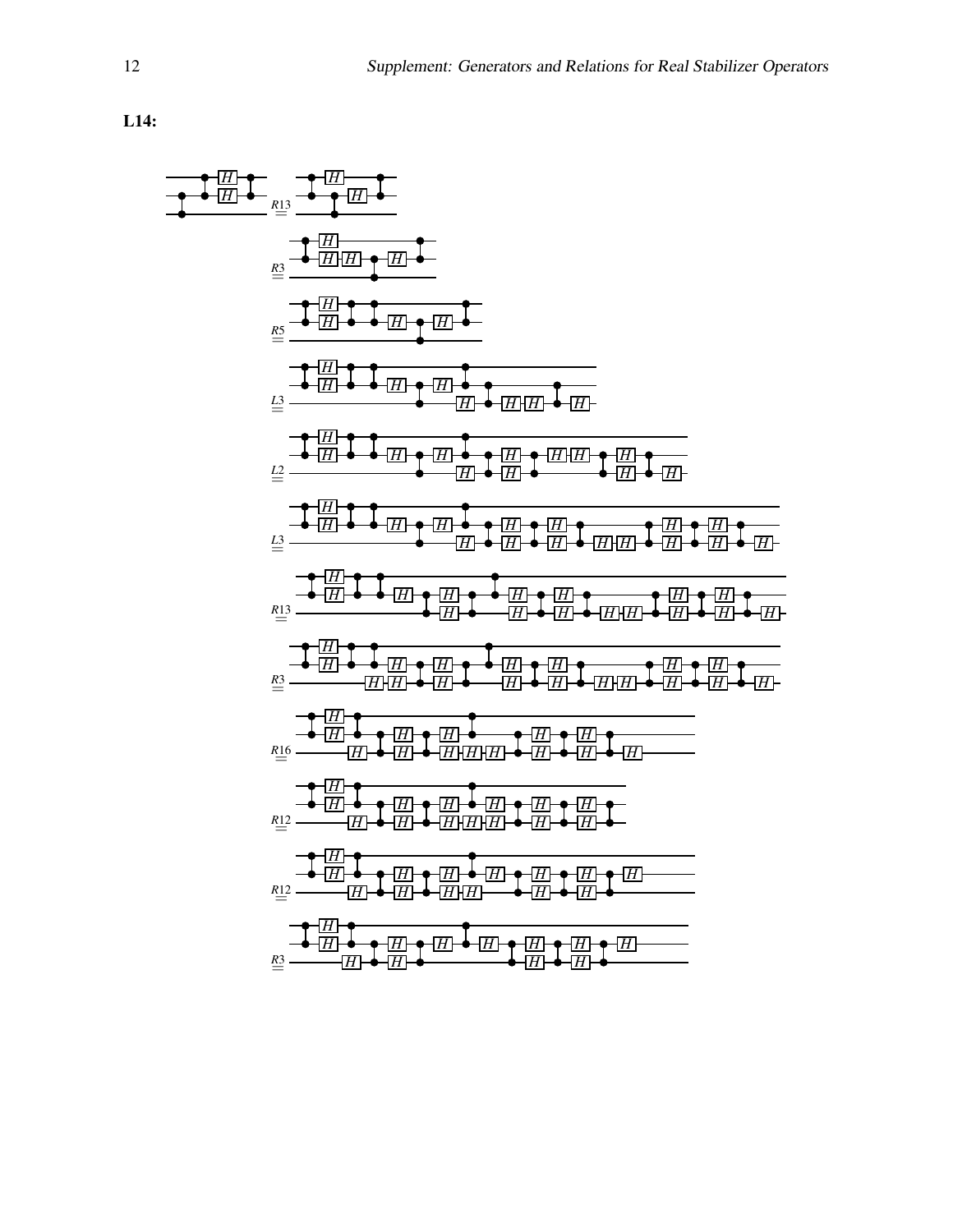

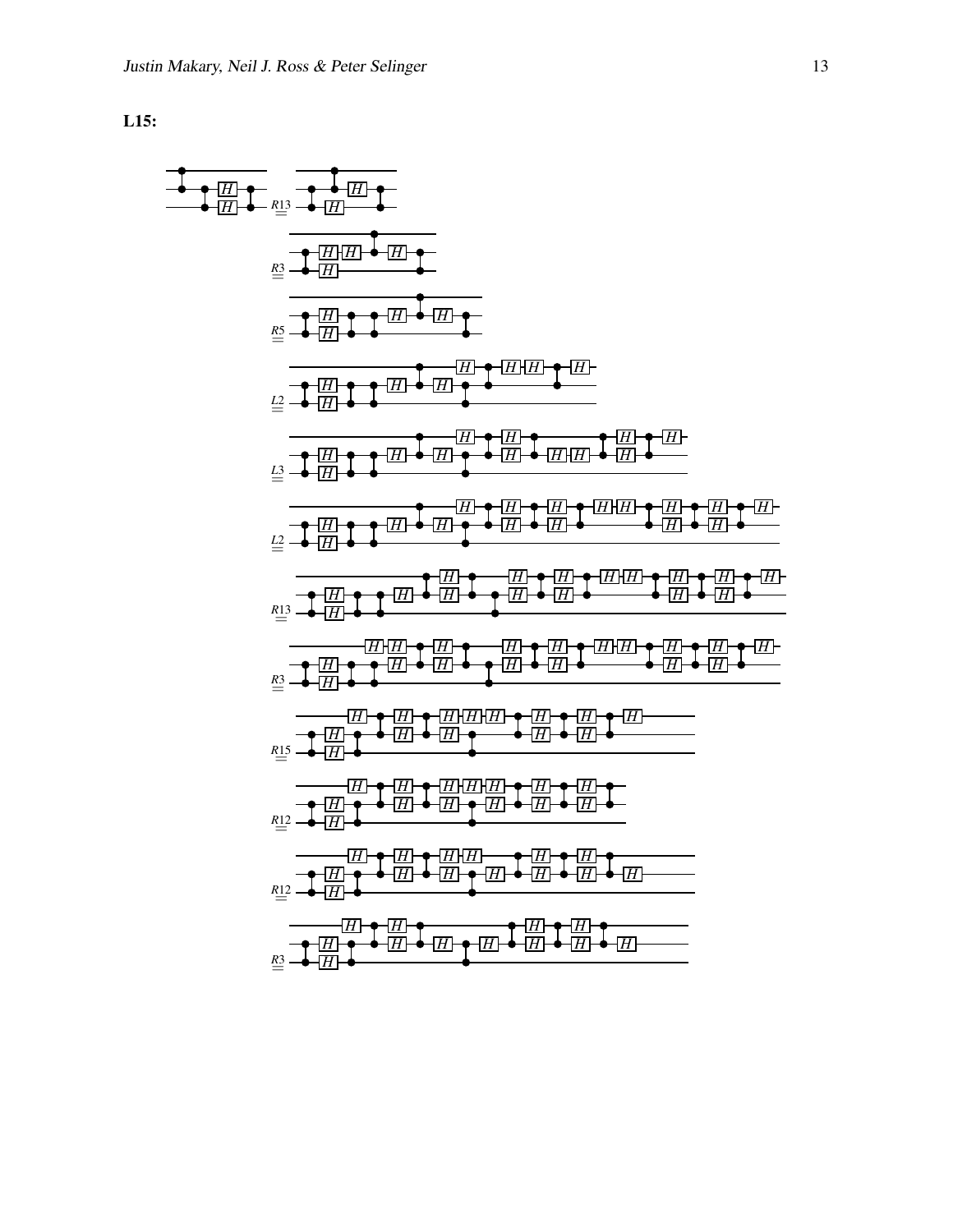L16:

$$
\frac{1}{1} \frac{1}{1} \frac{1}{1} \frac{1}{1} \frac{1}{1} \frac{1}{1} \frac{1}{1} \frac{1}{1} \frac{1}{1} \frac{1}{1} \frac{1}{1} \frac{1}{1} \frac{1}{1} \frac{1}{1} \frac{1}{1} \frac{1}{1} \frac{1}{1} \frac{1}{1} \frac{1}{1} \frac{1}{1} \frac{1}{1} \frac{1}{1} \frac{1}{1} \frac{1}{1} \frac{1}{1} \frac{1}{1} \frac{1}{1} \frac{1}{1} \frac{1}{1} \frac{1}{1} \frac{1}{1} \frac{1}{1} \frac{1}{1} \frac{1}{1} \frac{1}{1} \frac{1}{1} \frac{1}{1} \frac{1}{1} \frac{1}{1} \frac{1}{1} \frac{1}{1} \frac{1}{1} \frac{1}{1} \frac{1}{1} \frac{1}{1} \frac{1}{1} \frac{1}{1} \frac{1}{1} \frac{1}{1} \frac{1}{1} \frac{1}{1} \frac{1}{1} \frac{1}{1} \frac{1}{1} \frac{1}{1} \frac{1}{1} \frac{1}{1} \frac{1}{1} \frac{1}{1} \frac{1}{1} \frac{1}{1} \frac{1}{1} \frac{1}{1} \frac{1}{1} \frac{1}{1} \frac{1}{1} \frac{1}{1} \frac{1}{1} \frac{1}{1} \frac{1}{1} \frac{1}{1} \frac{1}{1} \frac{1}{1} \frac{1}{1} \frac{1}{1} \frac{1}{1} \frac{1}{1} \frac{1}{1} \frac{1}{1} \frac{1}{1} \frac{1}{1} \frac{1}{1} \frac{1}{1} \frac{1}{1} \frac{1}{1} \frac{1}{1} \frac{1}{1} \frac{1}{1} \frac{1}{1} \frac{1}{1} \frac{1}{1} \frac{1}{1} \frac{1}{1} \frac{1}{1} \frac{1}{1} \frac{1}{1} \frac{1}{1} \frac{1}{1} \frac{1}{1} \frac{1}{1} \frac{1}{1} \frac{1}{1} \frac{1}{1} \frac{1}{1} \frac{1}{1} \frac{1}{1} \frac{1}{1} \frac{1}{1} \frac{1
$$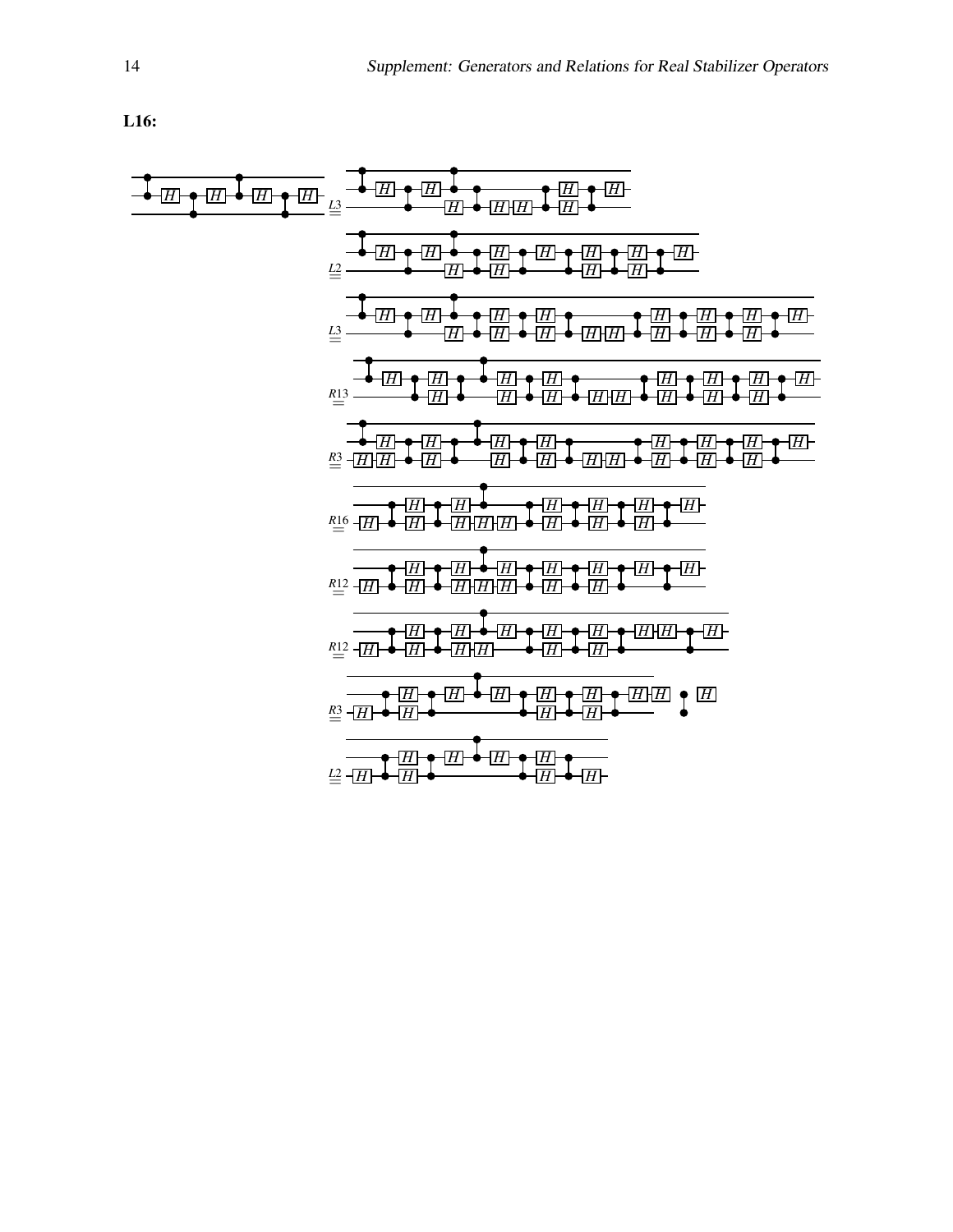L17:

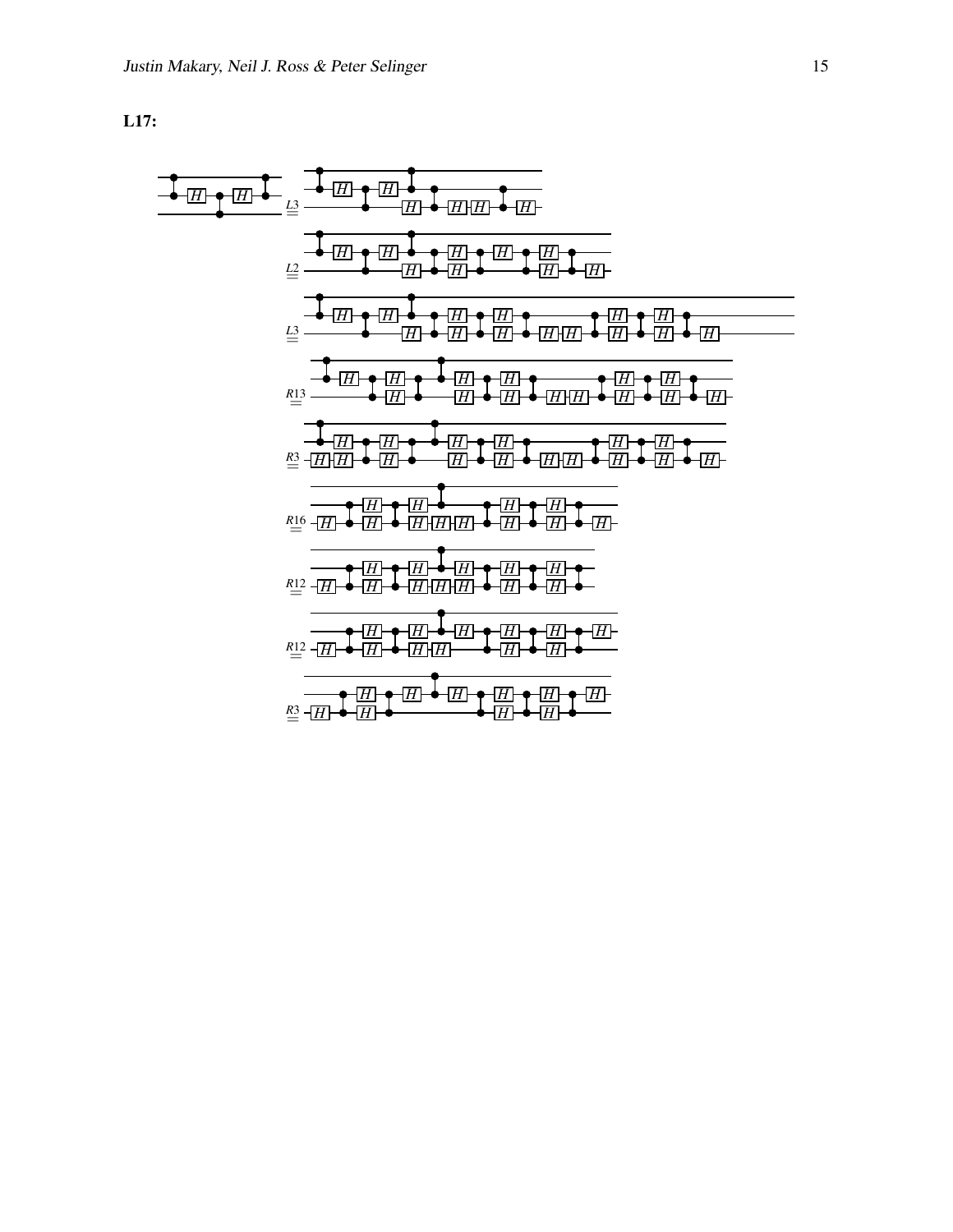L18:

$$
\frac{1}{\frac{1}{2} \cdot \frac{1}{2} \cdot \frac{1}{2} \cdot \frac{1}{2} \cdot \frac{1}{2} \cdot \frac{1}{2} \cdot \frac{1}{2} \cdot \frac{1}{2} \cdot \frac{1}{2} \cdot \frac{1}{2} \cdot \frac{1}{2} \cdot \frac{1}{2} \cdot \frac{1}{2} \cdot \frac{1}{2} \cdot \frac{1}{2} \cdot \frac{1}{2} \cdot \frac{1}{2} \cdot \frac{1}{2} \cdot \frac{1}{2} \cdot \frac{1}{2} \cdot \frac{1}{2} \cdot \frac{1}{2} \cdot \frac{1}{2} \cdot \frac{1}{2} \cdot \frac{1}{2} \cdot \frac{1}{2} \cdot \frac{1}{2} \cdot \frac{1}{2} \cdot \frac{1}{2} \cdot \frac{1}{2} \cdot \frac{1}{2} \cdot \frac{1}{2} \cdot \frac{1}{2} \cdot \frac{1}{2} \cdot \frac{1}{2} \cdot \frac{1}{2} \cdot \frac{1}{2} \cdot \frac{1}{2} \cdot \frac{1}{2} \cdot \frac{1}{2} \cdot \frac{1}{2} \cdot \frac{1}{2} \cdot \frac{1}{2} \cdot \frac{1}{2} \cdot \frac{1}{2} \cdot \frac{1}{2} \cdot \frac{1}{2} \cdot \frac{1}{2} \cdot \frac{1}{2} \cdot \frac{1}{2} \cdot \frac{1}{2} \cdot \frac{1}{2} \cdot \frac{1}{2} \cdot \frac{1}{2} \cdot \frac{1}{2} \cdot \frac{1}{2} \cdot \frac{1}{2} \cdot \frac{1}{2} \cdot \frac{1}{2} \cdot \frac{1}{2} \cdot \frac{1}{2} \cdot \frac{1}{2} \cdot \frac{1}{2} \cdot \frac{1}{2} \cdot \frac{1}{2} \cdot \frac{1}{2} \cdot \frac{1}{2} \cdot \frac{1}{2} \cdot \frac{1}{2} \cdot \frac{1}{2} \cdot \frac{1}{2} \cdot \frac{1}{2} \cdot \frac{1}{2} \cdot \frac{1}{2} \cdot \frac{1}{2} \cdot \frac{1}{2} \cdot \frac{1}{2} \cdot \frac{1}{2} \cdot \frac{1}{2} \cdot \frac{1}{2} \cdot \frac{1}{2} \cdot \frac{1}{2} \cdot \frac{1}{2} \cdot \frac{1}{2} \
$$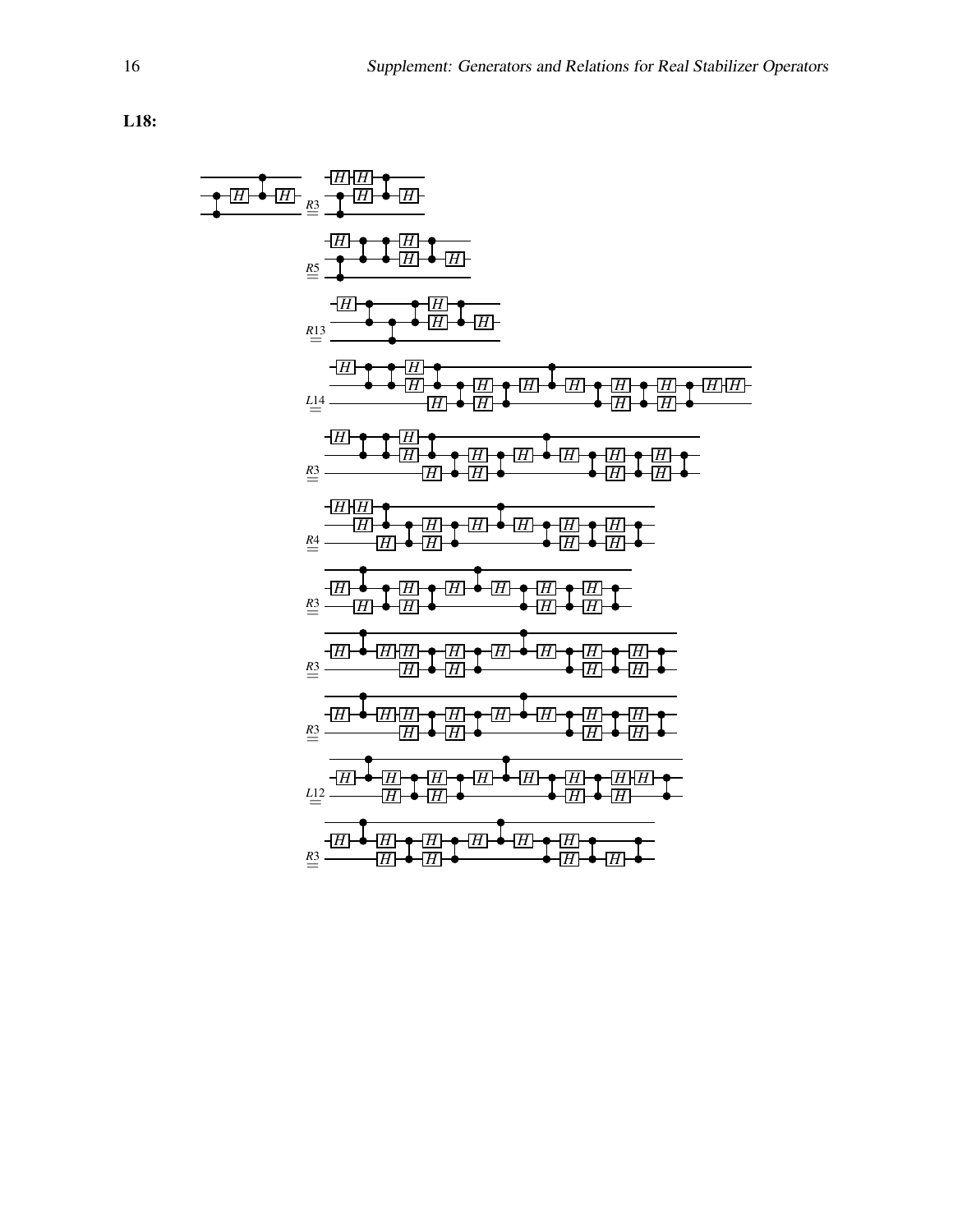L19:

*H H H H H H H H H H <sup>L</sup>*<sup>12</sup> = *<sup>H</sup> H H H H H H H H H R*14 = *H H H H H H H H H H L*11 = *H H H H H H H H H H R*14 = *H H H H H H H H H H L*12 = *H H H H H H H H H H*

### 1.3 Proofs of Rewrite Rules

Figure 3:

3.1

$$
\begin{array}{r}\n\hline\n-\bullet - A_1 \quad \text{Def} \\
\hline\n\text{Def} - A_1 \quad \text{Def} \\
\hline\n\end{array}
$$

3.2

$$
\begin{array}{c}\n\begin{array}{c}\n\begin{array}{c}\nH \mid A_1\n\end{array} & \stackrel{Def}{=} \begin{array}{c}\nH \\
\end{array}\n\end{array}
$$
\n
$$
\begin{array}{c}\n\stackrel{Def}{=} \begin{array}{c}\n\begin{array}{c}\nH \mid A_2\n\end{array}\n\end{array}
$$

3.3

$$
\begin{array}{c}\n\begin{array}{c}\n\hline\n-\blacktriangleright & \Delta_2 \vdash \stackrel{Def}{=} \neg \blacktriangleright \\
\hline\n\frac{RS}{=} & \frac{H}{H} \\
\hline\n\end{array}\n\end{array}
$$

| $-H[A_2]$ $-\frac{Def}{H}[H]$ |
|-------------------------------|
| R3                            |
| $Def -A_1$                    |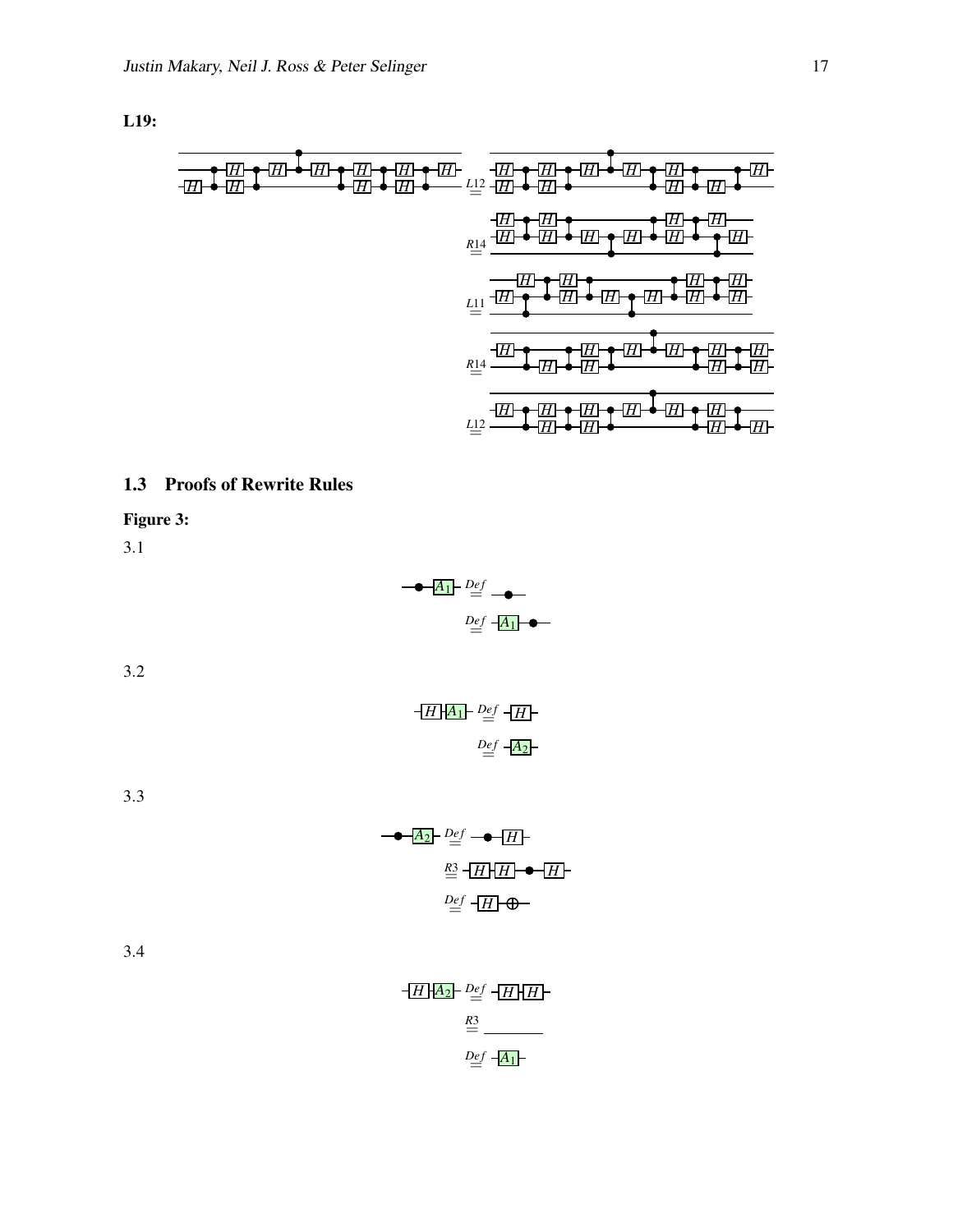



3.5

3.6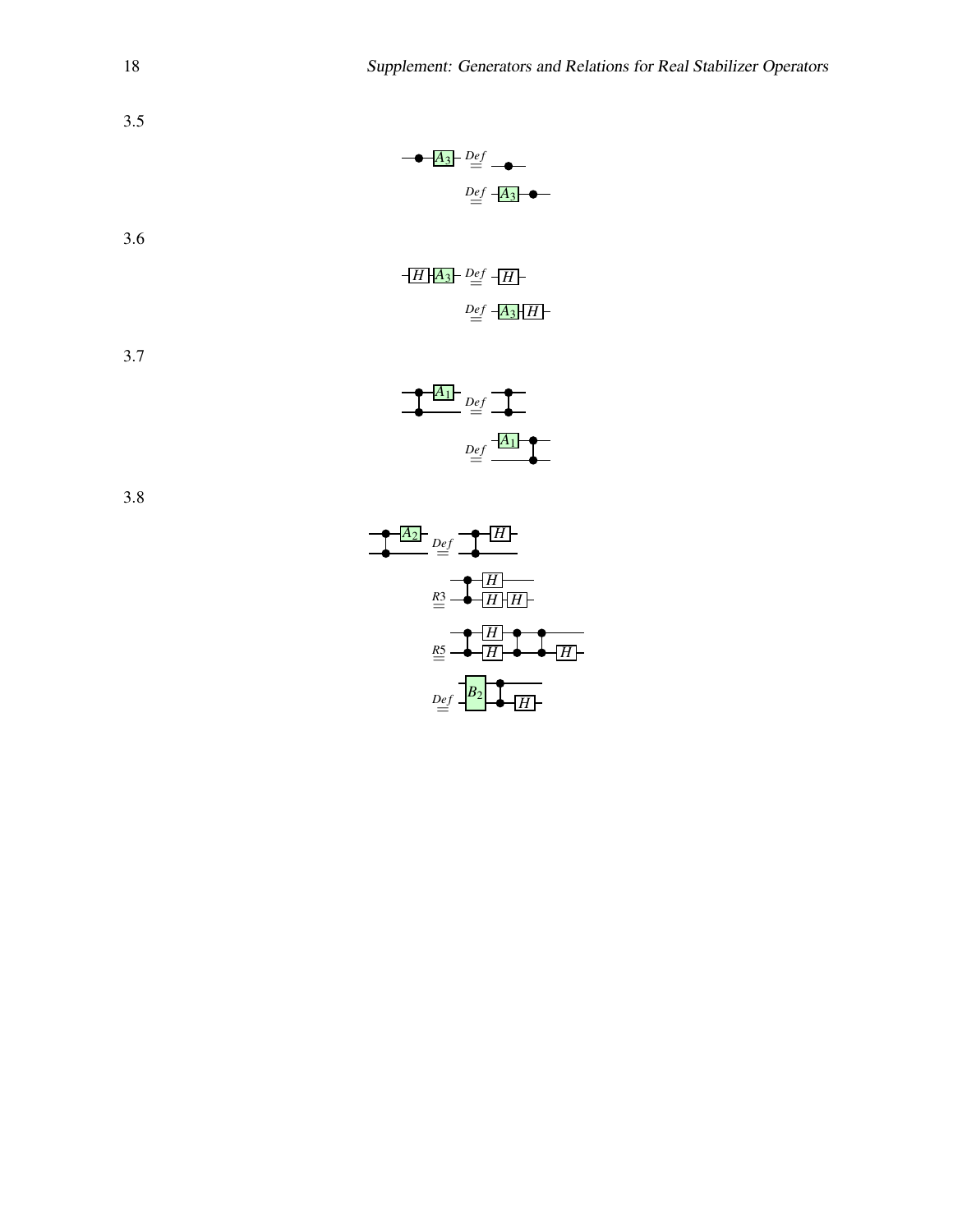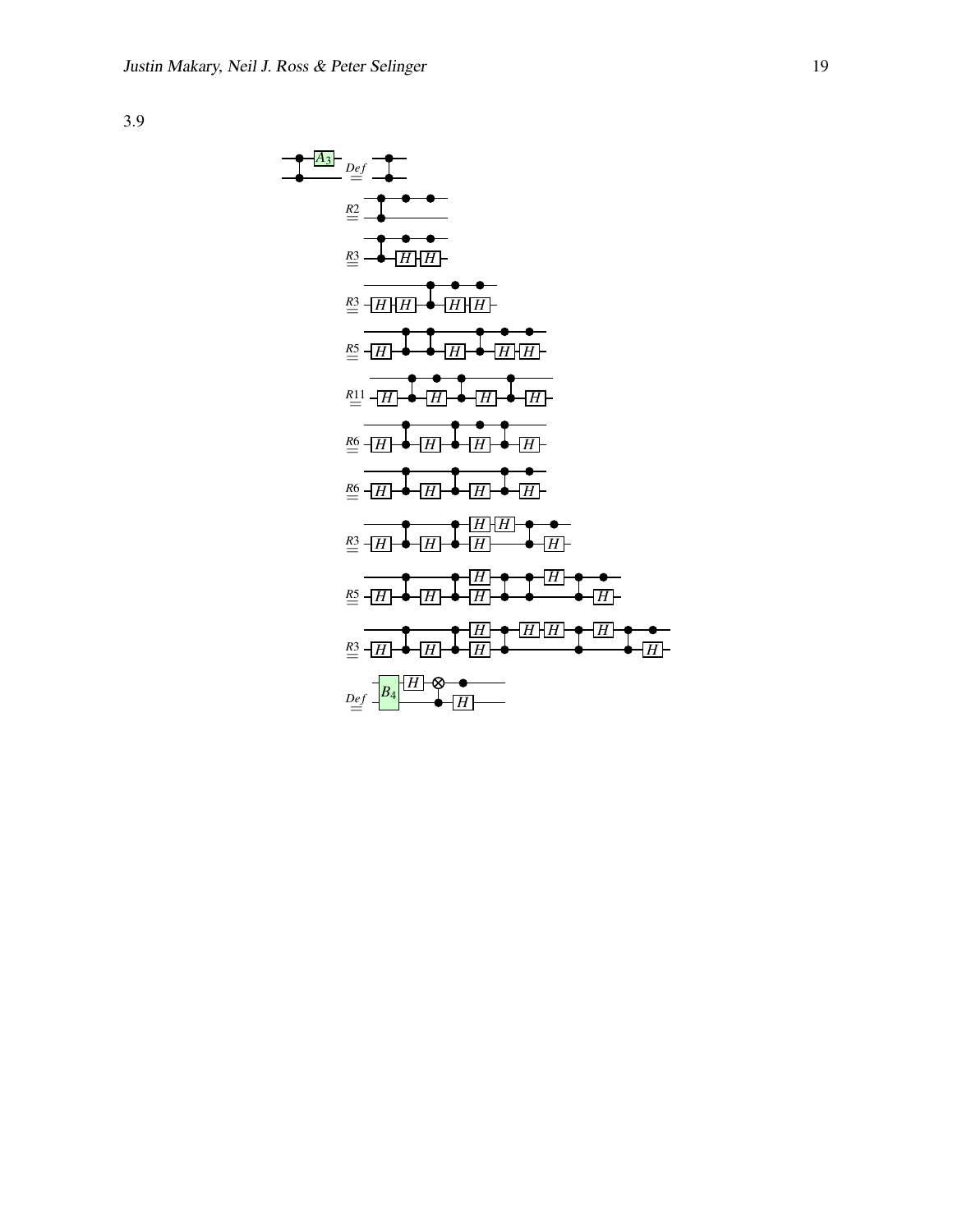$$
\frac{1}{\frac{2}{2}}\frac{\frac{1}{2}}{\frac{1}{2}}\frac{\frac{1}{2}}{\frac{1}{2}}\frac{\frac{1}{2}}{\frac{1}{2}}\frac{\frac{1}{2}}{\frac{1}{2}}\frac{\frac{1}{2}}{\frac{1}{2}}\frac{\frac{1}{2}}{\frac{1}{2}}\frac{\frac{1}{2}}{\frac{1}{2}}\frac{\frac{1}{2}}{\frac{1}{2}}\frac{\frac{1}{2}}{\frac{1}{2}}\frac{\frac{1}{2}}{\frac{1}{2}}\frac{\frac{1}{2}}{\frac{1}{2}}\frac{\frac{1}{2}}{\frac{1}{2}}\frac{\frac{1}{2}}{\frac{1}{2}}\frac{\frac{1}{2}}{\frac{1}{2}}\frac{\frac{1}{2}}{\frac{1}{2}}\frac{\frac{1}{2}}{\frac{1}{2}}\frac{\frac{1}{2}}{\frac{1}{2}}\frac{\frac{1}{2}}{\frac{1}{2}}\frac{\frac{1}{2}}{\frac{1}{2}}\frac{\frac{1}{2}}{\frac{1}{2}}\frac{\frac{1}{2}}{\frac{1}{2}}\frac{\frac{1}{2}}{\frac{1}{2}}\frac{\frac{1}{2}}{\frac{1}{2}}\frac{\frac{1}{2}}{\frac{1}{2}}\frac{\frac{1}{2}}{\frac{1}{2}}\frac{\frac{1}{2}}{\frac{1}{2}}\frac{\frac{1}{2}}{\frac{1}{2}}\frac{\frac{1}{2}}{\frac{1}{2}}\frac{\frac{1}{2}}{\frac{1}{2}}\frac{\frac{1}{2}}{\frac{1}{2}}\frac{\frac{1}{2}}{\frac{1}{2}}\frac{\frac{1}{2}}{\frac{1}{2}}\frac{\frac{1}{2}}{\frac{1}{2}}\frac{\frac{1}{2}}{\frac{1}{2}}\frac{\frac{1}{2}}{\frac{1}{2}}\frac{\frac{1}{2}}{\frac{1}{2}}\frac{\frac{1}{2}}{\frac{1}{2}}\frac{\frac{1}{2}}{\frac{1}{2}}\frac{\frac{1}{2}}{\frac{1}{2}}\frac{\frac{1}{2}}{\frac{1}{2}}\frac{\frac{1}{2}}{\frac{1}{2}}\frac{\frac{1}{2}}{\frac{1}{2}}\frac{\frac{1}{2}}{\frac{1}{2}}\frac{\frac{1}{2}}{\frac{1}{2}}\frac{\frac{1}{2}}{\frac{1}{2}}\frac{\frac{1}{2}}{\frac{1}{2}}\frac{\frac{1}{2}}{\frac{
$$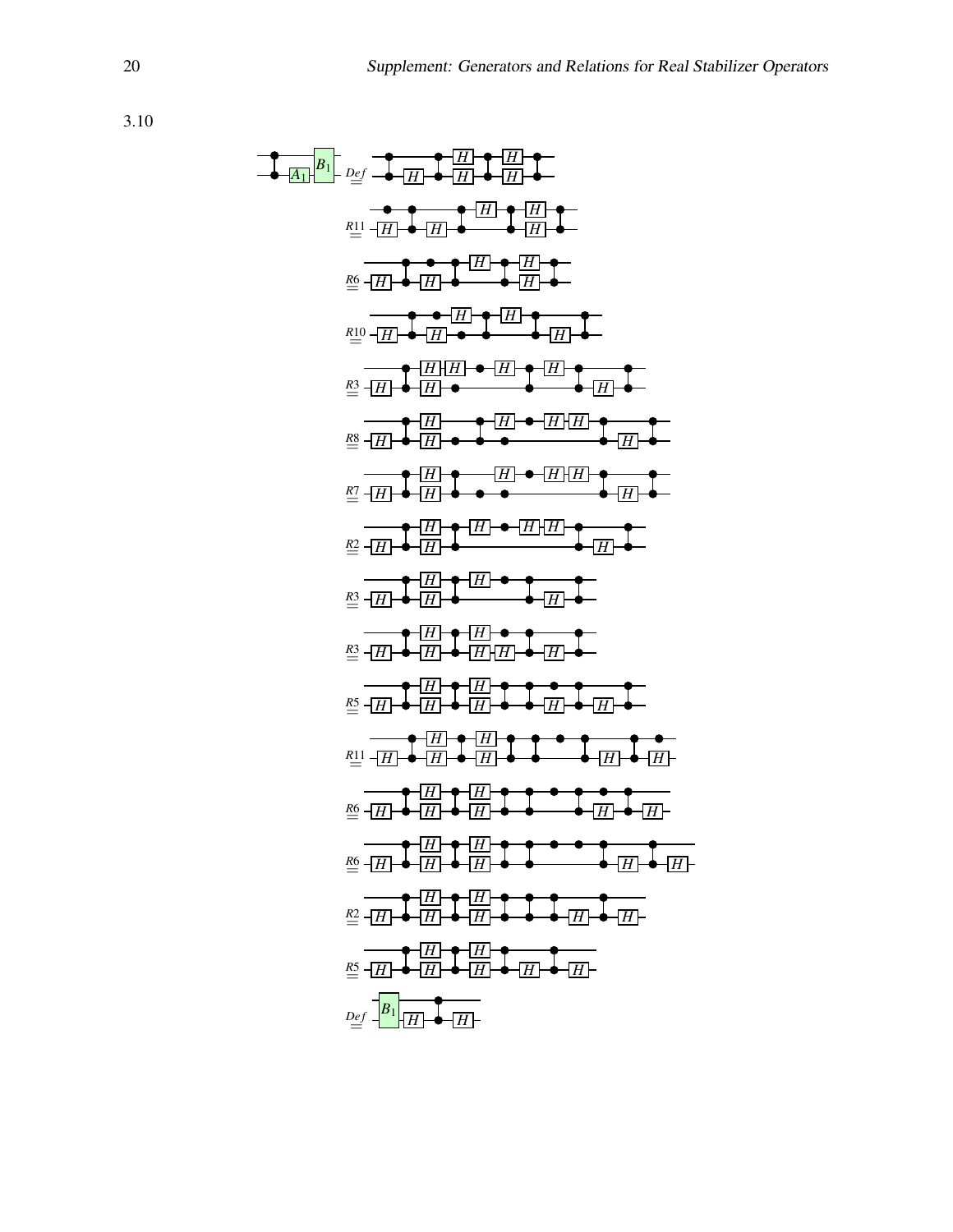$$
\begin{array}{c|c}\n\hline\n\end{array}
$$
\n
$$
\begin{array}{c}\n\hline\nB_1 \\
\hline\nB_2\n\end{array}
$$
\n
$$
\begin{array}{c}\nD_{eff} \\
\hline\nB_{eff} \\
\hline\nC_{eff} \\
\hline\nD_{eff} \\
\hline\nD_{eff} \\
\hline\nD_{eff} \\
\hline\nD_{eff} \\
\hline\nD_{eff} \\
\hline\nD_{eff} \\
\hline\nD_{eff} \\
\hline\nD_{eff} \\
\hline\nD_{eff} \\
\hline\nD_{eff} \\
\hline\nD_{eff} \\
\hline\nD_{eff} \\
\hline\nD_{eff} \\
\hline\nD_{eff} \\
\hline\nD_{eff} \\
\hline\nD_{eff} \\
\hline\nD_{eff} \\
\hline\nD_{eff} \\
\hline\nD_{eff} \\
\hline\nD_{eff} \\
\hline\nD_{eff} \\
\hline\nD_{eff} \\
\hline\nD_{eff} \\
\hline\nD_{eff} \\
\hline\nD_{eff} \\
\hline\nD_{eff} \\
\hline\nD_{eff} \\
\hline\nD_{eff} \\
\hline\nD_{eff} \\
\hline\nD_{eff} \\
\hline\nD_{eff} \\
\hline\nD_{eff} \\
\hline\nD_{eff} \\
\hline\nD_{eff} \\
\hline\nD_{eff} \\
\hline\nD_{eff} \\
\hline\nD_{eff} \\
\hline\nD_{eff} \\
\hline\nD_{eff} \\
\hline\nD_{eff} \\
\hline\nD_{eff} \\
\hline\nD_{eff} \\
\hline\nD_{eff} \\
\hline\nD_{eff} \\
\hline\nD_{eff} \\
\hline\nD_{eff} \\
\hline\nD_{eff} \\
\hline\nD_{eff} \\
\hline\nD_{eff} \\
\hline\nD_{eff} \\
\hline\nD_{eff} \\
\hline\nD_{eff} \\
\hline\nD_{eff} \\
\hline\nD_{eff} \\
\hline\nD_{eff} \\
\hline\nD_{eff} \\
\hline\nD_{eff} \\
\hline\nD_{eff} \\
\hline\nD_{eff} \\
\hline\nD_{eff} \\
\hline\nD_{eff} \\
\hline\nD_{eff} \\
\hline\nD_{eff} \\
\hline\nD_{eff} \\
\hline\nD_{eff} \\
\hline\nD_{eff} \\
\hline\nD_{eff} \\
\hline\nD_{eff} \\
\hline\nD_{eff} \\
\hline\nD_{eff} \\
\hline\nD_{eff} \\
\hline\nD_{eff} \\
\hline\nD_{eff} \\
\hline\nD_{eff}
$$

3.12

$$
\begin{array}{c|c}\n\hline\nA_1 & B_2 \\
\hline\n\end{array}\n\quad\n\begin{array}{c}\nD_{\underline{e}}f & \overline{f} & H \\
\hline\n\end{array}
$$

$$
\frac{B_2}{\frac{1}{2}} = \frac{B_2}{\frac{1}{2}} = \frac{B_2}{\frac{1}{2}} = \frac{B_2}{\frac{1}{2}} = \frac{B_2}{\frac{1}{2}} = \frac{B_2}{\frac{1}{2}} = \frac{B_2}{\frac{1}{2}} = \frac{B_2}{\frac{1}{2}} = \frac{B_2}{\frac{1}{2}} = \frac{B_2}{\frac{1}{2}} = \frac{B_2}{\frac{1}{2}} = \frac{B_2}{\frac{1}{2}} = \frac{B_2}{\frac{1}{2}} = \frac{B_2}{\frac{1}{2}} = \frac{B_2}{\frac{1}{2}} = \frac{B_2}{\frac{1}{2}} = \frac{B_2}{\frac{1}{2}} = \frac{B_2}{\frac{1}{2}} = \frac{B_2}{\frac{1}{2}} = \frac{B_2}{\frac{1}{2}} = \frac{B_2}{\frac{1}{2}} = \frac{B_2}{\frac{1}{2}} = \frac{B_2}{\frac{1}{2}} = \frac{B_2}{\frac{1}{2}} = \frac{B_2}{\frac{1}{2}} = \frac{B_2}{\frac{1}{2}} = \frac{B_2}{\frac{1}{2}} = \frac{B_2}{\frac{1}{2}} = \frac{B_2}{\frac{1}{2}} = \frac{B_2}{\frac{1}{2}} = \frac{B_2}{\frac{1}{2}} = \frac{B_2}{\frac{1}{2}} = \frac{B_2}{\frac{1}{2}} = \frac{B_2}{\frac{1}{2}} = \frac{B_2}{\frac{1}{2}} = \frac{B_2}{\frac{1}{2}} = \frac{B_2}{\frac{1}{2}} = \frac{B_2}{\frac{1}{2}} = \frac{B_2}{\frac{1}{2}} = \frac{B_2}{\frac{1}{2}} = \frac{B_2}{\frac{1}{2}} = \frac{B_2}{\frac{1}{2}} = \frac{B_2}{\frac{1}{2}} = \frac{B_2}{\frac{1}{2}} = \frac{B_2}{\frac{1}{2}} = \frac{B_2}{\frac{1}{2}} = \frac{B_2}{\frac{1}{2}} = \frac{B_2}{\frac{1}{2}} = \frac{B_2}{\frac{1}{2}} = \frac{B_2}{\frac{1}{2}} = \frac{B_2}{\frac{
$$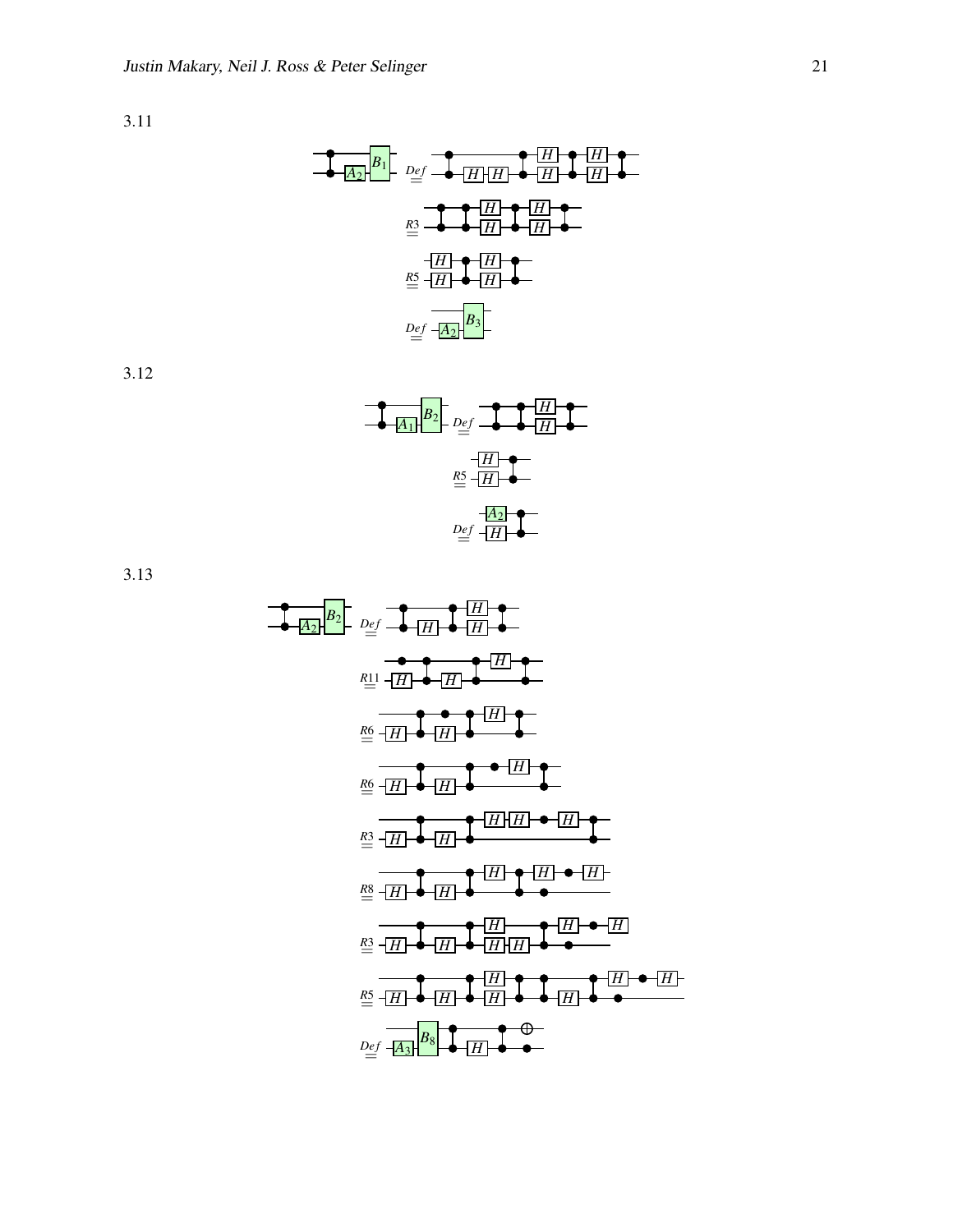| $B_3$ | $Def$        | $-\boxed{H}$ | $-\boxed{H}$ | $-\boxed{H}$ |
|-------|--------------|--------------|--------------|--------------|
| $20$  | $-\boxed{H}$ | $-\boxed{H}$ |              |              |
| $21$  | $-\boxed{H}$ | $-\boxed{H}$ |              |              |
| $22$  | $-\boxed{H}$ | $-\boxed{H}$ |              |              |
| $22$  | $-\boxed{H}$ | $-\boxed{H}$ |              |              |
| $23$  | $-\boxed{H}$ | $-\boxed{H}$ |              |              |
| $24$  | $-\boxed{H}$ | $-\boxed{H}$ |              |              |
| $25$  | $-\boxed{H}$ | $-\boxed{H}$ |              |              |
| $25$  | $-\boxed{H}$ | $-\boxed{H}$ |              |              |
| $25$  | $-\boxed{H}$ | $-\boxed{H}$ | $-\boxed{H}$ |              |
| $25$  | $-\boxed{H}$ | $-\boxed{H}$ | $-\boxed{H}$ |              |
| $21$  | $-\boxed{H}$ | $-\boxed{H}$ | $-\boxed{H}$ |              |
| $22$  | $-\boxed{H}$ | $-\boxed{H}$ | $-\boxed{H}$ |              |
| $22$  | $-\boxed{H}$ | $-\boxed{H}$ | $-\boxed{H}$ |              |
| <     |              |              |              |              |

$$
\begin{array}{c|c}\n\hline\n\end{array}\n\qquad\n\begin{array}{c}\nB_3 \\
\hline\n\end{array}\n\qquad\n\begin{array}{c}\nD_{\underline{e}f} \\
\hline\n\end{array}\n\qquad\n\begin{array}{c}\n\hline\n\end{array}\n\qquad\n\begin{array}{c}\n\hline\n\end{array}\n\qquad\n\begin{array}{c}\n\hline\n\end{array}\n\qquad\n\begin{array}{c}\n\hline\n\end{array}\n\qquad\n\begin{array}{c}\n\hline\n\end{array}\n\qquad\n\begin{array}{c}\n\hline\n\end{array}\n\qquad\n\begin{array}{c}\n\hline\n\end{array}\n\qquad\n\begin{array}{c}\n\hline\n\end{array}\n\qquad\n\begin{array}{c}\n\hline\n\end{array}\n\qquad\n\begin{array}{c}\n\hline\n\end{array}\n\qquad\n\begin{array}{c}\n\hline\n\end{array}\n\qquad\n\begin{array}{c}\n\hline\n\end{array}\n\qquad\n\begin{array}{c}\n\hline\n\end{array}\n\qquad\n\begin{array}{c}\n\hline\n\end{array}\n\qquad\n\begin{array}{c}\n\hline\n\end{array}\n\qquad\n\begin{array}{c}\n\hline\n\end{array}\n\qquad\n\begin{array}{c}\n\hline\n\end{array}\n\qquad\n\begin{array}{c}\n\hline\n\end{array}\n\qquad\n\begin{array}{c}\n\hline\n\end{array}\n\qquad\n\begin{array}{c}\n\hline\n\end{array}\n\qquad\n\begin{array}{c}\n\hline\n\end{array}\n\qquad\n\begin{array}{c}\n\hline\n\end{array}\n\qquad\n\begin{array}{c}\n\hline\n\end{array}\n\qquad\n\begin{array}{c}\n\hline\n\end{array}\n\qquad\n\begin{array}{c}\n\hline\n\end{array}\n\qquad\n\begin{array}{c}\n\hline\n\end{array}\n\qquad\n\begin{array}{c}\n\hline\n\end{array}\n\qquad\n\begin{array}{c}\n\hline\n\end{array}\n\qquad\n\begin{array}{c}\n\hline\n\end{array}\n\qquad\n\begin{array}{c}\n\hline\n\end{array}\n\qquad\n\begin{array}{c}\n\hline\n\end{array}
$$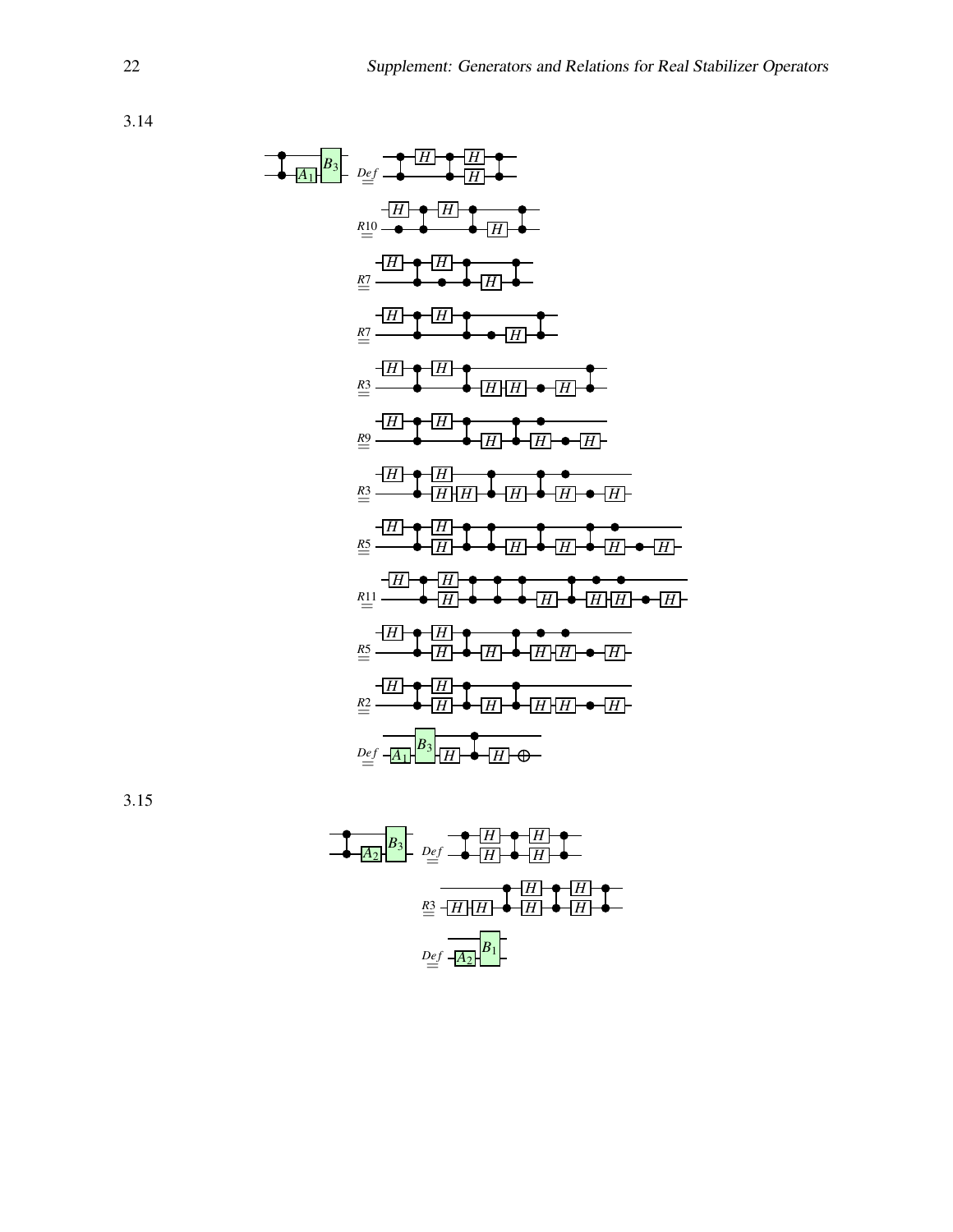| $A_1$ | $P_2$ | $P_1$ | $P_2$ | $P_1$ | $P_1$ | $P_2$ |       |       |       |       |       |       |       |       |       |       |       |       |       |       |       |       |       |       |       |       |       |       |       |       |       |       |       |       |       |       |       |       |       |       |       |       |       |       |       |       |       |       |       |       |       |       |       |       |      |
|-------|-------|-------|-------|-------|-------|-------|-------|-------|-------|-------|-------|-------|-------|-------|-------|-------|-------|-------|-------|-------|-------|-------|-------|-------|-------|-------|-------|-------|-------|-------|-------|-------|-------|-------|-------|-------|-------|-------|-------|-------|-------|-------|-------|-------|-------|-------|-------|-------|-------|-------|-------|-------|-------|-------|------|
| $R_1$ | $R_2$ | $R_1$ | $R_2$ | $R_1$ | $R_2$ | $R_1$ | $R_2$ | $R_2$ | $R_2$ | $R_1$ | $R_2$ | $R_2$ | $R_1$ | $R_2$ | $R_2$ | $R_2$ | $R_2$ | $R_2$ | $R_2$ | $R_2$ | $R_2$ | $R_2$ | $R_2$ | $R_2$ | $R_2$ | $R_2$ | $R_2$ | $R_2$ | $R_2$ | $R_2$ | $R_2$ | $R_2$ | $R_2$ | $R_2$ | $R_2$ | $R_2$ | $R_2$ | $R_2$ | $R_2$ | $R_2$ | $R_2$ | $R_2$ | $R_2$ | $R_2$ | $R_2$ | $R_2$ | $R_2$ | $R_2$ | $R_2$ | $R_2$ | $R_2$ | $R_2$ | $R_2$ | $R_2$ | $R_$ |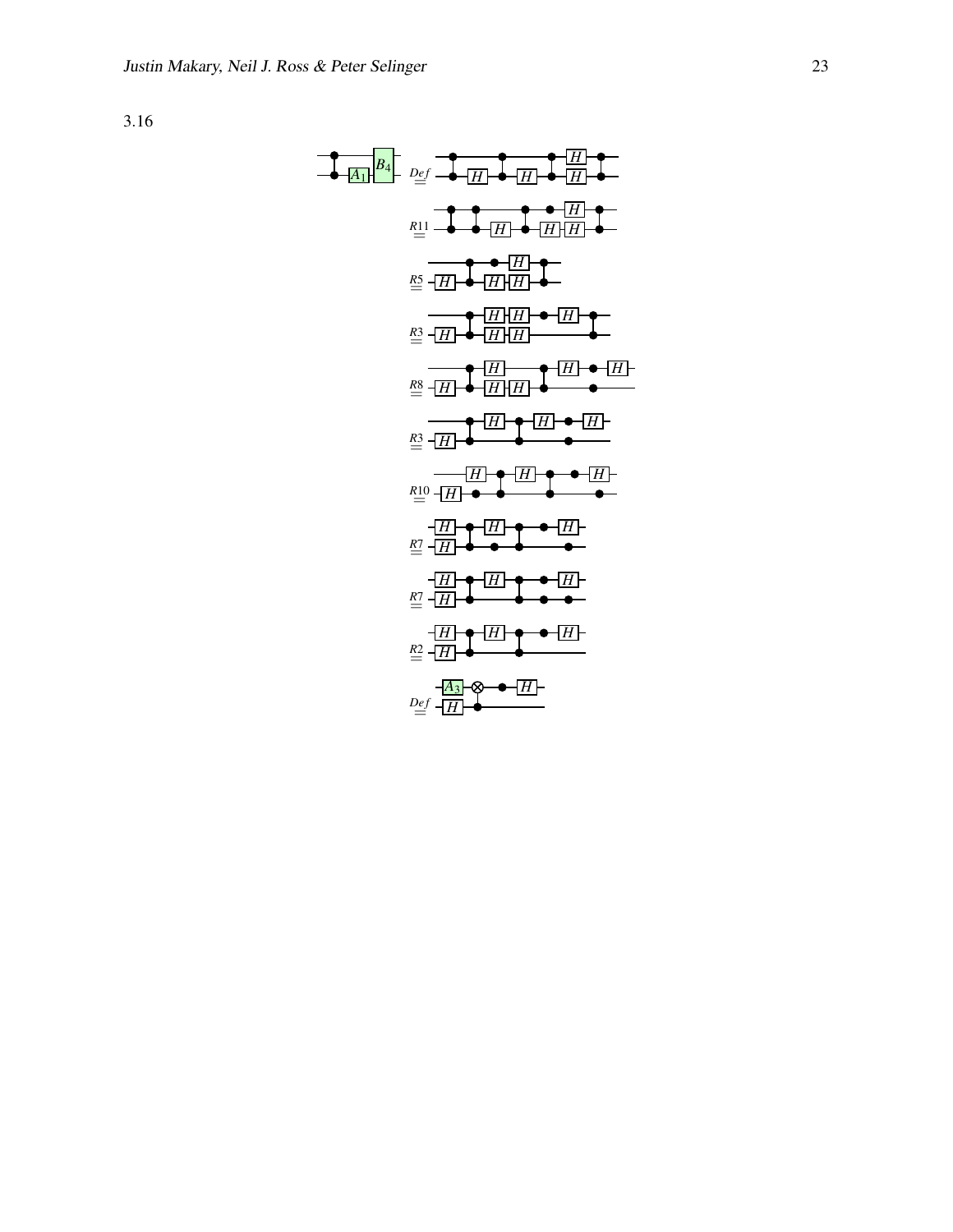| $a$ | $b$ | $b$ | $c$ | $c$ | $c$ | $c$ | $c$ | $c$ | $c$ | $c$ | $c$ | $c$ | $c$ | $c$ | $c$ | $c$ | $c$ | $c$ | $c$ | $c$ | $c$ | $c$ | $c$ | $c$ | $c$ | $c$ | $c$ | $c$ | $c$ | $c$ | $c$ | $c$ | $c$ | $c$ | $c$ | $c$ | $c$ | $c$ | $c$ | $c$ | $c$ | $c$ | $c$ | $c$ | $c$ | $c$ | $c$ | $c$ | $c$ | $c$ | $c$ | $c$ | $c$ | $c$ | $c$ | $c$ | $c$ | $c$ | $c$ | $c$ | $c$ | $c$ | $c$ | $c$ | $c$ | $c$ | $c$ | $c$ | $c$ | $c$ | $c$ | $c$ | $c$ | $c$ | $c$ |
|-----|-----|-----|-----|-----|-----|-----|-----|-----|-----|-----|-----|-----|-----|-----|-----|-----|-----|-----|-----|-----|-----|-----|-----|-----|-----|-----|-----|-----|-----|-----|-----|-----|-----|-----|-----|-----|-----|-----|-----|-----|-----|-----|-----|-----|-----|-----|-----|-----|-----|-----|-----|-----|-----|-----|-----|-----|-----|-----|-----|-----|-----|-----|-----|-----|-----|-----|-----|-----|-----|-----|-----|-----|-----|-----|-----|
|-----|-----|-----|-----|-----|-----|-----|-----|-----|-----|-----|-----|-----|-----|-----|-----|-----|-----|-----|-----|-----|-----|-----|-----|-----|-----|-----|-----|-----|-----|-----|-----|-----|-----|-----|-----|-----|-----|-----|-----|-----|-----|-----|-----|-----|-----|-----|-----|-----|-----|-----|-----|-----|-----|-----|-----|-----|-----|-----|-----|-----|-----|-----|-----|-----|-----|-----|-----|-----|-----|-----|-----|-----|-----|-----|-----|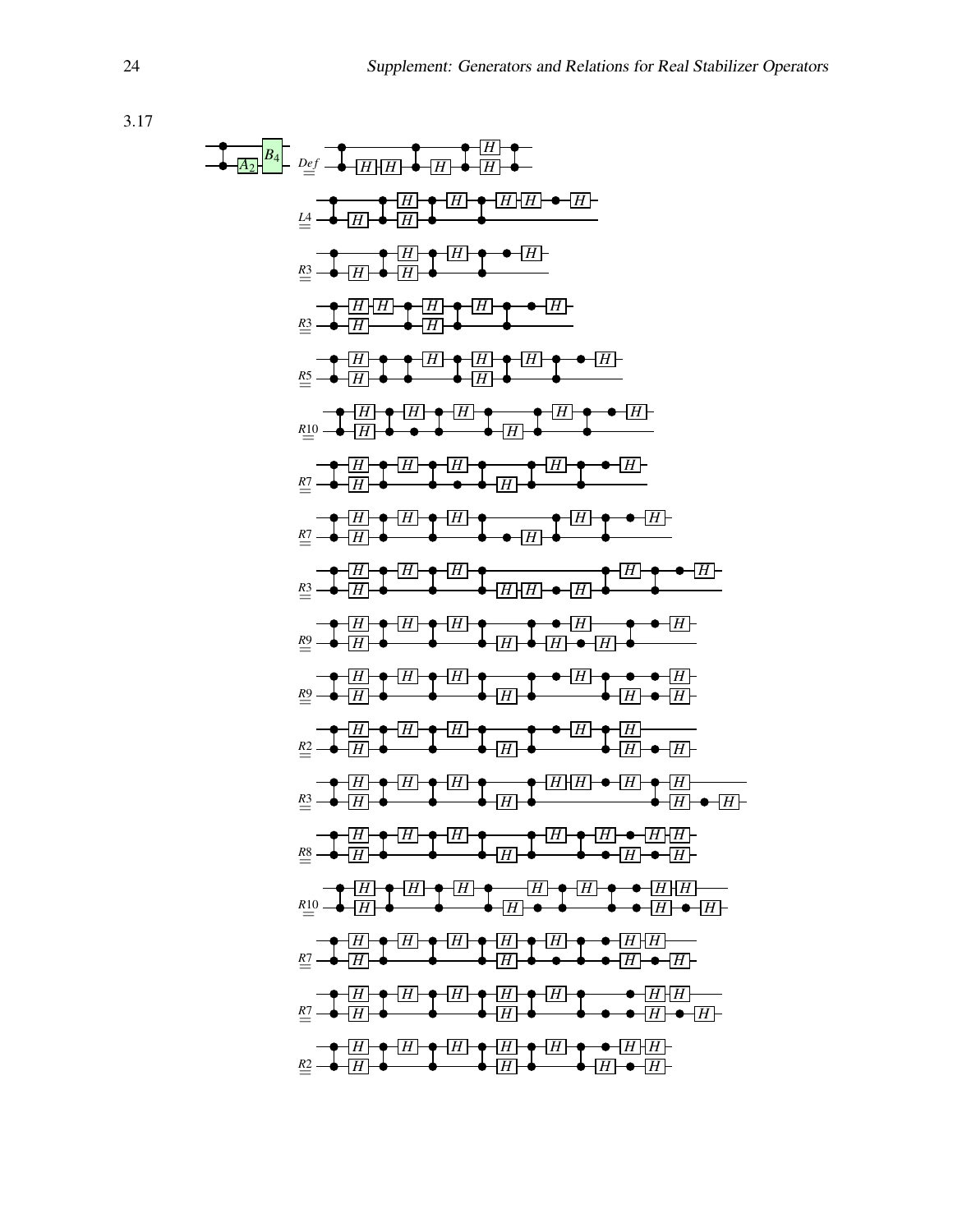*<sup>R</sup>*3= *<sup>H</sup> H H H H H H H H De f* = *A*3 *B*6 *H*

| $B_5$    | $Def$ | $+$ | $+$ | $+$                   | $+$ | $+$ |     |
|----------|-------|-----|-----|-----------------------|-----|-----|-----|
| $23$     | $+$   | $+$ | $+$ | $+$                   | $+$ |     |     |
| $24$     | $+$   | $+$ | $+$ | $+$                   | $+$ | $+$ |     |
| $+$      | $+$   | $+$ | $+$ | $+$                   | $+$ | $+$ |     |
| $+$      | $+$   | $+$ | $+$ | $+$                   | $+$ | $+$ |     |
| $+$      | $+$   | $+$ | $+$ | $+$                   | $+$ | $+$ |     |
| $R_{12}$ | $+$   | $+$ | $+$ | $+$                   | $+$ | $+$ | $+$ |
| $R_{12}$ | $+$   | $+$ | $+$ | $+$                   | $+$ | $+$ |     |
| $R_{12}$ | $+$   | $+$ | $+$ | $+$                   | $+$ | $+$ |     |
| $R_{12}$ | $+$   | $+$ | $+$ | <math< td=""></math<> |     |     |     |

$$
\frac{B_2}{4}
$$
\n
$$
\frac{B_2}{4}
$$
\n
$$
\frac{B_2}{4}
$$
\n
$$
\frac{B_2}{4}
$$
\n
$$
\frac{B_2}{4}
$$
\n
$$
\frac{B_2}{4}
$$
\n
$$
\frac{B_2}{4}
$$
\n
$$
\frac{B_2}{4}
$$
\n
$$
\frac{B_2}{4}
$$
\n
$$
\frac{B_2}{4}
$$
\n
$$
\frac{B_2}{4}
$$
\n
$$
\frac{B_2}{4}
$$
\n
$$
\frac{B_2}{4}
$$
\n
$$
\frac{B_2}{4}
$$
\n
$$
\frac{B_2}{4}
$$
\n
$$
\frac{B_2}{4}
$$
\n
$$
\frac{B_2}{4}
$$
\n
$$
\frac{B_2}{4}
$$
\n
$$
\frac{B_2}{4}
$$
\n
$$
\frac{B_2}{4}
$$
\n
$$
\frac{B_2}{4}
$$
\n
$$
\frac{B_2}{4}
$$
\n
$$
\frac{B_2}{4}
$$
\n
$$
\frac{B_2}{4}
$$
\n
$$
\frac{B_2}{4}
$$
\n
$$
\frac{B_2}{4}
$$
\n
$$
\frac{B_2}{4}
$$
\n
$$
\frac{B_2}{4}
$$
\n
$$
\frac{B_2}{4}
$$
\n
$$
\frac{B_2}{4}
$$
\n
$$
\frac{B_2}{4}
$$
\n
$$
\frac{B_2}{4}
$$
\n
$$
\frac{B_2}{4}
$$
\n
$$
\frac{B_2}{4}
$$
\n
$$
\frac{B_2}{4}
$$
\n
$$
\frac{B_2}{4}
$$
\n
$$
\frac{B_2}{4}
$$
\n
$$
\frac{B_2}{4}
$$
\n
$$
\frac{B_2}{4}
$$
\n
$$
\frac{B_2}{4}
$$
\n
$$
\frac{B_2}{4}
$$
\n
$$
\frac{B_2}{4}
$$
\n
$$
\frac{B_2}{4}
$$
\n
$$
\frac{B_2}{4}
$$
\n
$$
\frac{B_2}{4}
$$
\n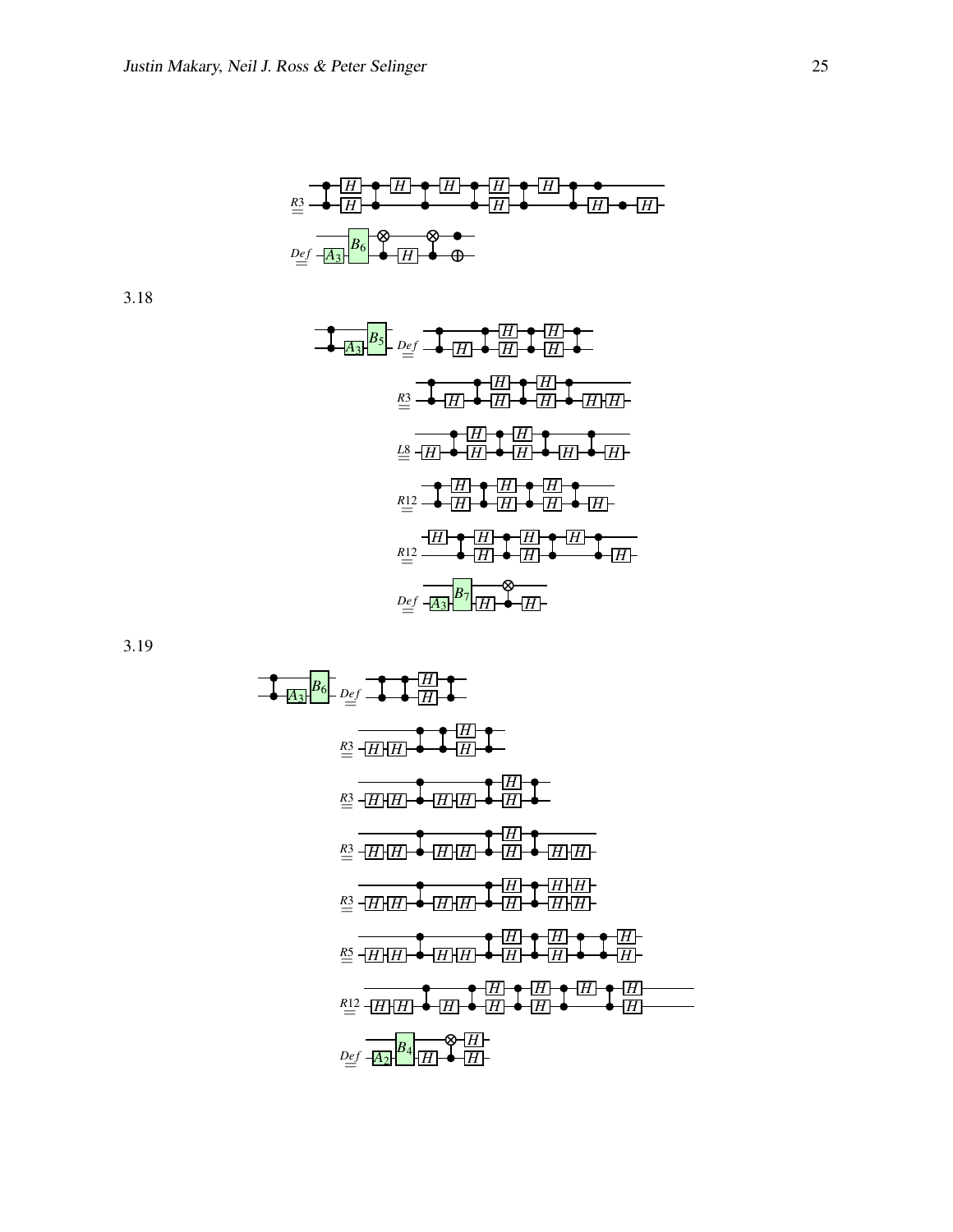$$
\frac{B_1}{2} + \frac{B_2}{2} + \frac{B_3}{2} + \frac{B_4}{2} + \frac{B_1}{2} + \frac{B_2}{2} + \frac{B_3}{2} + \frac{B_3}{2} + \frac{B_4}{2} + \frac{B_4}{2} + \frac{B_5}{2} + \frac{B_5}{2} + \frac{B_6}{2} + \frac{B_7}{2} + \frac{B_7}{2} + \frac{B_7}{2} + \frac{B_7}{2} + \frac{B_7}{2} + \frac{B_7}{2} + \frac{B_7}{2} + \frac{B_7}{2} + \frac{B_7}{2} + \frac{B_7}{2} + \frac{B_7}{2} + \frac{B_7}{2} + \frac{B_7}{2} + \frac{B_7}{2} + \frac{B_7}{2} + \frac{B_7}{2} + \frac{B_7}{2} + \frac{B_7}{2} + \frac{B_7}{2} + \frac{B_7}{2} + \frac{B_7}{2} + \frac{B_7}{2} + \frac{B_7}{2} + \frac{B_7}{2} + \frac{B_7}{2} + \frac{B_7}{2} + \frac{B_7}{2} + \frac{B_7}{2} + \frac{B_7}{2} + \frac{B_7}{2} + \frac{B_7}{2} + \frac{B_7}{2} + \frac{B_7}{2} + \frac{B_7}{2} + \frac{B_7}{2} + \frac{B_7}{2} + \frac{B_7}{2} + \frac{B_7}{2} + \frac{B_7}{2} + \frac{B_7}{2} + \frac{B_7}{2} + \frac{B_7}{2} + \frac{B_7}{2} + \frac{B_7}{2} + \frac{B_7}{2} + \frac{B_7}{2} + \frac{B_7}{2} + \frac{B_7}{2} + \frac{B_7}{2} + \frac{B_7}{2} + \frac{B_7}{2} + \frac{B_7}{2} + \frac{B_7}{2} + \frac{B_7}{2} + \frac{B_7}{2} + \frac{B_7}{2} + \frac{B_7}{2} + \frac{B_7}{2} + \frac{B_7}{2} + \frac{B_7}{2} + \frac{B_7}{2} + \frac{B_7}{2} + \frac{B_7}{2} +
$$

| $B_8$ | $Def$ | $1$   | $1$   | $1$   |
|-------|-------|-------|-------|-------|
| $III$ | $III$ | $III$ | $III$ |       |
| $III$ | $III$ | $III$ | $III$ |       |
| $III$ | $III$ | $III$ | $III$ |       |
| $III$ | $III$ | $III$ | $III$ |       |
| $III$ | $III$ | $III$ | $III$ |       |
| $III$ | $III$ | $III$ | $III$ |       |
| $III$ | $III$ | $III$ | $III$ |       |
| $III$ | $III$ | $III$ | $III$ |       |
| $III$ | $III$ | $III$ | $III$ |       |
| $III$ | $III$ | $III$ | $III$ | $III$ |
| $III$ | $III$ | $III$ | $III$ | $III$ |
| $III$ | $III$ | $III$ | $III$ | $III$ |
| $III$ | $III$ | $III$ | $III$ |       |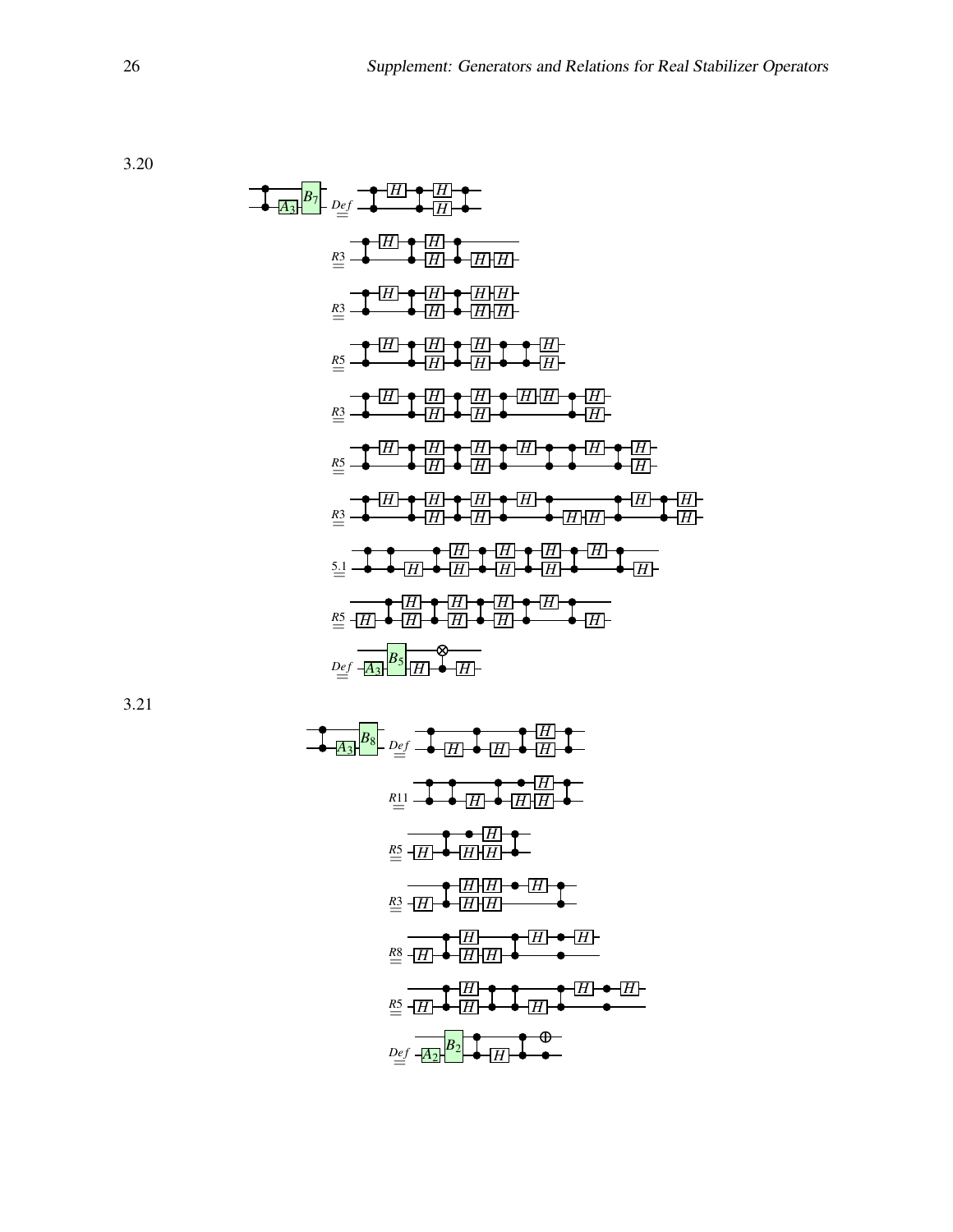| $B_5$         | $D_{eff}$ | $H$ | $H$ | $H$ |
|---------------|-----------|-----|-----|-----|
| $R_{\perp 2}$ | $H$       | $H$ | $H$ | $H$ |
| $R_{\perp 2}$ | $H$       | $H$ | $H$ | $H$ |
| $P_{\perp 2}$ | $H$       | $H$ | $H$ | $H$ |
| $D_{eff}$     | $B_5$     | $H$ |     |     |

$$
\frac{1}{2}
$$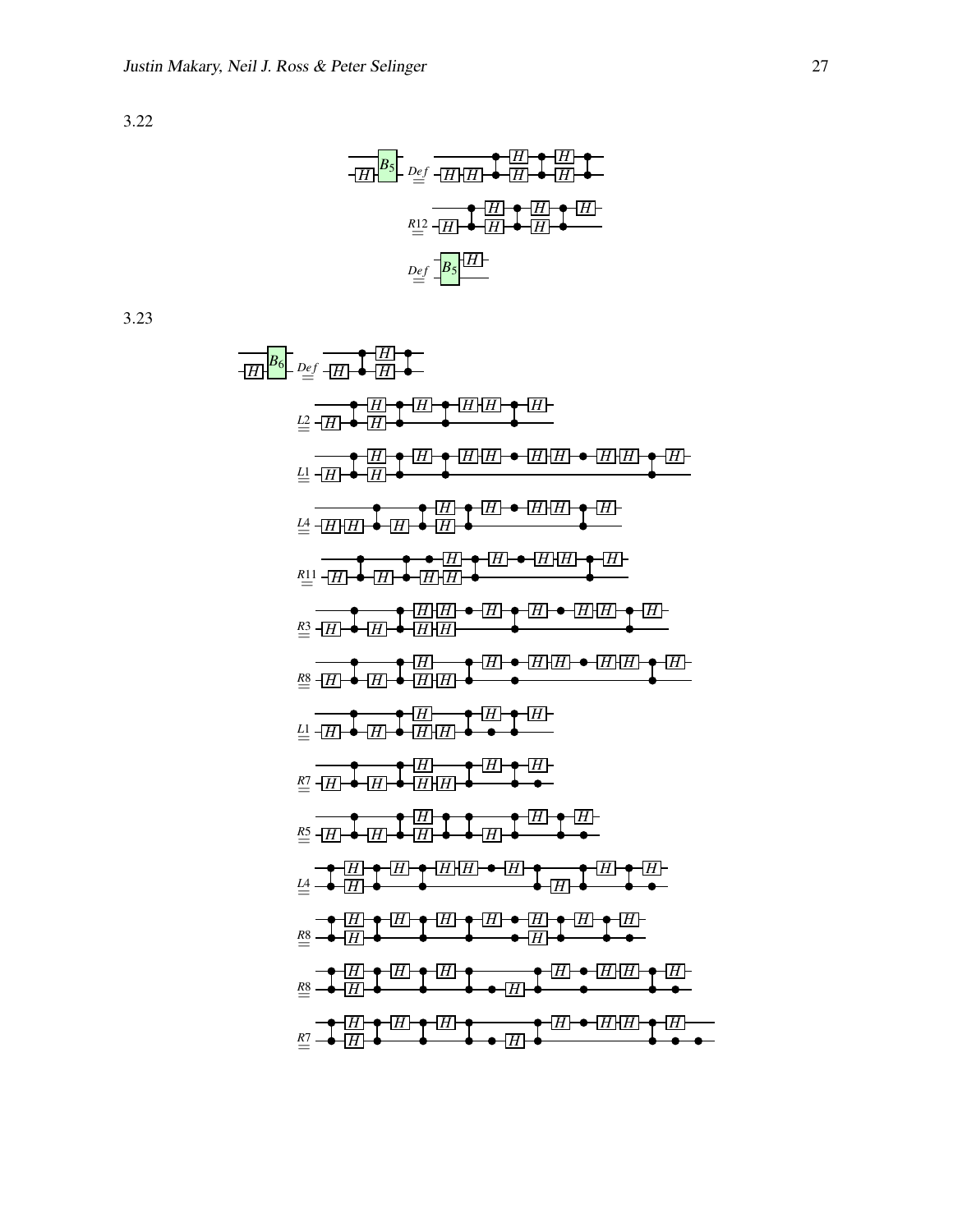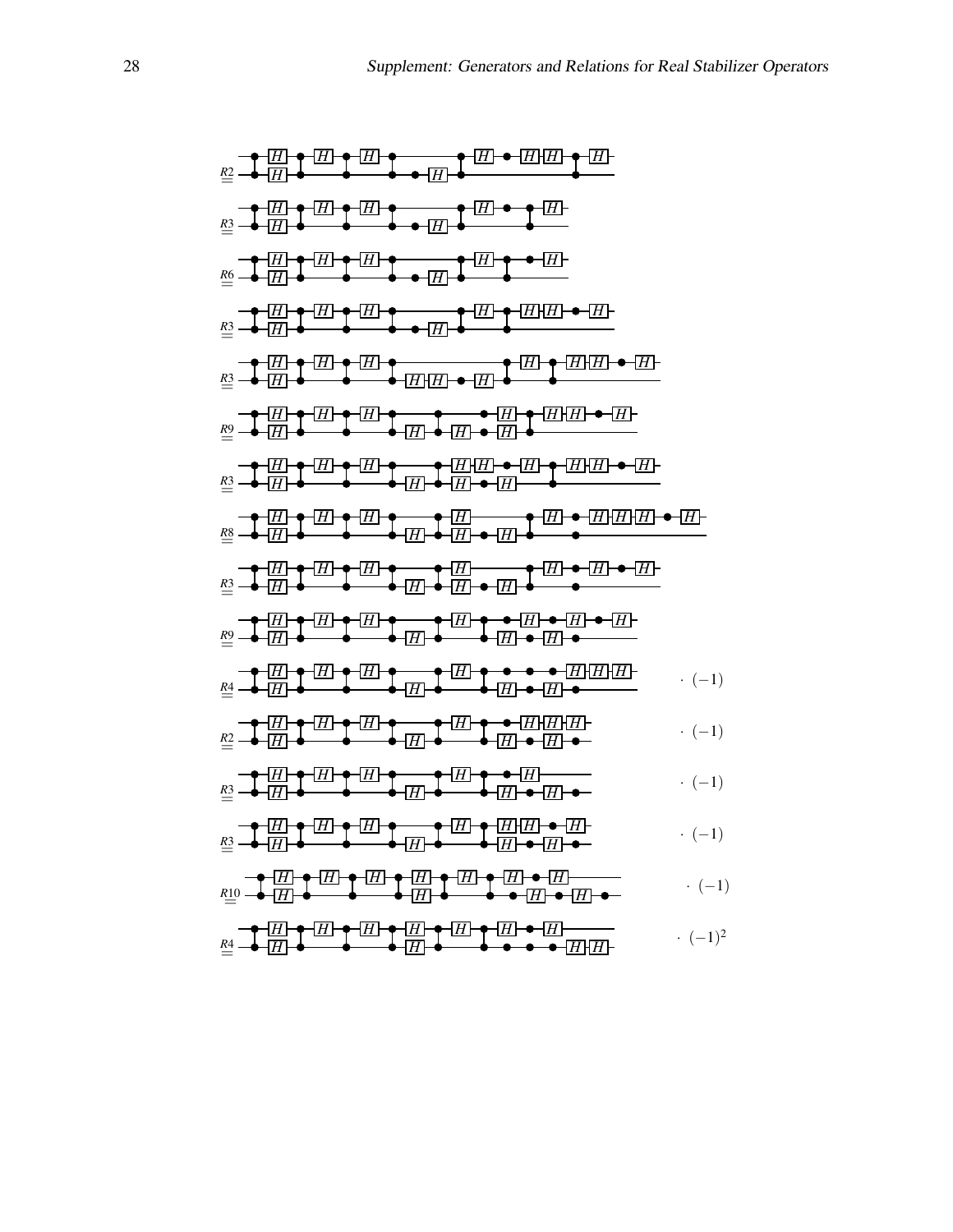

$$
\begin{array}{c}\n\overline{H} & \overline{H} & \overline{H} \\
\overline{H} & \overline{H} & \overline{H} \\
\overline{H} & \overline{H} & \overline{H} \\
\end{array}
$$
\n
$$
\begin{array}{c}\n\overline{H} & \overline{H} & \overline{H} \\
\overline{H} & \overline{H} & \overline{H} \\
\overline{H} & \overline{H} & \overline{H} \\
\end{array}
$$
\n
$$
\begin{array}{c}\n\overline{H} & \overline{H} & \overline{H} & \overline{H} \\
\overline{H} & \overline{H} & \overline{H} \\
\overline{H} & \overline{H} & \overline{H} \\
\end{array}
$$
\n
$$
\begin{array}{c}\n\overline{H} & \overline{H} & \overline{H} & \overline{H} \\
\overline{H} & \overline{H} & \overline{H} \\
\end{array}
$$

| $B_s$         | $Def$                            | $[\underline{H}][\underline{H}]$ | $[\underline{H}]$                |
|---------------|----------------------------------|----------------------------------|----------------------------------|
| $R_{\perp 1}$ | $[\underline{H}][\underline{H}]$ | $[\underline{H}]$                |                                  |
| $R_{\perp 1}$ | $[\underline{H}][\underline{H}]$ | $[\underline{H}][\underline{H}]$ |                                  |
| $R_{\perp 2}$ | $[\underline{H}][\underline{H}]$ | $[\underline{H}][\underline{H}]$ |                                  |
| $R_{\perp 2}$ | $[\underline{H}][\underline{H}]$ | $[\underline{H}][\underline{H}]$ |                                  |
| $R_{\perp 2}$ | $[\underline{H}][\underline{H}]$ | $[\underline{H}][\underline{H}]$ |                                  |
| $R_{\perp 2}$ | $[\underline{H}][\underline{H}]$ | $[\underline{H}][\underline{H}]$ |                                  |
| $R_{\perp 2}$ | $[\underline{H}][\underline{H}]$ | $[\underline{H}][\underline{H}]$ |                                  |
| $R_{\perp 2}$ | $[\underline{H}][\underline{H}]$ | $[\underline{H}][\underline{H}]$ | $[\underline{H}][\underline{H}]$ |
| $R_{\perp 2}$ | $[\underline{H}][\underline{H}]$ | $[\underline{H}][\underline{H}]$ | $[\underline{H}][\underline{H}]$ |
| $R_{\perp 2}$ | $[\underline{H}][\underline{H}]$ | $[\underline{H}][\underline{H}]$ | $[\underline{H}][\underline$     |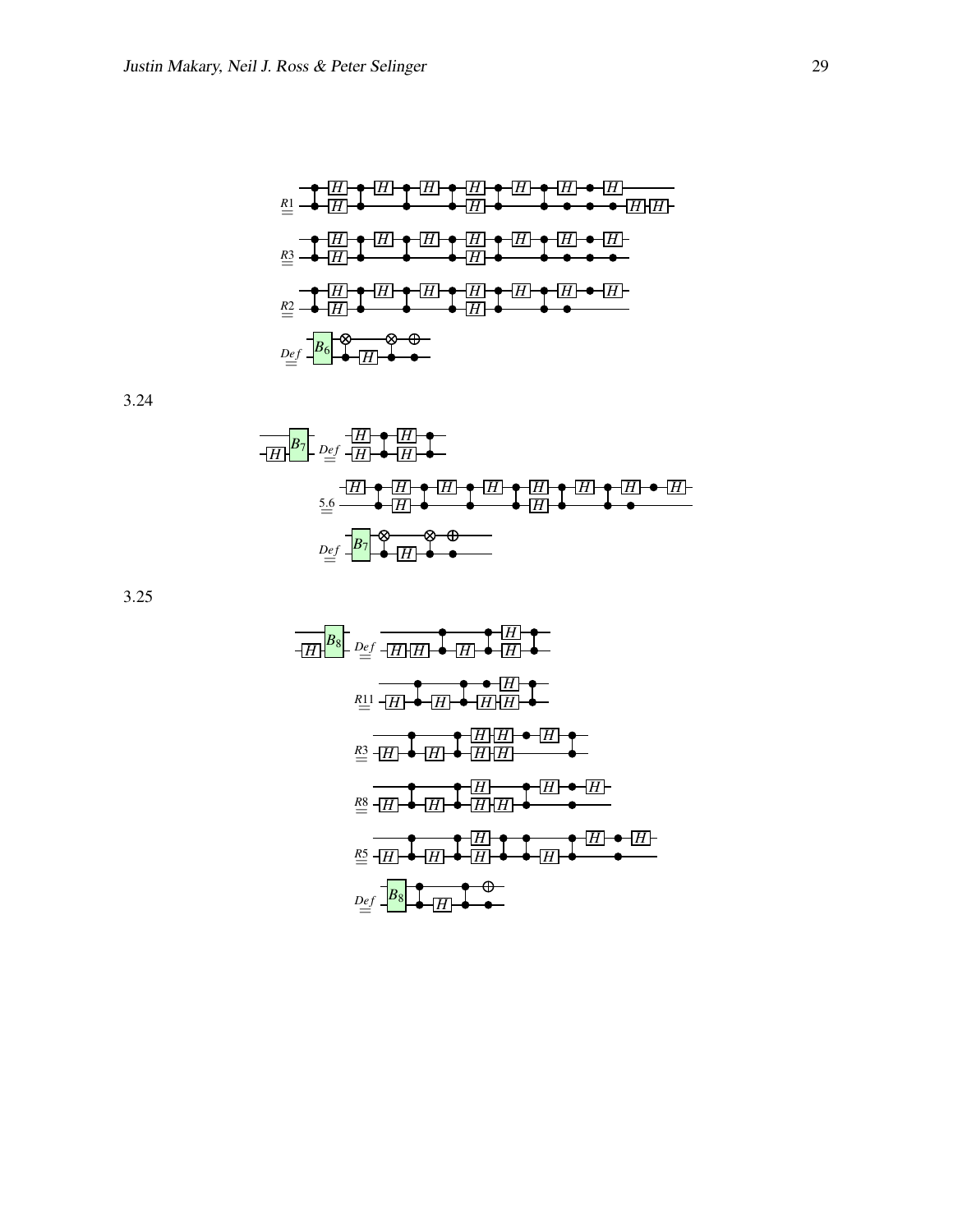## Figure 4:

*H H B*<sup>1</sup> *De f* = *H H H H H H H <sup>R</sup>*3= *<sup>H</sup> <sup>H</sup> H H H <sup>R</sup>*7= *<sup>H</sup> <sup>H</sup> H H H <sup>R</sup>*3= *<sup>H</sup> <sup>H</sup> H H H H H <sup>R</sup>*9= *<sup>H</sup> <sup>H</sup> H H H H H <sup>R</sup>*3= *<sup>H</sup> <sup>H</sup> H H H H H <sup>R</sup>*3= *<sup>H</sup> <sup>H</sup> H H H H H <sup>R</sup>*7= *<sup>H</sup> <sup>H</sup> H H H H H <sup>R</sup>*8= *<sup>H</sup> <sup>H</sup> H H H H H <sup>R</sup>*2= *<sup>H</sup> <sup>H</sup> H B*1*De f* =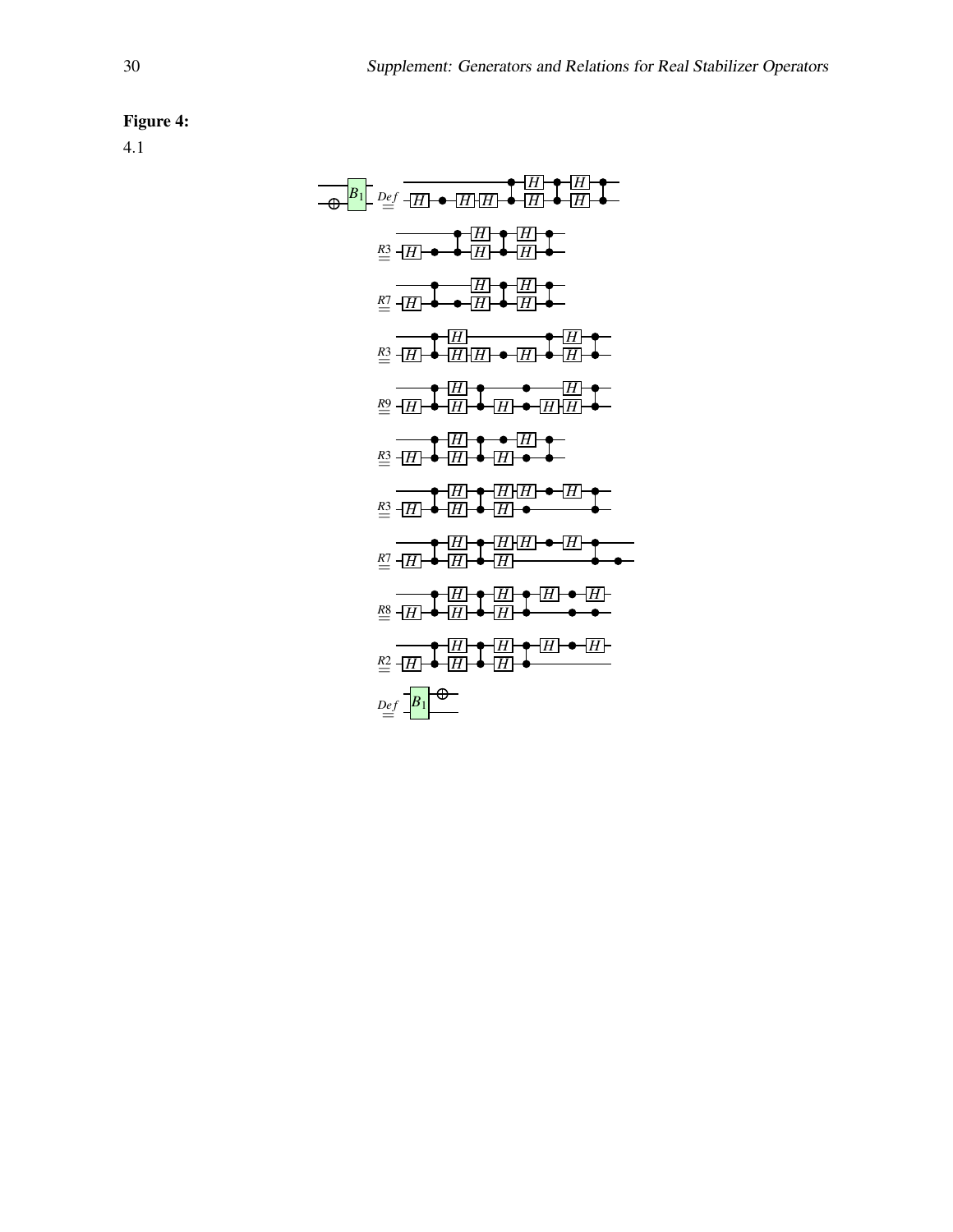$$
\begin{array}{c}\n\hline\n\text{AB} \\
\hline\n\text{AB} \\
\hline\n\end{array}
$$
\n
$$
\begin{array}{c}\n\hline\n\text{AB} \\
\hline\n\end{array}
$$
\n
$$
\begin{array}{c}\n\hline\n\text{AB} \\
\hline\n\end{array}
$$
\n
$$
\begin{array}{c}\n\hline\n\text{AB} \\
\hline\n\end{array}
$$
\n
$$
\begin{array}{c}\n\hline\n\text{AB} \\
\hline\n\end{array}
$$
\n
$$
\begin{array}{c}\n\hline\n\text{AB} \\
\hline\n\end{array}
$$
\n
$$
\begin{array}{c}\n\hline\n\text{AB} \\
\hline\n\end{array}
$$
\n
$$
\begin{array}{c}\n\hline\n\text{AB} \\
\hline\n\end{array}
$$
\n
$$
\begin{array}{c}\n\hline\n\text{AB} \\
\hline\n\end{array}
$$
\n
$$
\begin{array}{c}\n\hline\n\text{AB} \\
\hline\n\end{array}
$$
\n
$$
\begin{array}{c}\n\hline\n\text{AB} \\
\hline\n\end{array}
$$
\n
$$
\begin{array}{c}\n\hline\n\text{AB} \\
\hline\n\end{array}
$$
\n
$$
\begin{array}{c}\n\hline\n\text{AB} \\
\hline\n\end{array}
$$
\n
$$
\begin{array}{c}\n\hline\n\text{AB} \\
\hline\n\end{array}
$$
\n
$$
\begin{array}{c}\n\hline\n\text{AB} \\
\hline\n\end{array}
$$
\n
$$
\begin{array}{c}\n\hline\n\text{AB} \\
\hline\n\end{array}
$$
\n
$$
\begin{array}{c}\n\hline\n\text{AB} \\
\hline\n\end{array}
$$
\n
$$
\begin{array}{c}\n\hline\n\text{AB} \\
\hline\n\end{array}
$$
\n
$$
\begin{array}{c}\n\hline\n\text{AB} \\
\hline\n\end{array}
$$
\n
$$
\begin{array}{c}\n\hline\n\text{AB} \\
\hline\n\end{array}
$$
\n
$$
\begin{array}{c}\n\hline\n\text{AB} \\
\hline\n\end{array}
$$
\n
$$
\begin{array}{c}\n\hline\n\text{
$$



$$
\begin{array}{c}\n\frac{B_4}{\oplus} \quad D_{\underline{e}} f \\
\frac{B_3}{\oplus} \quad \frac{1}{\uparrow} \quad \frac{1}{\uparrow} \quad \frac{1}{\uparrow} \quad \frac{1}{\uparrow} \quad \frac{1}{\uparrow} \quad \frac{1}{\uparrow} \quad \frac{1}{\uparrow} \quad \frac{1}{\uparrow} \quad \frac{1}{\uparrow} \quad \frac{1}{\uparrow} \quad \frac{1}{\uparrow} \quad \frac{1}{\uparrow} \quad \frac{1}{\uparrow} \quad \frac{1}{\uparrow} \quad \frac{1}{\uparrow} \quad \frac{1}{\uparrow} \quad \frac{1}{\uparrow} \quad \frac{1}{\uparrow} \quad \frac{1}{\uparrow} \quad \frac{1}{\uparrow} \quad \frac{1}{\uparrow} \quad \frac{1}{\uparrow} \quad \frac{1}{\uparrow} \quad \frac{1}{\uparrow} \quad \frac{1}{\uparrow} \quad \frac{1}{\uparrow} \quad \frac{1}{\uparrow} \quad \frac{1}{\uparrow} \quad \frac{1}{\uparrow} \quad \frac{1}{\uparrow} \quad \frac{1}{\uparrow} \quad \frac{1}{\uparrow} \quad \frac{1}{\uparrow} \quad \frac{1}{\uparrow} \quad \frac{1}{\uparrow} \quad \frac{1}{\uparrow} \quad \frac{1}{\uparrow} \quad \frac{1}{\uparrow} \quad \frac{1}{\uparrow} \quad \frac{1}{\uparrow} \quad \frac{1}{\uparrow} \quad \frac{1}{\uparrow} \quad \frac{1}{\uparrow} \quad \frac{1}{\uparrow} \quad \frac{1}{\uparrow} \quad \frac{1}{\uparrow} \quad \frac{1}{\uparrow} \quad \frac{1}{\uparrow} \quad \frac{1}{\uparrow} \quad \frac{1}{\uparrow} \quad \frac{1}{\uparrow} \quad \frac{1}{\uparrow} \quad \frac{1}{\uparrow} \quad \frac{1}{\uparrow} \quad \frac{1}{\uparrow} \quad \frac{1}{\uparrow} \quad \frac{1}{\uparrow} \quad \frac{1}{\uparrow} \quad \frac{1}{\uparrow} \quad \frac{1}{\uparrow} \quad \frac{1}{\uparrow} \quad \frac{1}{\uparrow} \quad \frac{1}{\uparrow} \quad \frac{1}{\uparrow} \quad \frac{1}{\uparrow} \quad \frac
$$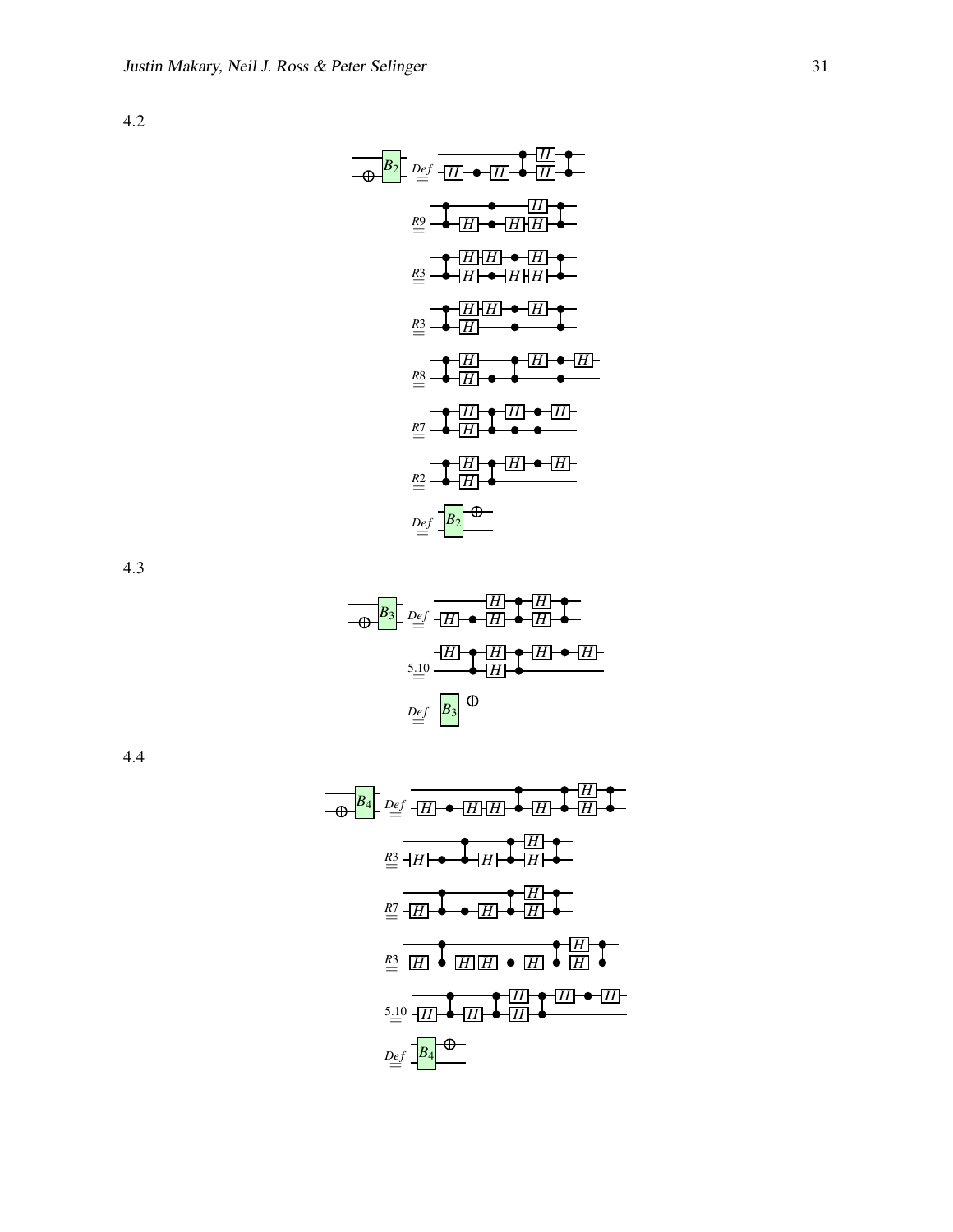The proofs of 4.5–4.8 are the same as those of 4.1–4.4.

4.9

$$
\begin{array}{c}\n\hline\n\text{H}\left[\mathbf{B}\right]\n\end{array}\n\quad\n\begin{array}{c}\n\hline\n\text{H}\left[\mathbf{H}\right]\n\end{array}\n\quad\n\begin{array}{c}\n\hline\n\text{H}\left[\mathbf{H}\right]\n\end{array}\n\quad\n\begin{array}{c}\n\hline\n\text{H}\left[\mathbf{H}\right]\n\end{array}\n\quad\n\begin{array}{c}\n\hline\n\text{H}\left[\mathbf{H}\right]\n\end{array}\n\quad\n\begin{array}{c}\n\hline\n\text{H}\left[\mathbf{H}\right]\n\end{array}\n\quad\n\begin{array}{c}\n\hline\n\text{H}\left[\mathbf{H}\right]\n\end{array}\n\quad\n\begin{array}{c}\n\hline\n\text{H}\left[\mathbf{H}\right]\n\end{array}\n\quad\n\begin{array}{c}\n\hline\n\text{H}\left[\mathbf{H}\right]\n\end{array}\n\quad\n\begin{array}{c}\n\hline\n\text{H}\left[\mathbf{H}\right]\n\end{array}\n\quad\n\begin{array}{c}\n\hline\n\text{H}\left[\mathbf{H}\right]\n\end{array}\n\quad\n\begin{array}{c}\n\hline\n\text{H}\left[\mathbf{H}\right]\n\end{array}\n\quad\n\begin{array}{c}\n\hline\n\text{H}\left[\mathbf{H}\right]\n\end{array}\n\quad\n\begin{array}{c}\n\hline\n\text{H}\left[\mathbf{H}\right]\n\end{array}\n\quad\n\begin{array}{c}\n\hline\n\text{H}\left[\mathbf{H}\right]\n\end{array}\n\quad\n\begin{array}{c}\n\hline\n\text{H}\left[\mathbf{H}\right]\n\end{array}\n\quad\n\begin{array}{c}\n\hline\n\text{H}\left[\mathbf{H}\right]\n\end{array}\n\quad\n\begin{array}{c}\n\hline\n\text{H}\left[\mathbf{H}\right]\n\end{array}\n\quad\n\begin{array}{c}\n\hline\n\text{H}\left[\mathbf{H}\right]\n\end{array}\n\quad\n\begin{array}{c}\n\hline\n\text{H}\left[\mathbf{H}\right]\n\end{array}\n\quad\n\begin{array}{c}\n\hline\n\text{H}\left[\mathbf{H}\right]\n\end{array}\n\quad\n\begin{array
$$

*H H B*<sup>1</sup> *De f* = *H H H H H <sup>R</sup>*6= *<sup>H</sup> <sup>H</sup> H H H H H <sup>R</sup>*3= *<sup>H</sup> <sup>H</sup> H H H H H <sup>R</sup>*8= *<sup>H</sup> <sup>H</sup> H H H <sup>R</sup>*3= *<sup>H</sup> <sup>H</sup> H H H <sup>R</sup>*6= *<sup>H</sup> <sup>H</sup> H H H <sup>R</sup>*3= *<sup>H</sup> <sup>H</sup> H H H H H <sup>R</sup>*9= *<sup>H</sup> <sup>H</sup> H H H H H <sup>R</sup>*2= *<sup>H</sup> <sup>H</sup> H H H B*1*De f* =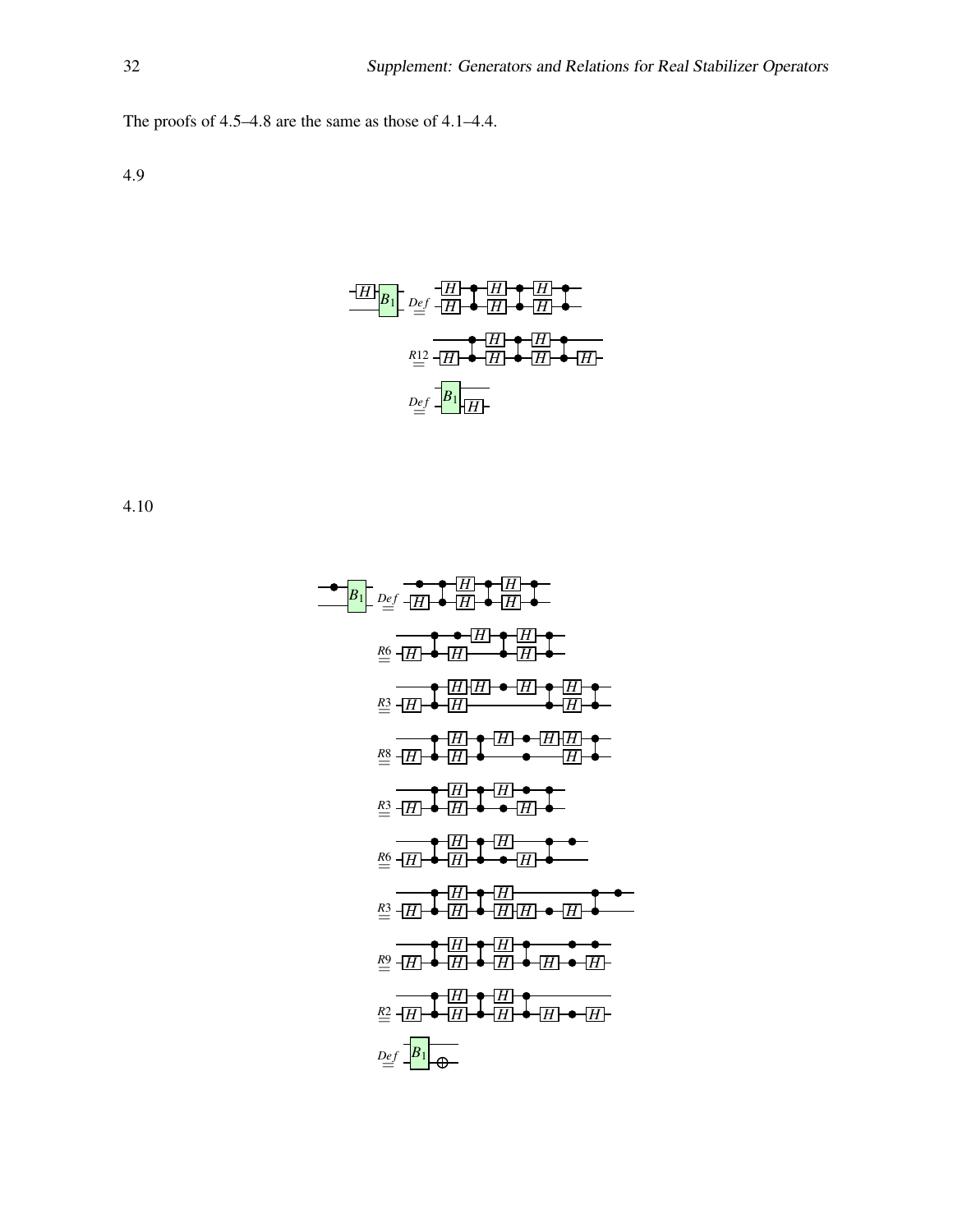| $B_1$ | $p_{ef}$ | $q_{ef}$ | $q_{ef}$ | $q_{ef}$ | $q_{ef}$ | $q_{ef}$ | $q_{ef}$ | $q_{ef}$ | $q_{ef}$ | $q_{ef}$ | $q_{ef}$ | $q_{ef}$ | $q_{ef}$ | $q_{ef}$ | $q_{ef}$ | $q_{ef}$ | $q_{ef}$ | $q_{ef}$ | $q_{ef}$ | $q_{ef}$ | $q_{ef}$ | $q_{ef}$ | $q_{ef}$ | $q_{ef}$ | $q_{ef}$ | $q_{ef}$ | $q_{ef}$ | $q_{ef}$ | $q_{ef}$ | $q_{ef}$ | $q_{ef}$ | $q_{ef}$ | $q_{ef}$ | $q_{ef}$ | $q_{ef}$ | $q_{ef}$ | $q_{ef}$ | $q_{ef}$ | $q_{ef}$ | $q_{ef}$ | $q_{ef}$ | $q_{ef}$ | $q_{ef}$ | $q_{ef}$ | $q_{ef}$ | $q_{ef}$ | $q_{ef}$ | $q_{ef}$ | $q_{ef}$ | $q_{ef}$ | $q_{ef}$ | $q_{ef}$ | $q_{ef}$ | $q_{ef}$ | $q_{ef}$ | $q_{ef}$ | $q_{ef}$ | $$ |
|-------|----------|----------|----------|----------|----------|----------|----------|----------|----------|----------|----------|----------|----------|----------|----------|----------|----------|----------|----------|----------|----------|----------|----------|----------|----------|----------|----------|----------|----------|----------|----------|----------|----------|----------|----------|----------|----------|----------|----------|----------|----------|----------|----------|----------|----------|----------|----------|----------|----------|----------|----------|----------|----------|----------|----------|----------|----------|----|
|-------|----------|----------|----------|----------|----------|----------|----------|----------|----------|----------|----------|----------|----------|----------|----------|----------|----------|----------|----------|----------|----------|----------|----------|----------|----------|----------|----------|----------|----------|----------|----------|----------|----------|----------|----------|----------|----------|----------|----------|----------|----------|----------|----------|----------|----------|----------|----------|----------|----------|----------|----------|----------|----------|----------|----------|----------|----------|----|

$$
\begin{array}{c}\n\hline\n\text{H} & \text{B}_2 \\
\hline\n\text{B}_2 & \text{Def} \\
\hline\n\end{array}
$$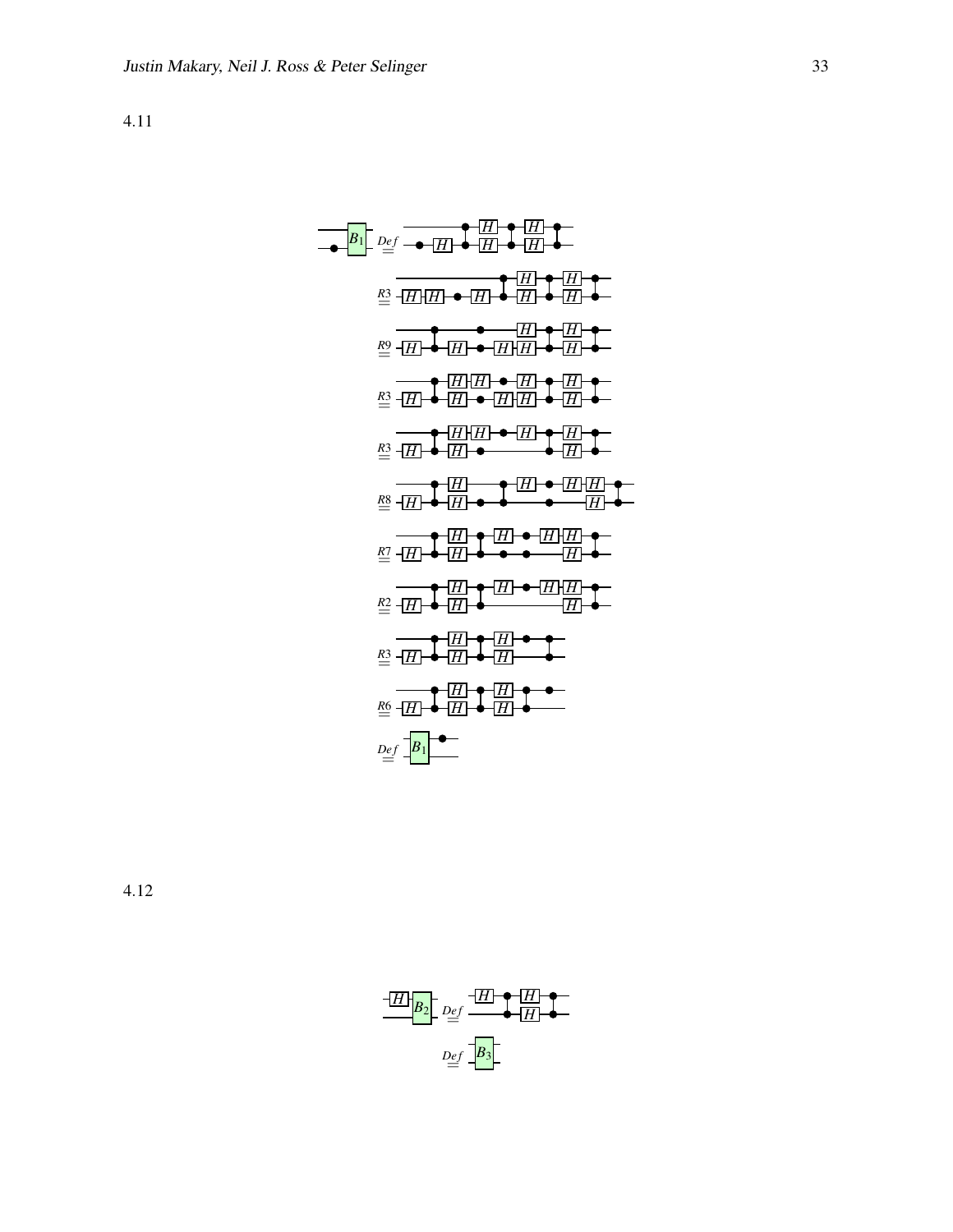

4.14



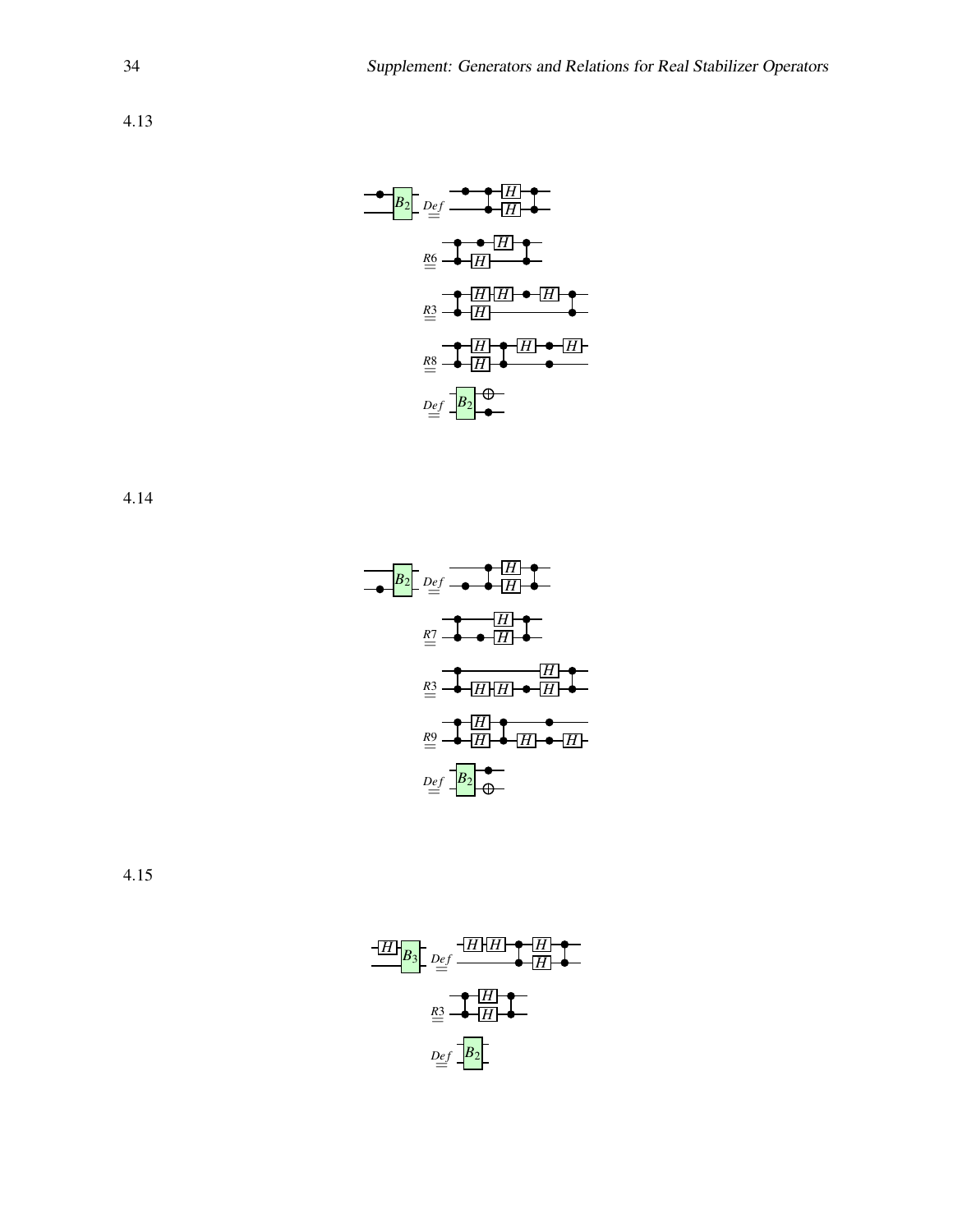$$
\frac{B_3}{B_2} = \frac{1}{\frac{1}{2}} \cdot \frac{1}{\frac{1}{2}} \cdot \frac{1}{\frac{1}{2}} \cdot \frac{1}{\frac{1}{2}} \cdot \frac{1}{\frac{1}{2}} \cdot \frac{1}{\frac{1}{2}} \cdot \frac{1}{\frac{1}{2}} \cdot \frac{1}{\frac{1}{2}} \cdot \frac{1}{\frac{1}{2}} \cdot \frac{1}{\frac{1}{2}} \cdot \frac{1}{\frac{1}{2}} \cdot \frac{1}{\frac{1}{2}} \cdot \frac{1}{\frac{1}{2}} \cdot \frac{1}{\frac{1}{2}} \cdot \frac{1}{\frac{1}{2}} \cdot \frac{1}{\frac{1}{2}} \cdot \frac{1}{\frac{1}{2}} \cdot \frac{1}{\frac{1}{2}} \cdot \frac{1}{\frac{1}{2}} \cdot \frac{1}{\frac{1}{2}} \cdot \frac{1}{\frac{1}{2}} \cdot \frac{1}{\frac{1}{2}} \cdot \frac{1}{\frac{1}{2}} \cdot \frac{1}{\frac{1}{2}} \cdot \frac{1}{\frac{1}{2}} \cdot \frac{1}{\frac{1}{2}} \cdot \frac{1}{\frac{1}{2}} \cdot \frac{1}{\frac{1}{2}} \cdot \frac{1}{\frac{1}{2}} \cdot \frac{1}{\frac{1}{2}} \cdot \frac{1}{\frac{1}{2}} \cdot \frac{1}{\frac{1}{2}} \cdot \frac{1}{\frac{1}{2}} \cdot \frac{1}{\frac{1}{2}} \cdot \frac{1}{\frac{1}{2}} \cdot \frac{1}{\frac{1}{2}} \cdot \frac{1}{\frac{1}{2}} \cdot \frac{1}{\frac{1}{2}} \cdot \frac{1}{\frac{1}{2}} \cdot \frac{1}{\frac{1}{2}} \cdot \frac{1}{\frac{1}{2}} \cdot \frac{1}{\frac{1}{2}} \cdot \frac{1}{\frac{1}{2}} \cdot \frac{1}{\frac{1}{2}} \cdot \frac{1}{\frac{1}{2}} \cdot \frac{1}{\frac{1}{2}} \cdot \frac{1}{\frac{1}{2}} \cdot \frac{1}{\frac{1}{2}} \cdot \frac{1}{\frac{1}{2}} \cdot \frac{1}{\frac{1}{2}} \cdot \frac{1}{\frac{1}{2}} \cdot \frac{1}{\frac{1}{2}} \cdot \frac{1}{\frac{1}{2}} \cdot \frac{1}{\
$$

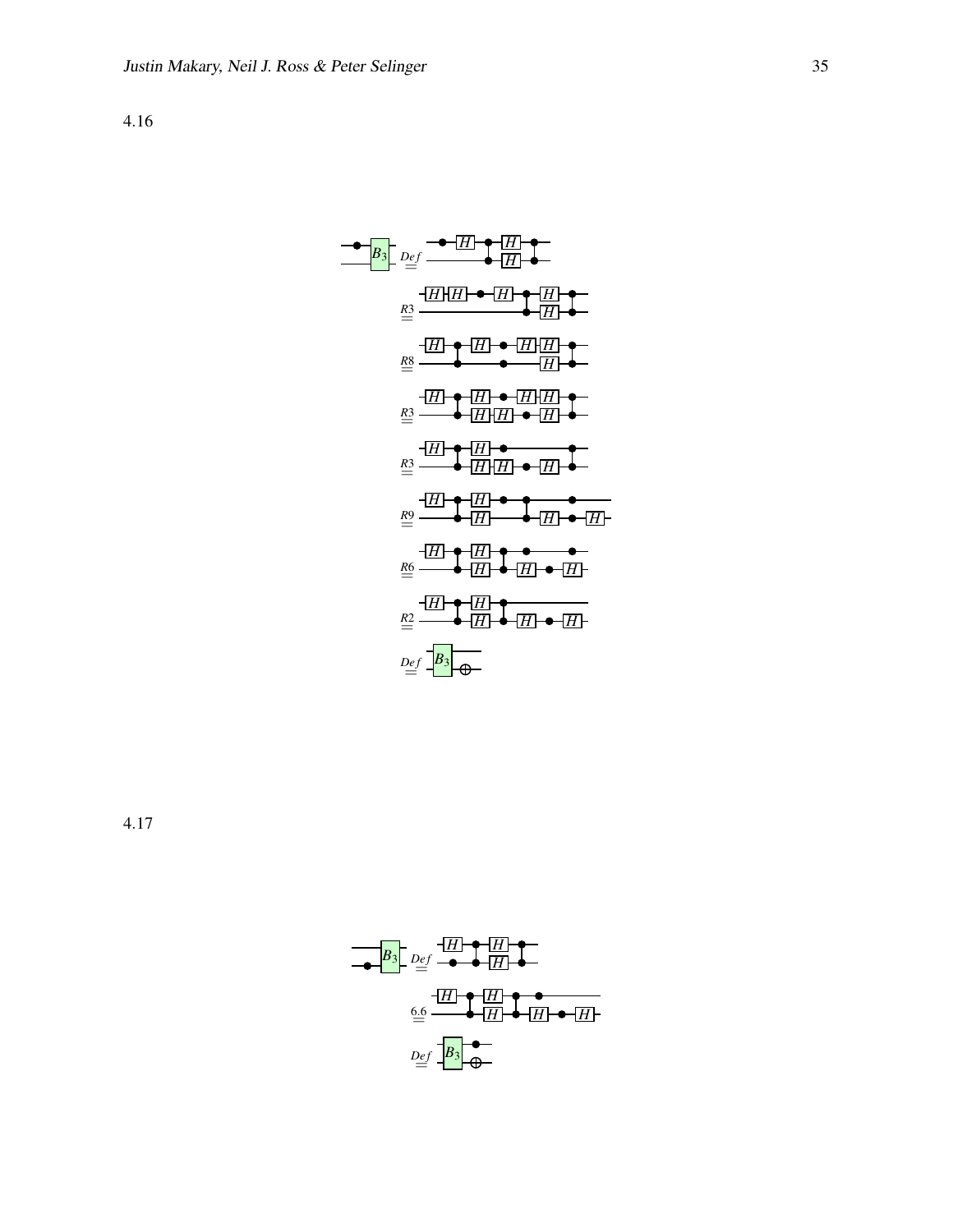*<sup>H</sup> <sup>B</sup>*<sup>4</sup> *De f* = *H H H H H L*2= *H H H H H H H H H L*3= *H H H H H H H H H H H H H <sup>R</sup>*<sup>12</sup> = *<sup>H</sup> <sup>H</sup> H H H H H H H H H H H <sup>R</sup>*3= *<sup>H</sup> <sup>H</sup> H H H H H H H H H <sup>L</sup>*5= *<sup>H</sup> <sup>H</sup> H H H H H H H H H H H <sup>L</sup>*4= *<sup>H</sup> <sup>H</sup> H H H H H H H H H H H H H <sup>R</sup>*5= *<sup>H</sup> <sup>H</sup> H H H H H H H H H H H H H <sup>R</sup>*3= *<sup>H</sup> <sup>H</sup> H H H H H H H H H H H <sup>L</sup>*2= *<sup>H</sup> <sup>H</sup> H H H H H H H <sup>R</sup>*8= *<sup>H</sup> <sup>H</sup> H H H H H H H <sup>R</sup>*3= *<sup>H</sup> <sup>H</sup> H H H H H <sup>R</sup>*2= *<sup>H</sup> <sup>H</sup> H H H H H De f* = *<sup>B</sup>*<sup>4</sup> *<sup>H</sup>*

$$
\begin{array}{c}\n\bullet \\
\hline\nB_4 \\
\hline\n\end{array}
$$
\n
$$
\begin{array}{c}\n\hline\nB_4 \\
\hline\n\end{array}
$$
\n
$$
\begin{array}{c}\n\hline\nB_5 \\
\hline\n\end{array}
$$
\n
$$
\begin{array}{c}\n\hline\nB_6 \\
\hline\n\end{array}
$$
\n
$$
\begin{array}{c}\n\hline\nB_7 \\
\hline\n\end{array}
$$
\n
$$
\begin{array}{c}\n\hline\n\end{array}
$$
\n
$$
\begin{array}{c}\n\hline\n\end{array}
$$
\n
$$
\begin{array}{c}\n\hline\n\end{array}
$$
\n
$$
\begin{array}{c}\n\hline\n\end{array}
$$
\n
$$
\begin{array}{c}\n\hline\n\end{array}
$$
\n
$$
\begin{array}{c}\n\hline\n\end{array}
$$
\n
$$
\begin{array}{c}\n\hline\n\end{array}
$$
\n
$$
\begin{array}{c}\n\hline\n\end{array}
$$
\n
$$
\begin{array}{c}\n\hline\n\end{array}
$$
\n
$$
\begin{array}{c}\n\hline\n\end{array}
$$
\n
$$
\begin{array}{c}\n\hline\n\end{array}
$$
\n
$$
\begin{array}{c}\n\hline\n\end{array}
$$
\n
$$
\begin{array}{c}\n\hline\n\end{array}
$$
\n
$$
\begin{array}{c}\n\hline\n\end{array}
$$
\n
$$
\begin{array}{c}\n\hline\n\end{array}
$$
\n
$$
\begin{array}{c}\n\hline\n\end{array}
$$
\n
$$
\begin{array}{c}\n\hline\n\end{array}
$$
\n
$$
\begin{array}{c}\n\hline\n\end{array}
$$
\n
$$
\begin{array}{c}\n\hline\n\end{array}
$$
\n
$$
\begin{array}{c}\n\hline\n\end{array}
$$
\n
$$
\begin{array}{c}\n\hline\n\end{array}
$$
\n
$$
\begin{array}{c}\n\hline\n\end{array}
$$
\n
$$
\begin{array}{c}\n\hline\n\end{array}
$$
\n
$$
\begin{array}{c}\n\hline\n\end{array}
$$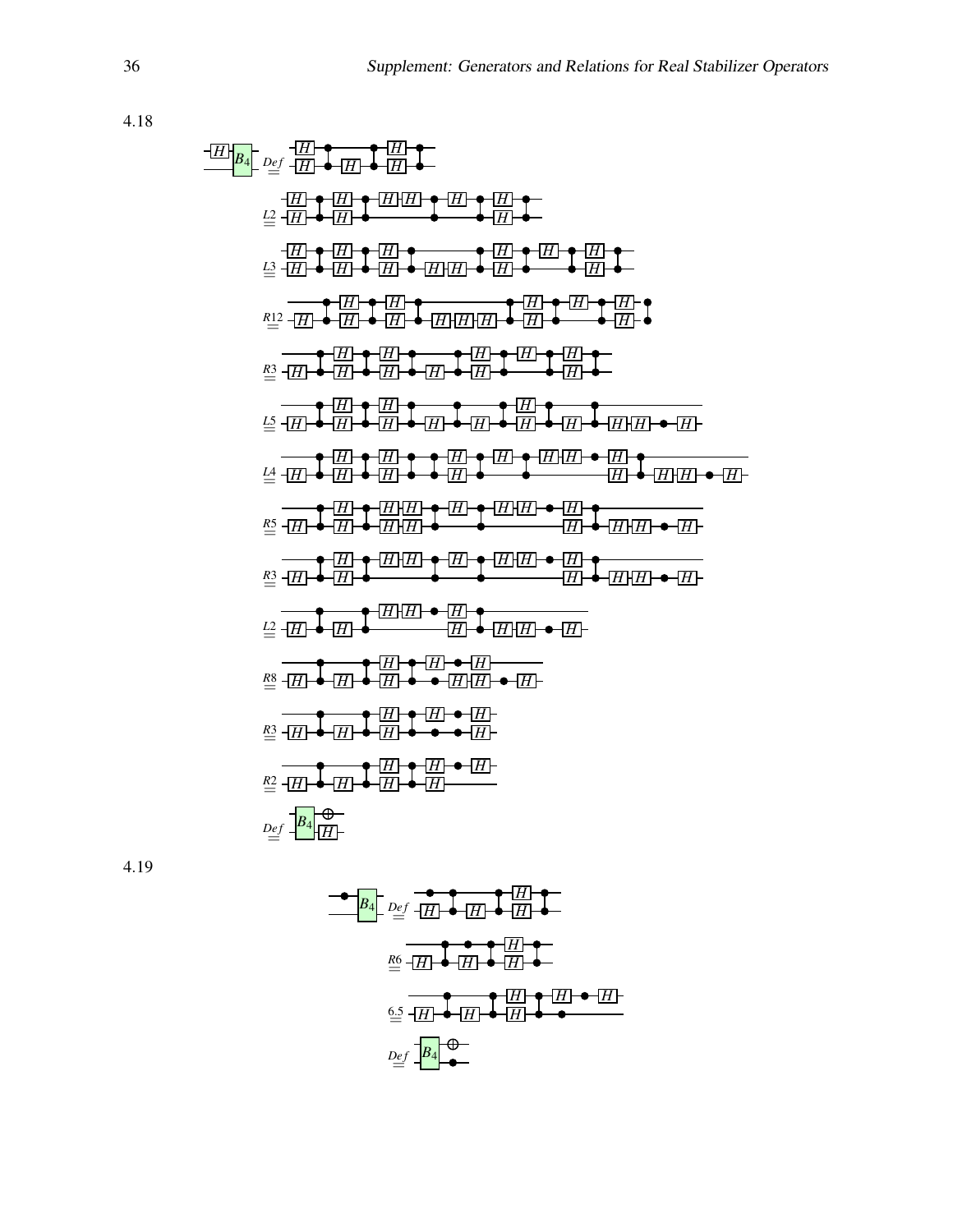| $B_4$           | $Def$ | $[-]$ | $[-]$ | $[-]$ |       |       |       |       |       |       |       |       |       |       |       |       |       |       |       |       |       |       |       |       |       |       |       |       |       |       |       |            |
|-----------------|-------|-------|-------|-------|-------|-------|-------|-------|-------|-------|-------|-------|-------|-------|-------|-------|-------|-------|-------|-------|-------|-------|-------|-------|-------|-------|-------|-------|-------|-------|-------|------------|
| $[\frac{1}{2}]$ | $[-]$ | $[-]$ | $[-]$ | $[-]$ |       |       |       |       |       |       |       |       |       |       |       |       |       |       |       |       |       |       |       |       |       |       |       |       |       |       |       |            |
| $[\frac{1}{2}]$ | $[-]$ | $[-]$ | $[-]$ | $[-]$ | $[-]$ |       |       |       |       |       |       |       |       |       |       |       |       |       |       |       |       |       |       |       |       |       |       |       |       |       |       |            |
| $[\frac{1}{2}]$ | $[-]$ | $[-]$ | $[-]$ | $[-]$ | $[-]$ | $[-]$ |       |       |       |       |       |       |       |       |       |       |       |       |       |       |       |       |       |       |       |       |       |       |       |       |       |            |
| $[\frac{1}{2}]$ | $[-]$ | $[-]$ | $[-]$ | $[-]$ | $[-]$ | $[-]$ |       |       |       |       |       |       |       |       |       |       |       |       |       |       |       |       |       |       |       |       |       |       |       |       |       |            |
| $[\frac{1}{2}]$ | $[-]$ | $[-]$ | $[-]$ | $[-]$ | $[-]$ | $[-]$ | $[-]$ | $[-]$ | $[-]$ | $[-]$ | $[-]$ | $[-]$ | $[-]$ | $[-]$ | $[-]$ | $[-]$ | $[-]$ | $[-]$ | $[-]$ | $[-]$ | $[-]$ | $[-]$ | $[-]$ | $[-]$ | $[-]$ | $[-]$ | $[-]$ | $[-]$ | $[-]$ | $[-]$ | $[-]$ | $[-]$ </td |

The proofs of 4.21–4.32 are the same as those of 4.9–4.20. 4.33



4.34

$$
\begin{array}{c}\n\begin{array}{c}\n-\bigoplus \boxed{C_1} & Def \\
\hline\n\end{array} & -\boxed{H} \quad \blacktriangleright \quad \boxed{H} \\
\hline\n\end{array}
$$

4.35

$$
Def
$$
\n
$$
Def
$$
\n
$$
Def
$$
\n
$$
Def
$$
\n
$$
Def
$$
\n
$$
Def
$$
\n
$$
def
$$
\n
$$
def
$$
\n
$$
def
$$
\n
$$
def
$$
\n
$$
def
$$
\n
$$
def
$$
\n
$$
def
$$
\n
$$
def
$$
\n
$$
def
$$
\n
$$
def
$$
\n
$$
def
$$
\n
$$
def
$$
\n
$$
def
$$
\n
$$
def
$$
\n
$$
def
$$
\n
$$
def
$$
\n
$$
def
$$
\n
$$
def
$$
\n
$$
def
$$
\n
$$
def
$$
\n
$$
def
$$
\n
$$
def
$$
\n
$$
def
$$
\n
$$
def
$$
\n
$$
def
$$
\n
$$
def
$$
\n
$$
def
$$
\n
$$
def
$$
\n
$$
def
$$
\n
$$
def
$$
\n
$$
def
$$
\n
$$
def
$$
\n
$$
def
$$
\n
$$
def
$$
\n
$$
def
$$
\n
$$
def
$$
\n
$$
def
$$
\n
$$
def
$$
\n
$$
def
$$
\n
$$
def
$$
\n
$$
def
$$
\n
$$
def
$$
\n
$$
def
$$
\n
$$
def
$$
\n
$$
def
$$
\n
$$
def
$$
\n
$$
def
$$
\n
$$
def
$$
\n
$$
def
$$
\n
$$
def
$$
\n
$$
def
$$
\n
$$
def
$$
\n
$$
def
$$
\n
$$
def
$$
\n
$$
def
$$
\n
$$
def
$$
\n
$$
def
$$
\n
$$
def
$$
\n
$$
def
$$
\n
$$
def
$$
\n
$$
def
$$
\n
$$
def
$$
\n
$$
def
$$
\n

$$
\begin{array}{r}\n\bullet \boxed{C_2} \quad \stackrel{Def}{=} \bullet \boxed{H} \bullet \boxed{H} \\
\stackrel{RA}{=} \boxed{H} \bullet \boxed{H} \bullet \boxed{H} \bullet \boxed{-1} \\
\stackrel{Def}{=} \boxed{C_2} \bullet \boxed{-1}\n\end{array}
$$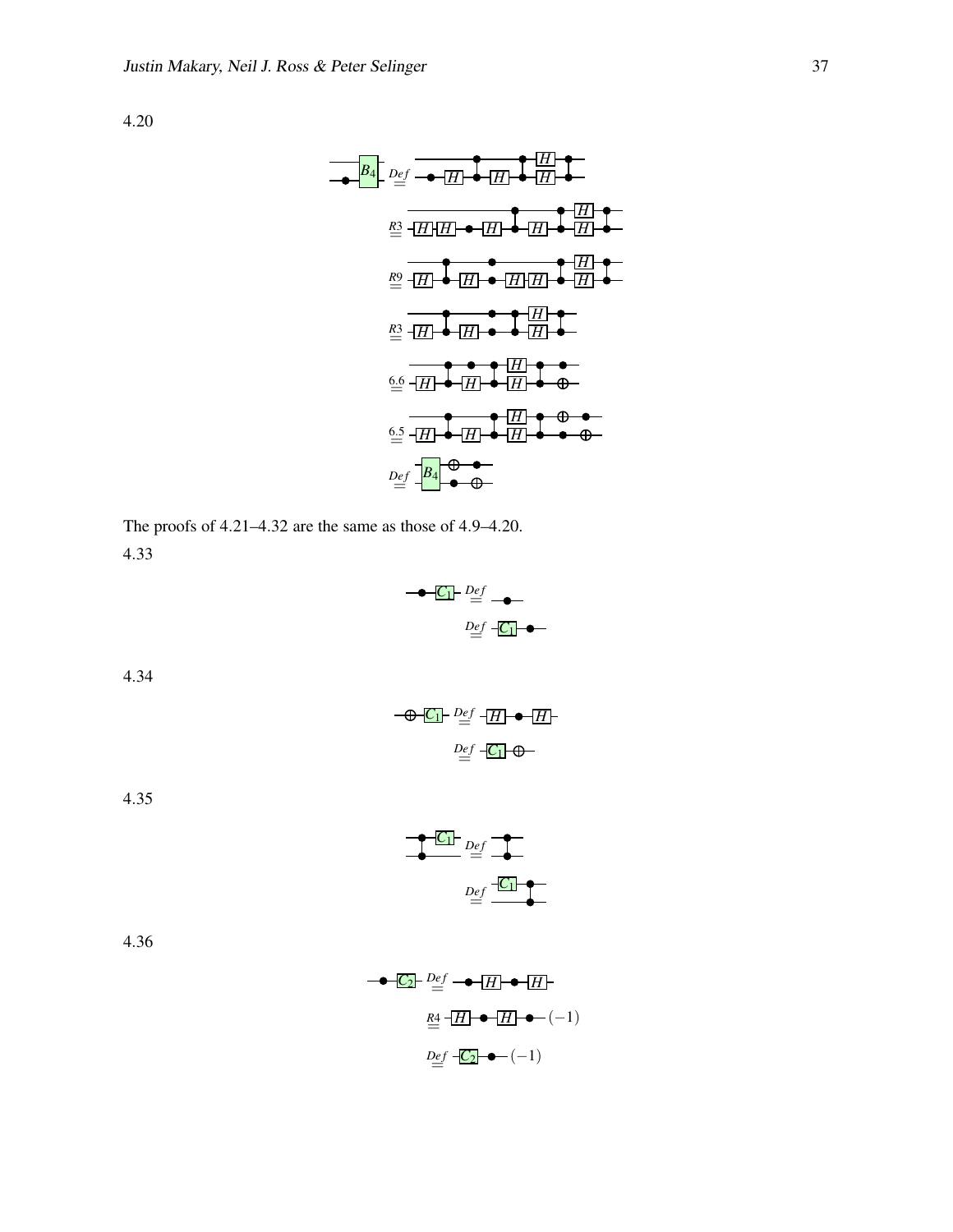$$
\begin{array}{r}\n\begin{array}{r}\n\hline\n\text{+ } \mathbf{C} \\
\hline\n\end{array} \quad \begin{array}{r}\n\hline\n\text{+ } \mathbf{D} \cdot \mathbf{E} \\
\hline\n\end{array} \quad\n\begin{array}{r}\n\hline\n\text{+ } \mathbf{E} \\
\hline\n\end{array} \quad\n\begin{array}{r}\n\hline\n\text{+ } \mathbf{E} \\
\hline\n\end{array} \quad\n\begin{array}{r}\n\hline\n\text{+ } \mathbf{E} \\
\hline\n\end{array} \quad\n\begin{array}{r}\n\hline\n\text{+ } \mathbf{E} \\
\hline\n\end{array} \quad\n\begin{array}{r}\n\hline\n\text{+ } \mathbf{E} \\
\hline\n\end{array} \quad\n\begin{array}{r}\n\hline\n\text{+ } \mathbf{E} \\
\hline\n\end{array} \quad\n\begin{array}{r}\n\hline\n\text{+ } \mathbf{E} \\
\hline\n\end{array} \quad\n\begin{array}{r}\n\hline\n\text{+ } \mathbf{E} \\
\hline\n\end{array} \quad\n\begin{array}{r}\n\hline\n\text{+ } \mathbf{E} \\
\hline\n\end{array} \quad\n\begin{array}{r}\n\hline\n\text{+ } \mathbf{E} \\
\hline\n\end{array} \quad\n\begin{array}{r}\n\hline\n\text{+ } \mathbf{E} \\
\hline\n\end{array} \quad\n\begin{array}{r}\n\hline\n\text{+ } \mathbf{E} \\
\hline\n\end{array} \quad\n\begin{array}{r}\n\hline\n\text{+ } \mathbf{E} \\
\hline\n\end{array} \quad\n\begin{array}{r}\n\hline\n\text{+ } \mathbf{E} \\
\hline\n\end{array} \quad\n\begin{array}{r}\n\hline\n\text{+ } \mathbf{E} \\
\hline\n\end{array} \quad\n\begin{array}{r}\n\hline\n\text{+ } \mathbf{E} \\
\hline\n\end{array} \quad\n\begin{array}{r}\n\hline\n\text{+ } \mathbf{E} \\
\hline\n\end{array} \quad\n\begin{array}{r}\n\hline\n\text{+ } \mathbf{E} \\
\hline\n\end{array} \quad\n\begin{array}{r}\n\hline\n\text{+ } \mathbf{E} \\
\
$$

4.38

$$
\frac{pq}{\frac{pq}{\frac{1}{2}}}
$$
\n
$$
\frac{pq}{\frac{1}{2}} = \frac{\frac{1}{2} \cdot \frac{1}{2} \cdot \frac{1}{2} \cdot \frac{1}{2}}{\frac{1}{2} \cdot \frac{1}{2} \cdot \frac{1}{2} \cdot \frac{1}{2} \cdot \frac{1}{2}}
$$
\n
$$
\frac{pq}{\frac{1}{2}} = \frac{\frac{1}{2} \cdot \frac{1}{2} \cdot \frac{1}{2}}{\frac{1}{2} \cdot \frac{1}{2} \cdot \frac{1}{2}}
$$

## Figure 5:

| $B_1$ | $DEf$ | $2Ef$ | $2Ef$ | $2Ef$ | $2Ef$ | $2Ef$ | $2Ef$ | $2Ef$ | $2Ef$ | $2Ef$ | $2Ef$ | $2Ef$ | $2Ef$ | $2Ef$ | $2Ef$ | $2Ef$ | $2Ef$ | $2Ef$ | $2Ef$ | $2Ef$ | $2Ef$ | $2Ef$ | $2Ef$ | $2Ef$ | $2Ef$ | $2Ef$ | $2Ef$ | $2Ef$ | $2Ef$ | $2Ef$ | $2Ef$ | $2Ef$ | $2Ef$ | $2Ef$ | $2Ef$ | $2Ef$ | $2Ef$ | $2Ef$ | $2Ef$ | $2Ef$ | $2Ef$ | $2Ef$ | $2Ef$ | $2Ef$ | $2Ef$ | $2Ef$ | $2Ef$ | $2Ef$ | $2Ef$ | $2Ef$ | $2Ef$ | $2Ef$ | $2Ef$ | $2Ef$ | $2Ef$ | $2Ef$ | $2Ef$ | $$ |
|-------|-------|-------|-------|-------|-------|-------|-------|-------|-------|-------|-------|-------|-------|-------|-------|-------|-------|-------|-------|-------|-------|-------|-------|-------|-------|-------|-------|-------|-------|-------|-------|-------|-------|-------|-------|-------|-------|-------|-------|-------|-------|-------|-------|-------|-------|-------|-------|-------|-------|-------|-------|-------|-------|-------|-------|-------|-------|----|
|-------|-------|-------|-------|-------|-------|-------|-------|-------|-------|-------|-------|-------|-------|-------|-------|-------|-------|-------|-------|-------|-------|-------|-------|-------|-------|-------|-------|-------|-------|-------|-------|-------|-------|-------|-------|-------|-------|-------|-------|-------|-------|-------|-------|-------|-------|-------|-------|-------|-------|-------|-------|-------|-------|-------|-------|-------|-------|----|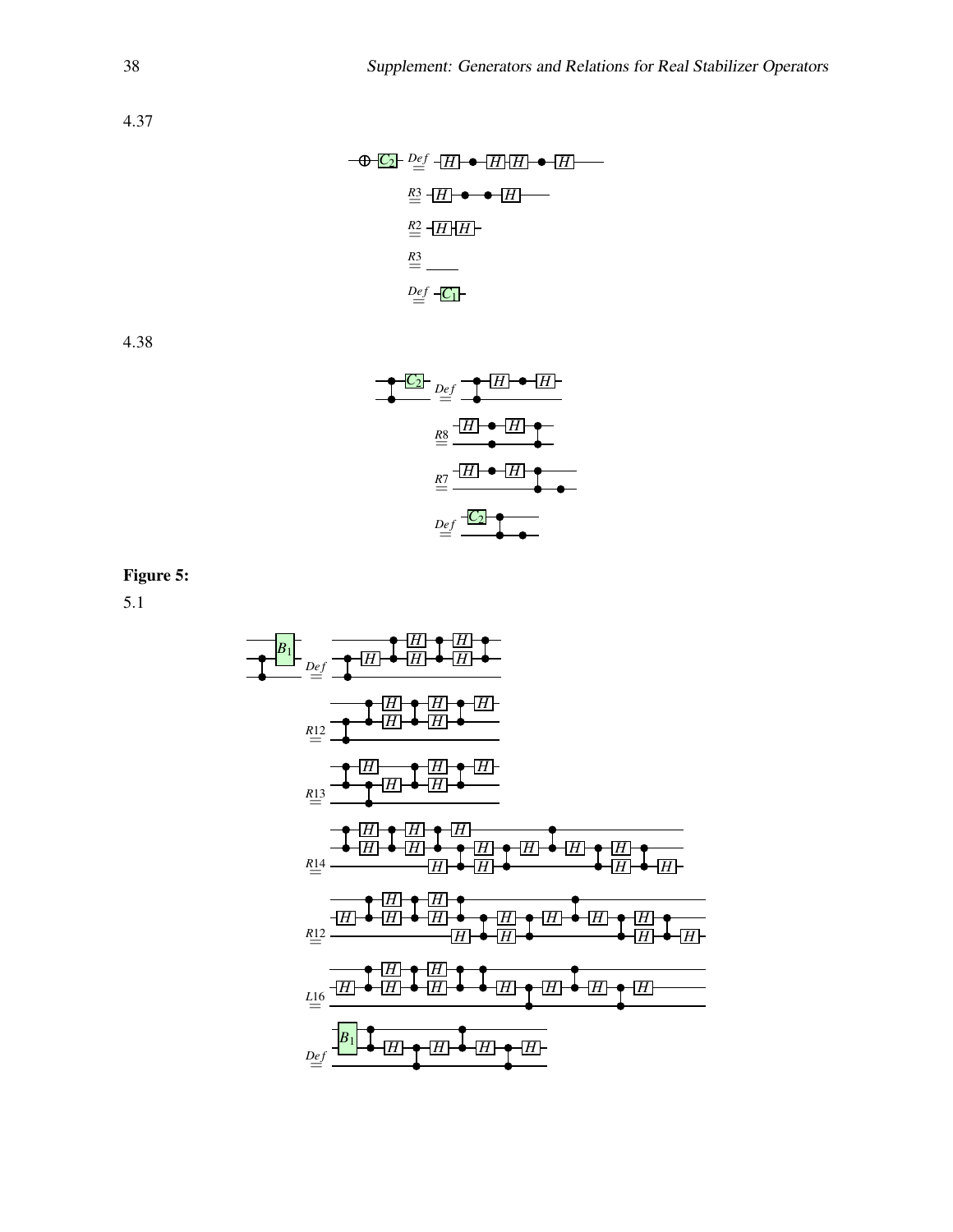

5.3

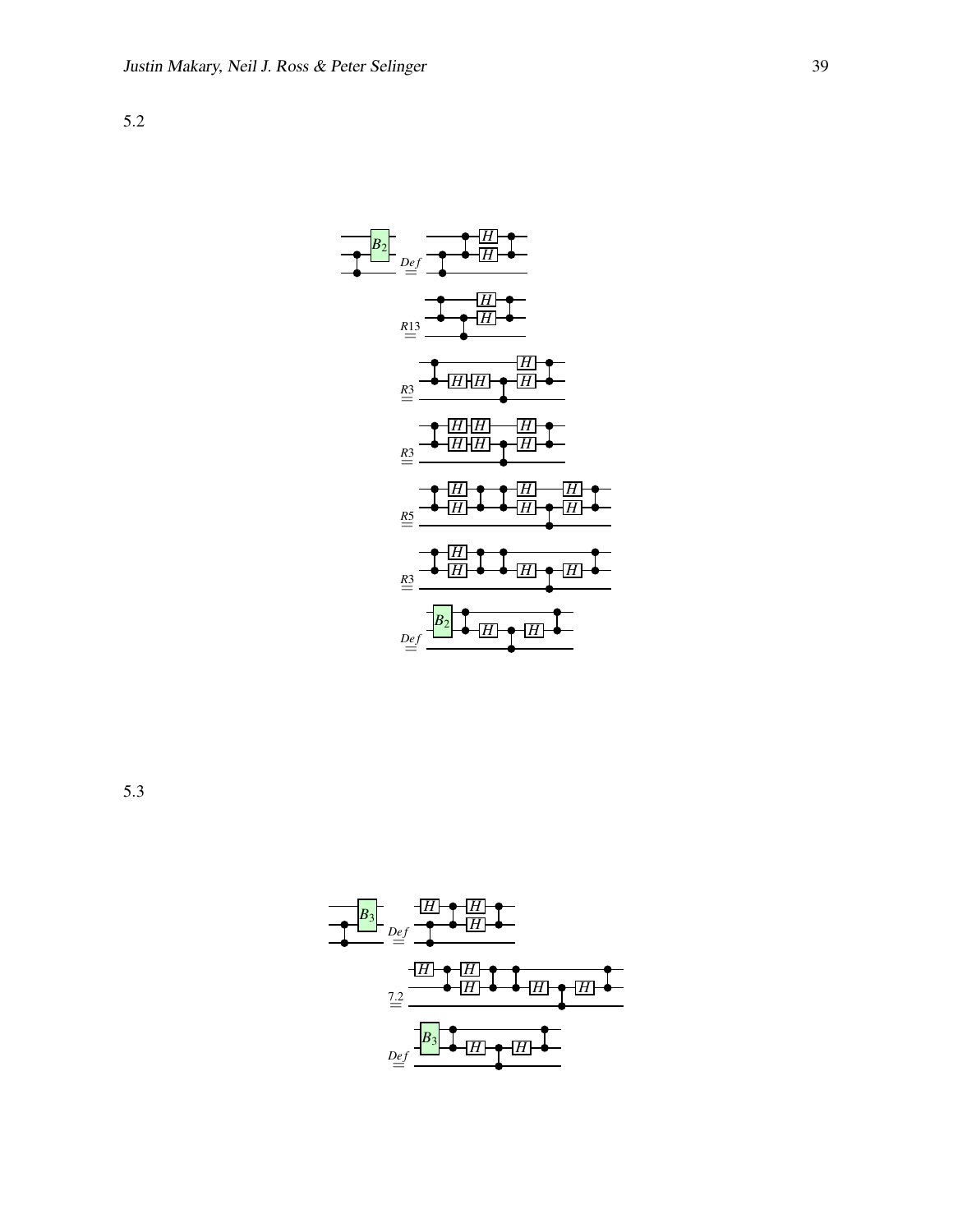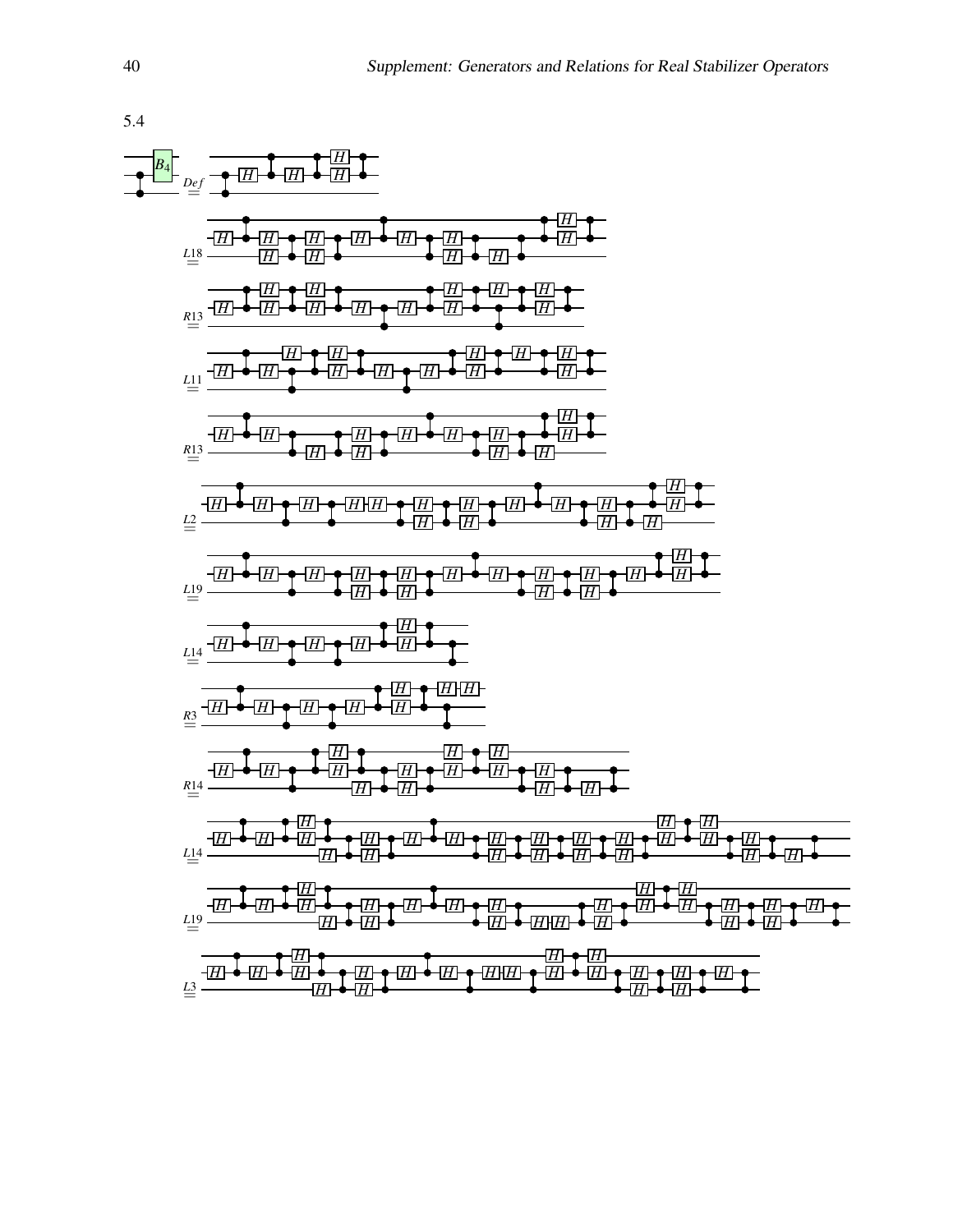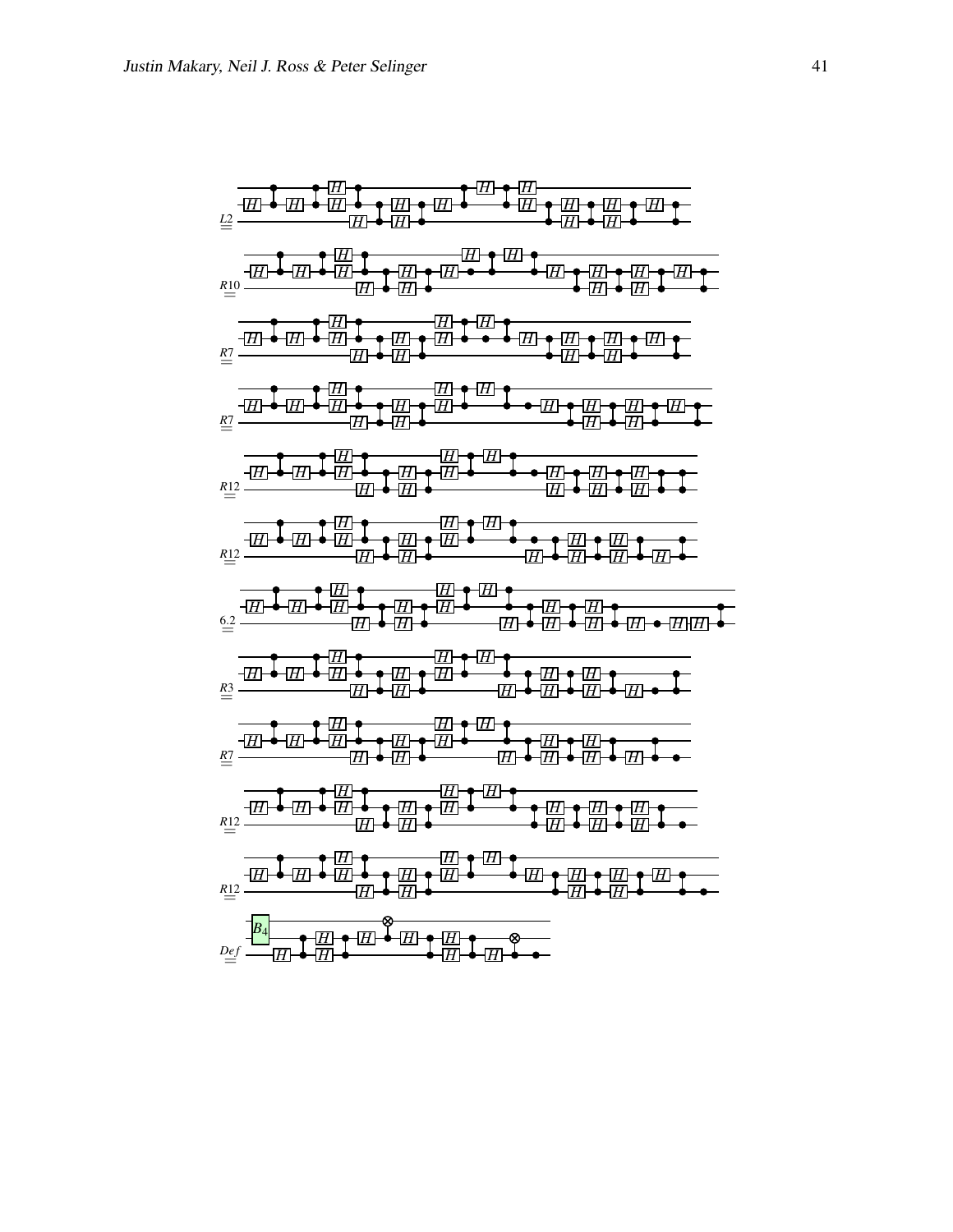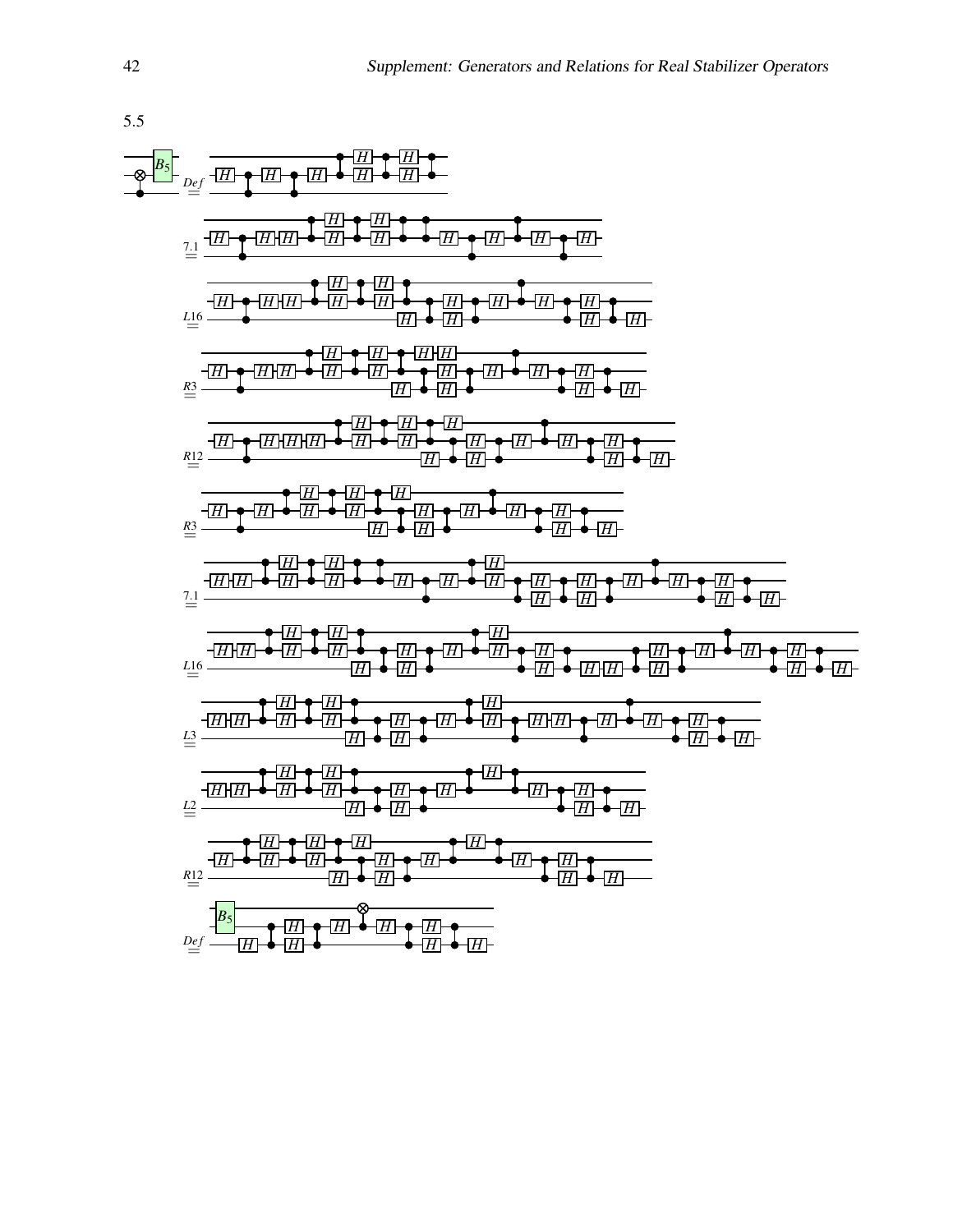

$$
\frac{1}{\frac{1}{2} \cdot \frac{1}{2} \cdot \frac{1}{2} \cdot \frac{1}{2} \cdot \frac{1}{2} \cdot \frac{1}{2} \cdot \frac{1}{2} \cdot \frac{1}{2} \cdot \frac{1}{2} \cdot \frac{1}{2} \cdot \frac{1}{2} \cdot \frac{1}{2} \cdot \frac{1}{2} \cdot \frac{1}{2} \cdot \frac{1}{2} \cdot \frac{1}{2} \cdot \frac{1}{2} \cdot \frac{1}{2} \cdot \frac{1}{2} \cdot \frac{1}{2} \cdot \frac{1}{2} \cdot \frac{1}{2} \cdot \frac{1}{2} \cdot \frac{1}{2} \cdot \frac{1}{2} \cdot \frac{1}{2} \cdot \frac{1}{2} \cdot \frac{1}{2} \cdot \frac{1}{2} \cdot \frac{1}{2} \cdot \frac{1}{2} \cdot \frac{1}{2} \cdot \frac{1}{2} \cdot \frac{1}{2} \cdot \frac{1}{2} \cdot \frac{1}{2} \cdot \frac{1}{2} \cdot \frac{1}{2} \cdot \frac{1}{2} \cdot \frac{1}{2} \cdot \frac{1}{2} \cdot \frac{1}{2} \cdot \frac{1}{2} \cdot \frac{1}{2} \cdot \frac{1}{2} \cdot \frac{1}{2} \cdot \frac{1}{2} \cdot \frac{1}{2} \cdot \frac{1}{2} \cdot \frac{1}{2} \cdot \frac{1}{2} \cdot \frac{1}{2} \cdot \frac{1}{2} \cdot \frac{1}{2} \cdot \frac{1}{2} \cdot \frac{1}{2} \cdot \frac{1}{2} \cdot \frac{1}{2} \cdot \frac{1}{2} \cdot \frac{1}{2} \cdot \frac{1}{2} \cdot \frac{1}{2} \cdot \frac{1}{2} \cdot \frac{1}{2} \cdot \frac{1}{2} \cdot \frac{1}{2} \cdot \frac{1}{2} \cdot \frac{1}{2} \cdot \frac{1}{2} \cdot \frac{1}{2} \cdot \frac{1}{2} \cdot \frac{1}{2} \cdot \frac{1}{2} \cdot \frac{1}{2} \cdot \frac{1}{2} \cdot \frac{1}{2} \cdot \frac{1}{2} \cdot \frac{1}{2} \cdot \frac{1}{2} \cdot \frac{1}{2} \cdot \frac{1}{2} \cdot \frac{1}{2} \cdot \frac{1}{2} \cdot \frac{1}{2} \
$$

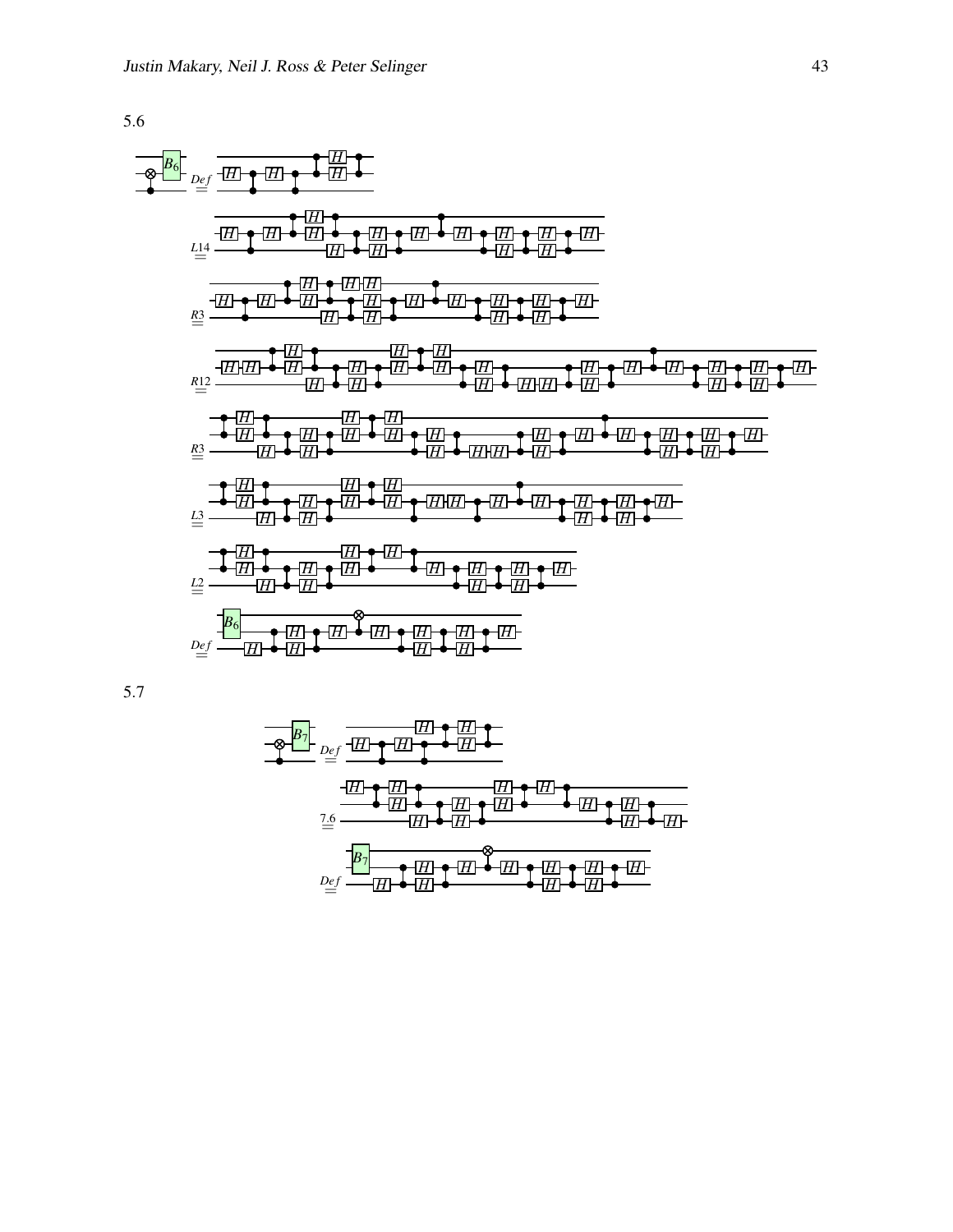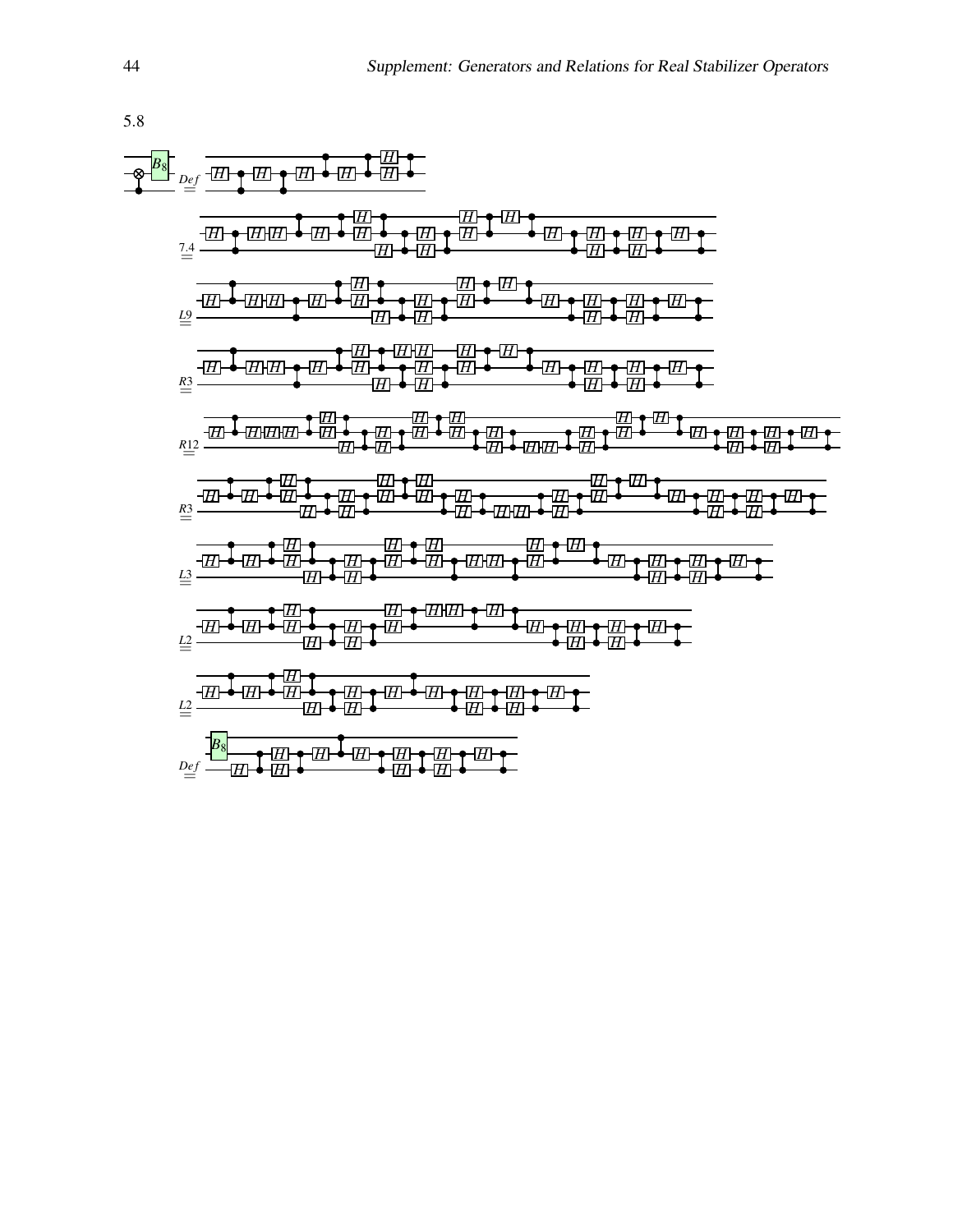#### Figure 6:

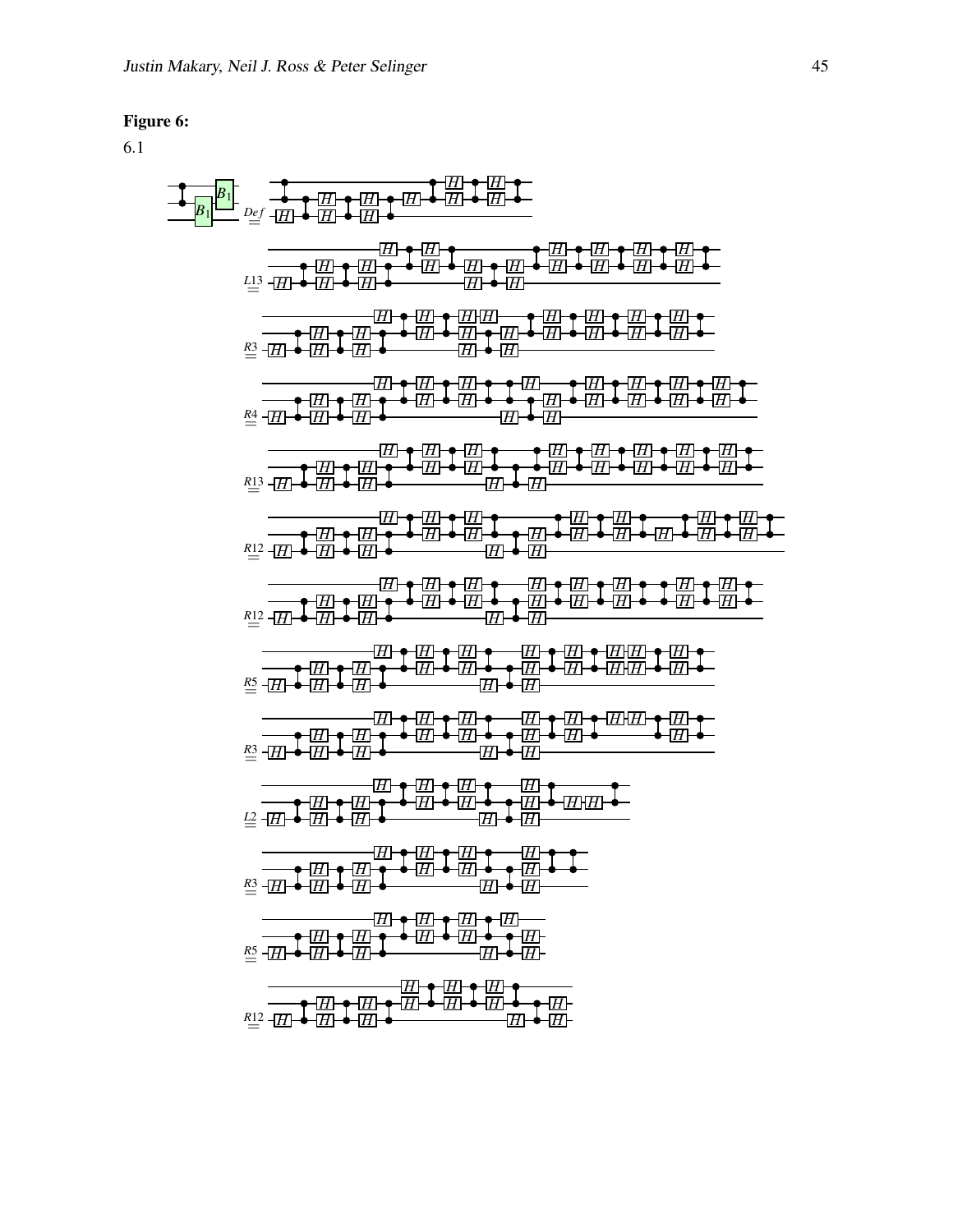

$$
\frac{1}{\frac{1}{2} \cdot \frac{1}{2} \cdot \frac{1}{2} \cdot \frac{1}{2} \cdot \frac{1}{2} \cdot \frac{1}{2} \cdot \frac{1}{2} \cdot \frac{1}{2} \cdot \frac{1}{2} \cdot \frac{1}{2} \cdot \frac{1}{2} \cdot \frac{1}{2} \cdot \frac{1}{2} \cdot \frac{1}{2} \cdot \frac{1}{2} \cdot \frac{1}{2} \cdot \frac{1}{2} \cdot \frac{1}{2} \cdot \frac{1}{2} \cdot \frac{1}{2} \cdot \frac{1}{2} \cdot \frac{1}{2} \cdot \frac{1}{2} \cdot \frac{1}{2} \cdot \frac{1}{2} \cdot \frac{1}{2} \cdot \frac{1}{2} \cdot \frac{1}{2} \cdot \frac{1}{2} \cdot \frac{1}{2} \cdot \frac{1}{2} \cdot \frac{1}{2} \cdot \frac{1}{2} \cdot \frac{1}{2} \cdot \frac{1}{2} \cdot \frac{1}{2} \cdot \frac{1}{2} \cdot \frac{1}{2} \cdot \frac{1}{2} \cdot \frac{1}{2} \cdot \frac{1}{2} \cdot \frac{1}{2} \cdot \frac{1}{2} \cdot \frac{1}{2} \cdot \frac{1}{2} \cdot \frac{1}{2} \cdot \frac{1}{2} \cdot \frac{1}{2} \cdot \frac{1}{2} \cdot \frac{1}{2} \cdot \frac{1}{2} \cdot \frac{1}{2} \cdot \frac{1}{2} \cdot \frac{1}{2} \cdot \frac{1}{2} \cdot \frac{1}{2} \cdot \frac{1}{2} \cdot \frac{1}{2} \cdot \frac{1}{2} \cdot \frac{1}{2} \cdot \frac{1}{2} \cdot \frac{1}{2} \cdot \frac{1}{2} \cdot \frac{1}{2} \cdot \frac{1}{2} \cdot \frac{1}{2} \cdot \frac{1}{2} \cdot \frac{1}{2} \cdot \frac{1}{2} \cdot \frac{1}{2} \cdot \frac{1}{2} \cdot \frac{1}{2} \cdot \frac{1}{2} \cdot \frac{1}{2} \cdot \frac{1}{2} \cdot \frac{1}{2} \cdot \frac{1}{2} \cdot \frac{1}{2} \cdot \frac{1}{2} \cdot \frac{1}{2} \cdot \frac{1}{2} \cdot \frac{1}{2} \cdot \frac{1}{2} \cdot \frac{1}{2} \
$$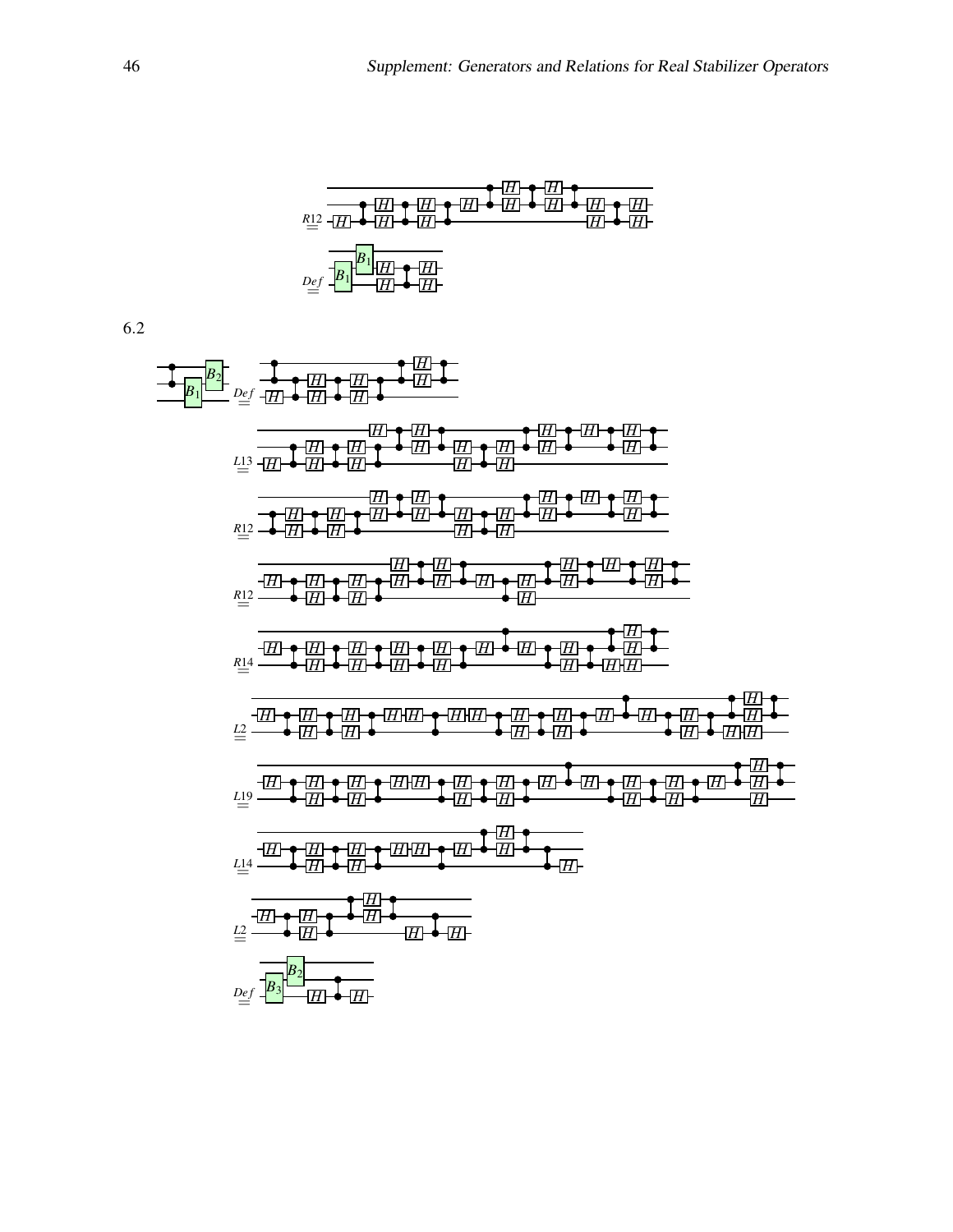

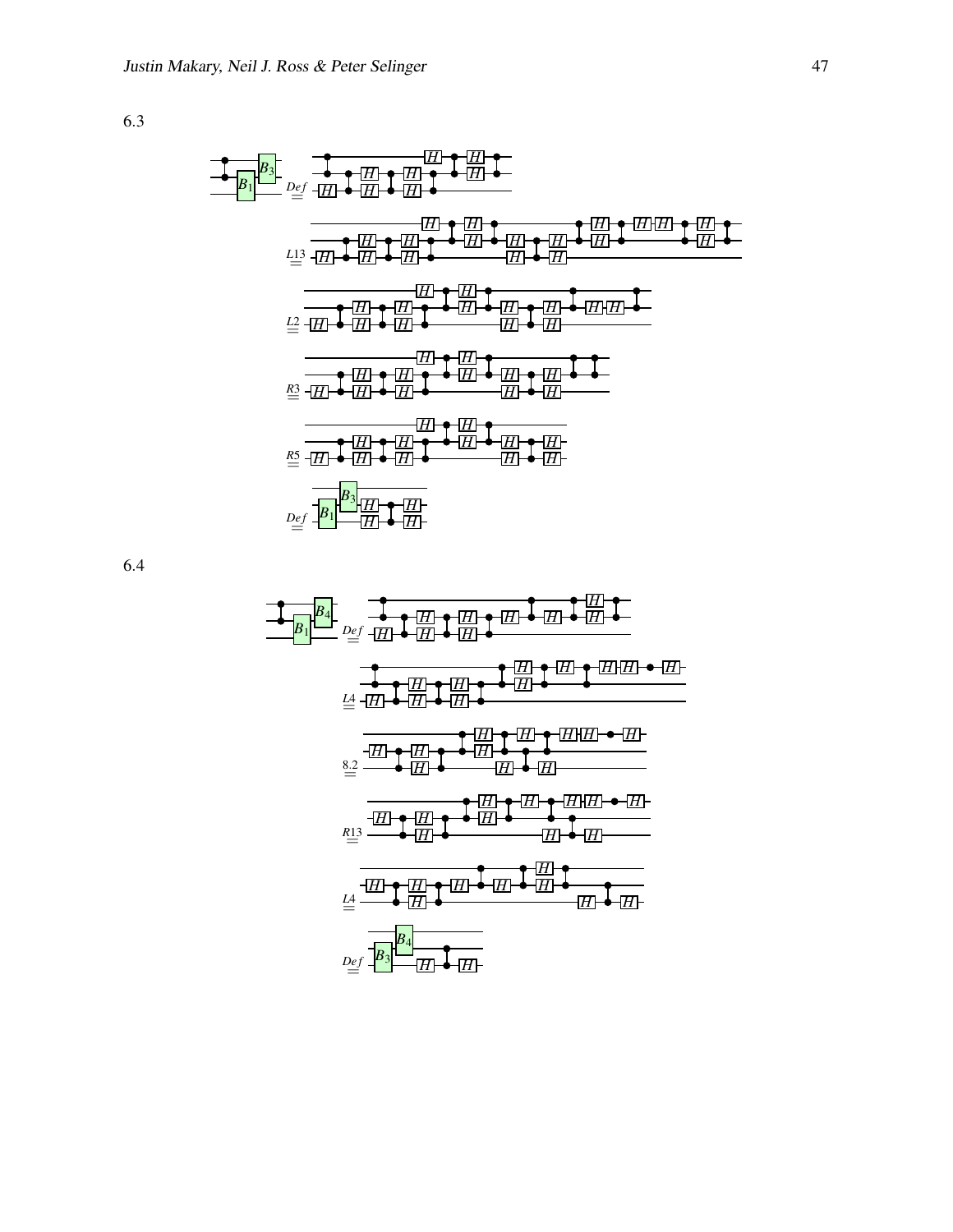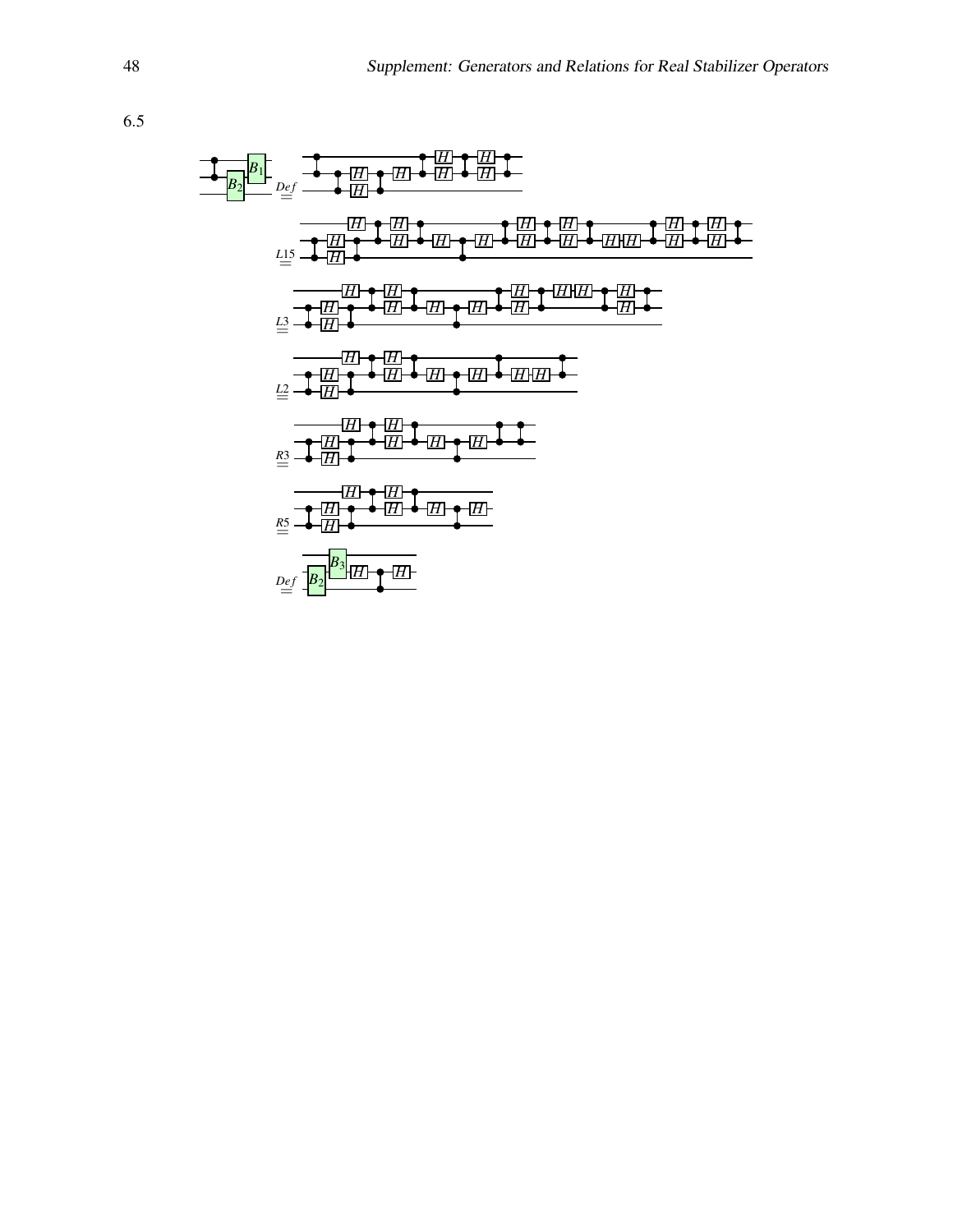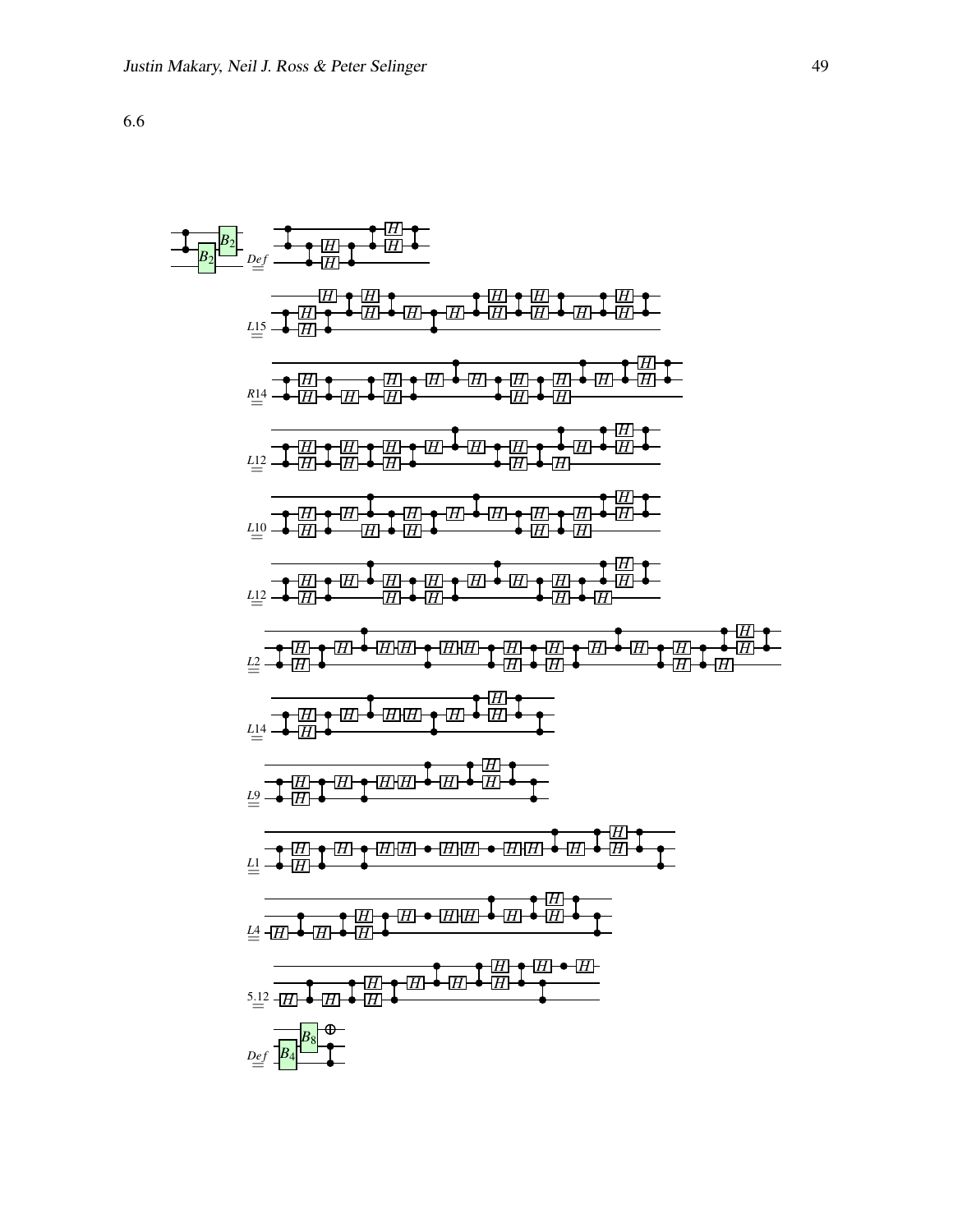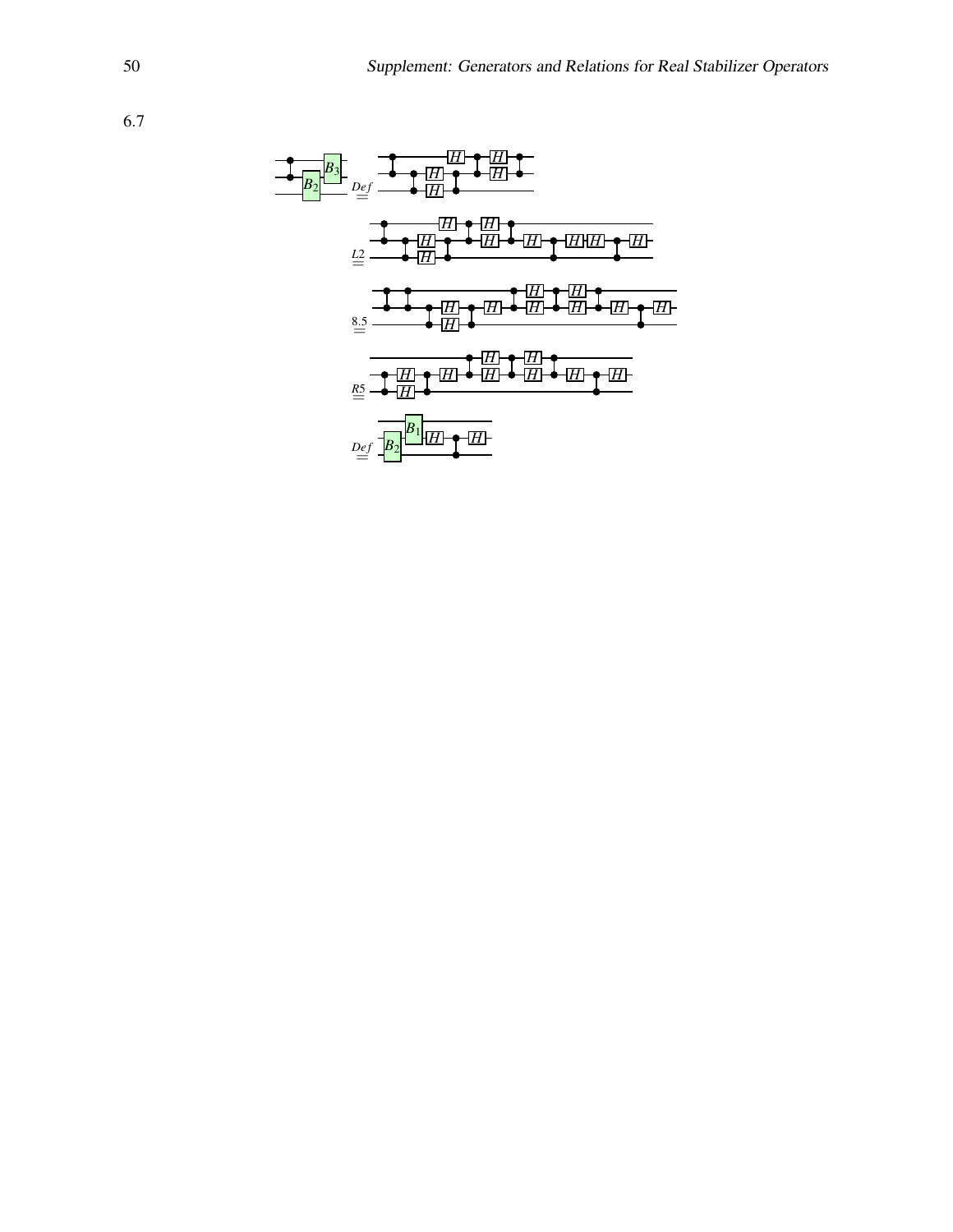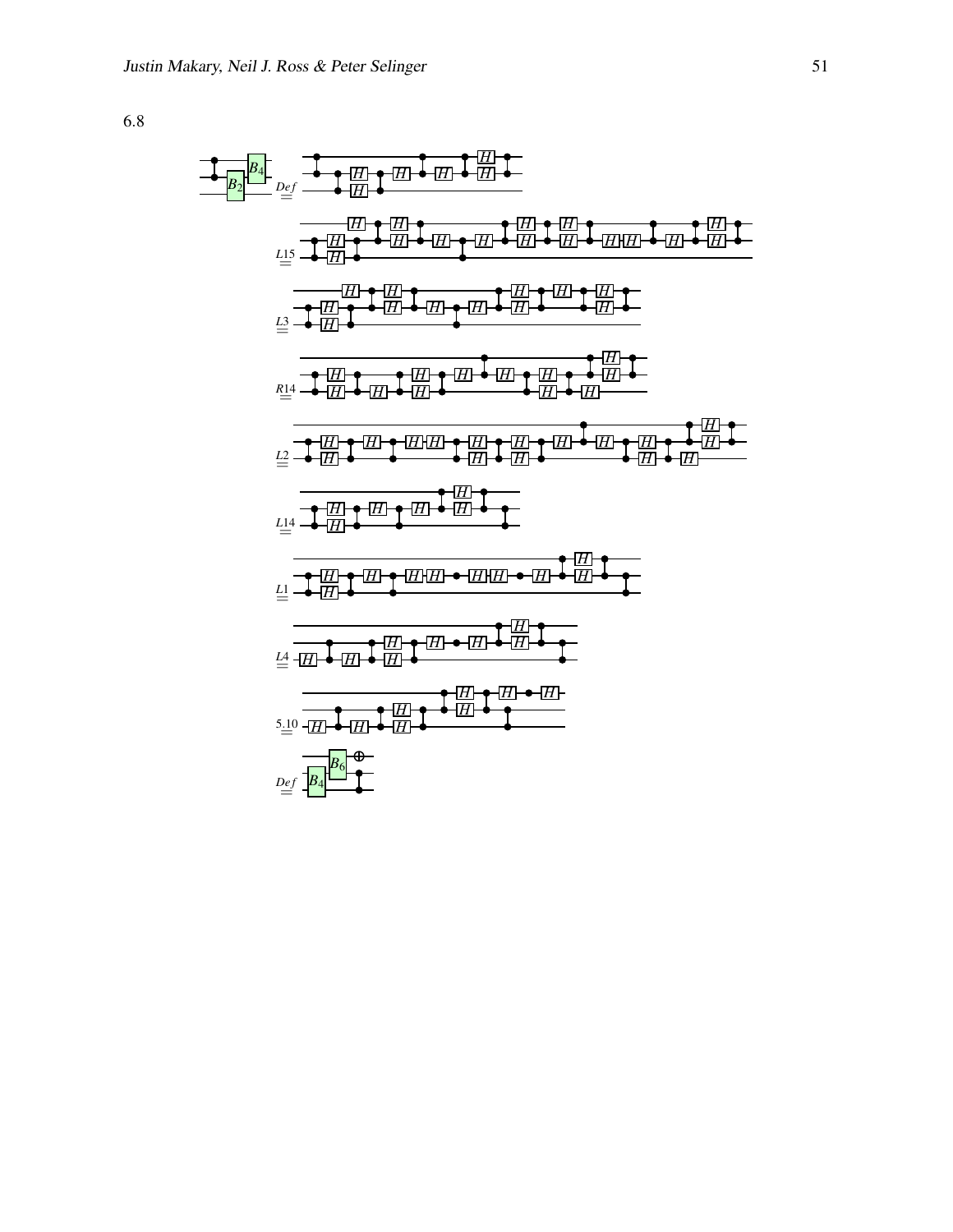| $\frac{a_1}{a_2} = \frac{1}{a_2} + \frac{1}{a_2} + \frac{1}{a_2} + \frac{1}{a_2} + \frac{1}{a_2} + \frac{1}{a_2} + \frac{1}{a_2} + \frac{1}{a_2} + \frac{1}{a_2} + \frac{1}{a_2} + \frac{1}{a_2} + \frac{1}{a_2} + \frac{1}{a_2} + \frac{1}{a_2} + \frac{1}{a_2} + \frac{1}{a_2} + \frac{1}{a_2} + \frac{1}{a_2} + \frac{1}{a_2} + \frac{1}{a_2} + \frac{1}{a_2} + \frac{1}{a_2} + \frac{1}{a_2} + \frac{1}{a_2} + \frac{1}{a_2} + \frac{1}{a_2} + \frac{1}{a_2} + \frac{1}{a_2} + \frac{1}{a_2} + \frac{1}{a_2} + \frac{1}{a_2} + \frac{1}{a_2} + \frac{1}{a_2} + \frac{1}{a_2} + \frac{1}{a_2} + \frac{1}{a_2} + \frac{1}{a_2} + \frac{1}{a_2} + \frac{1}{a_2} + \frac{1}{a_2} + \frac{1}{a_2} + \frac{1}{a_2} + \frac{1}{a_2} + \frac{1}{a_2} + \frac{1}{a_2} + \frac{1}{a_2} + \frac{1}{a_2} + \frac{1}{a_2} + \frac{1}{a_2} + \frac{1}{a_2} + \frac{1}{a_2} + \frac{1}{a_2} + \frac{1}{a_2} + \frac{1}{a_2} + \frac{1}{a_2} + \frac{1}{a_2} + \frac{1}{a_2} + \frac{1}{a_2} + \frac{1}{a_2} + \frac{1}{a_2} + \frac{1}{a_2} + \frac{1}{a_2} + \frac{1}{a_2} + \frac{1}{a_2} + \frac{1}{a_2} + \frac{1}{a_2} + \frac{1}{a_2} + \frac{1}{a_2} + \frac{1}{a_2} + \frac{1}{a_2} + \frac{1}{a_2} + \frac{1}{a_2} + \frac{1}{a_2} + \frac{1}{a_2} + \$ |
|-------------------------------------------------------------------------------------------------------------------------------------------------------------------------------------------------------------------------------------------------------------------------------------------------------------------------------------------------------------------------------------------------------------------------------------------------------------------------------------------------------------------------------------------------------------------------------------------------------------------------------------------------------------------------------------------------------------------------------------------------------------------------------------------------------------------------------------------------------------------------------------------------------------------------------------------------------------------------------------------------------------------------------------------------------------------------------------------------------------------------------------------------------------------------------------------------------------------------------------------------------|
|-------------------------------------------------------------------------------------------------------------------------------------------------------------------------------------------------------------------------------------------------------------------------------------------------------------------------------------------------------------------------------------------------------------------------------------------------------------------------------------------------------------------------------------------------------------------------------------------------------------------------------------------------------------------------------------------------------------------------------------------------------------------------------------------------------------------------------------------------------------------------------------------------------------------------------------------------------------------------------------------------------------------------------------------------------------------------------------------------------------------------------------------------------------------------------------------------------------------------------------------------------|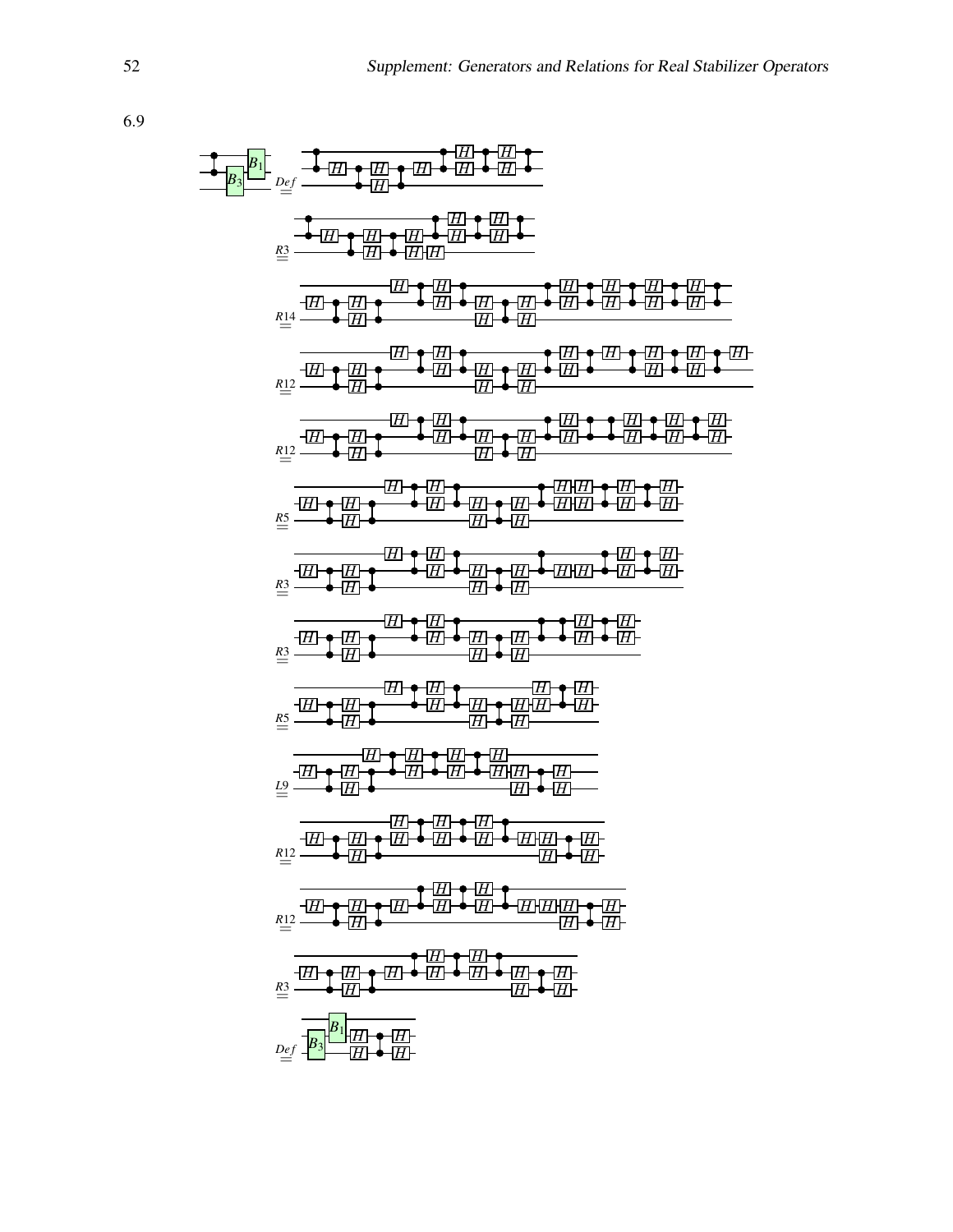

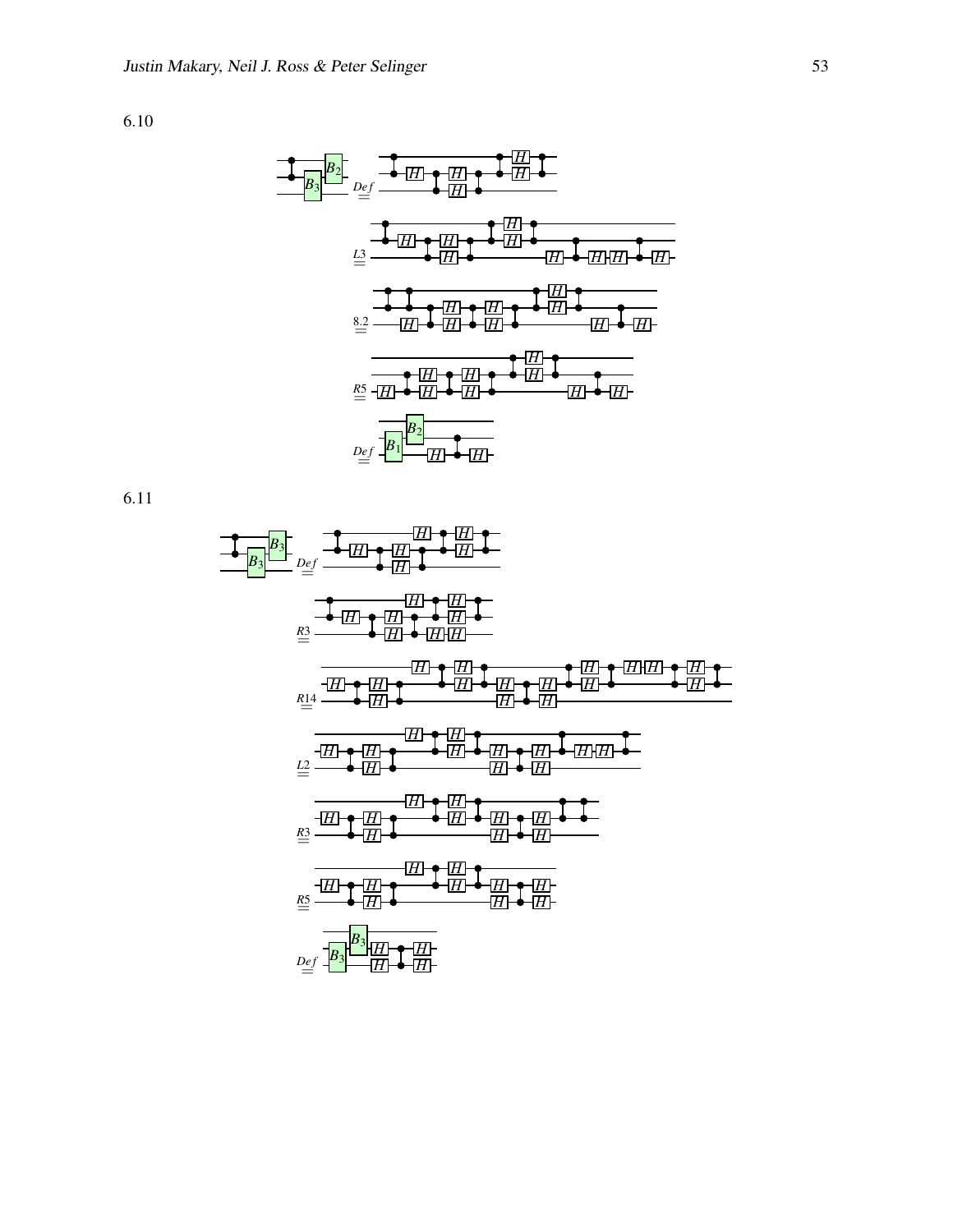

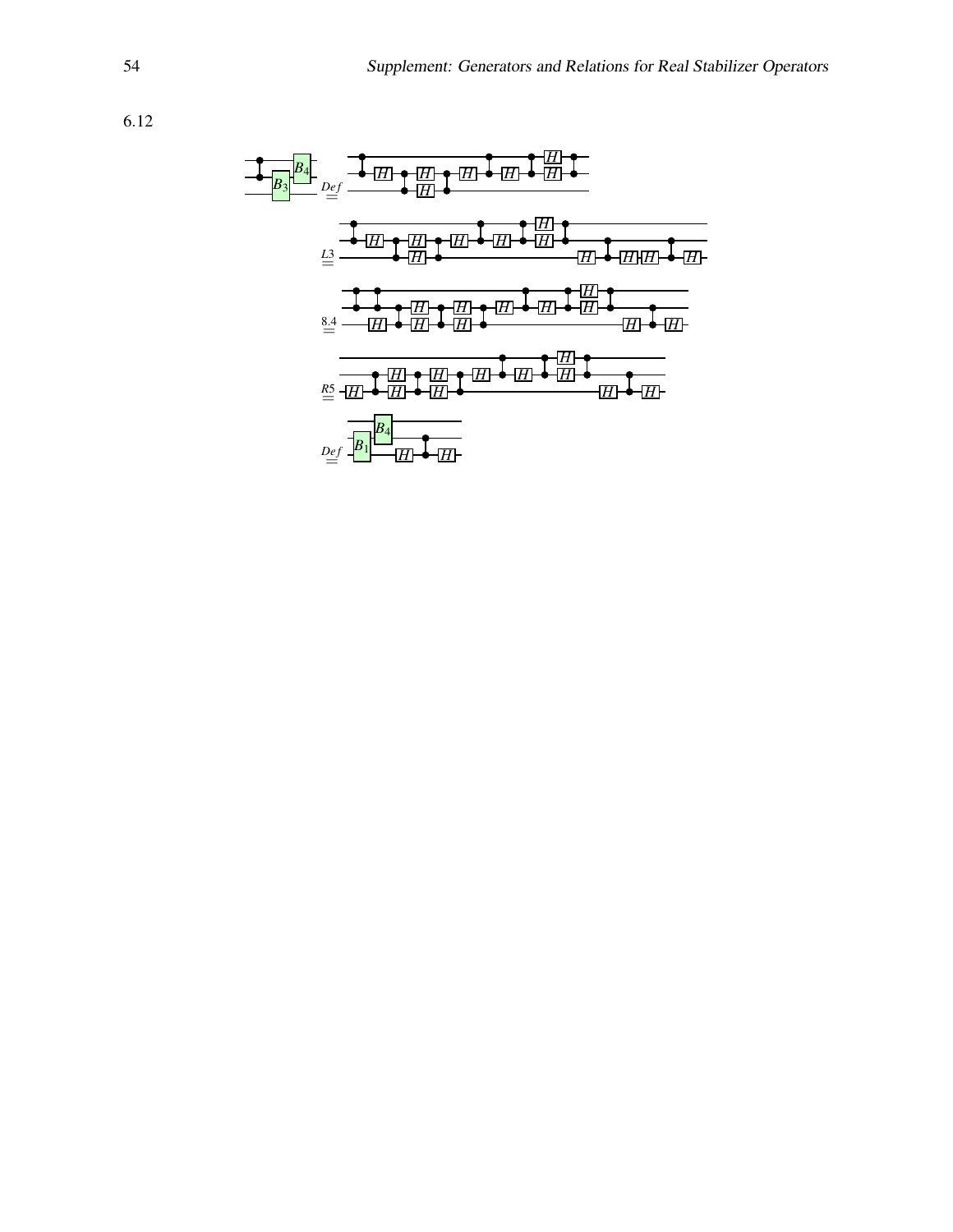

6.14

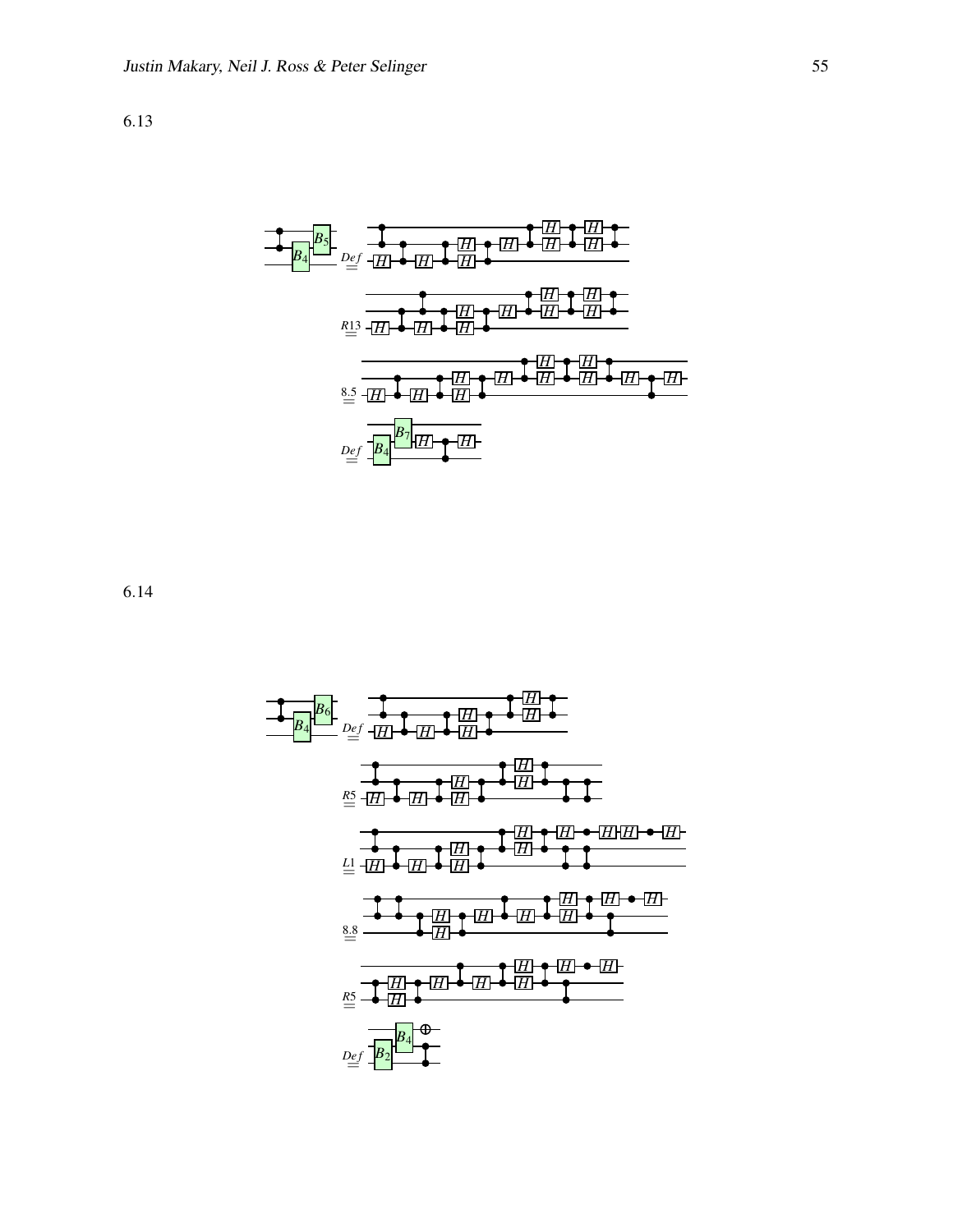

6.16



### Figure 7:

The proofs of 7.1–7.16 are the same as those of 6.1–6.16.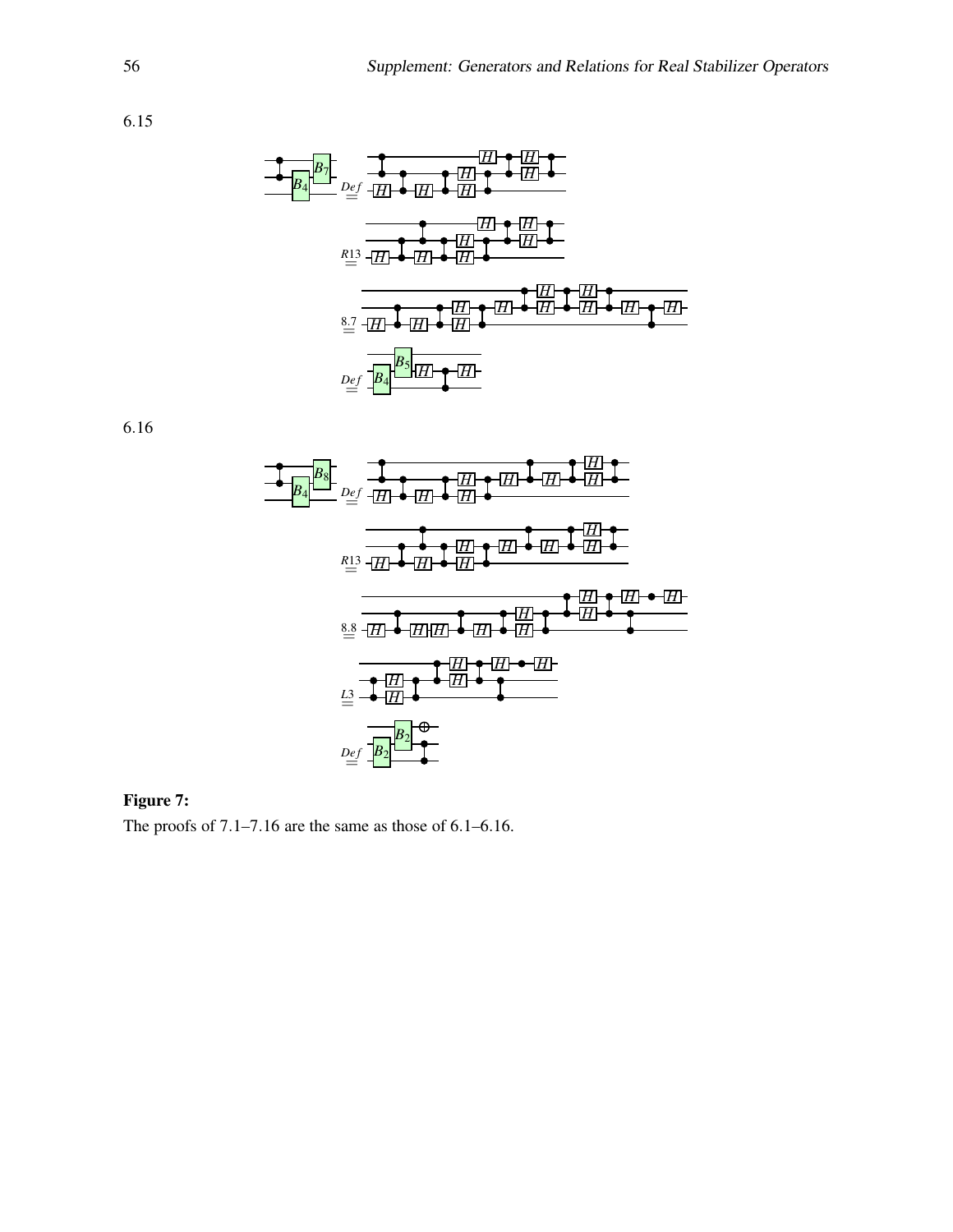#### Figure 8:

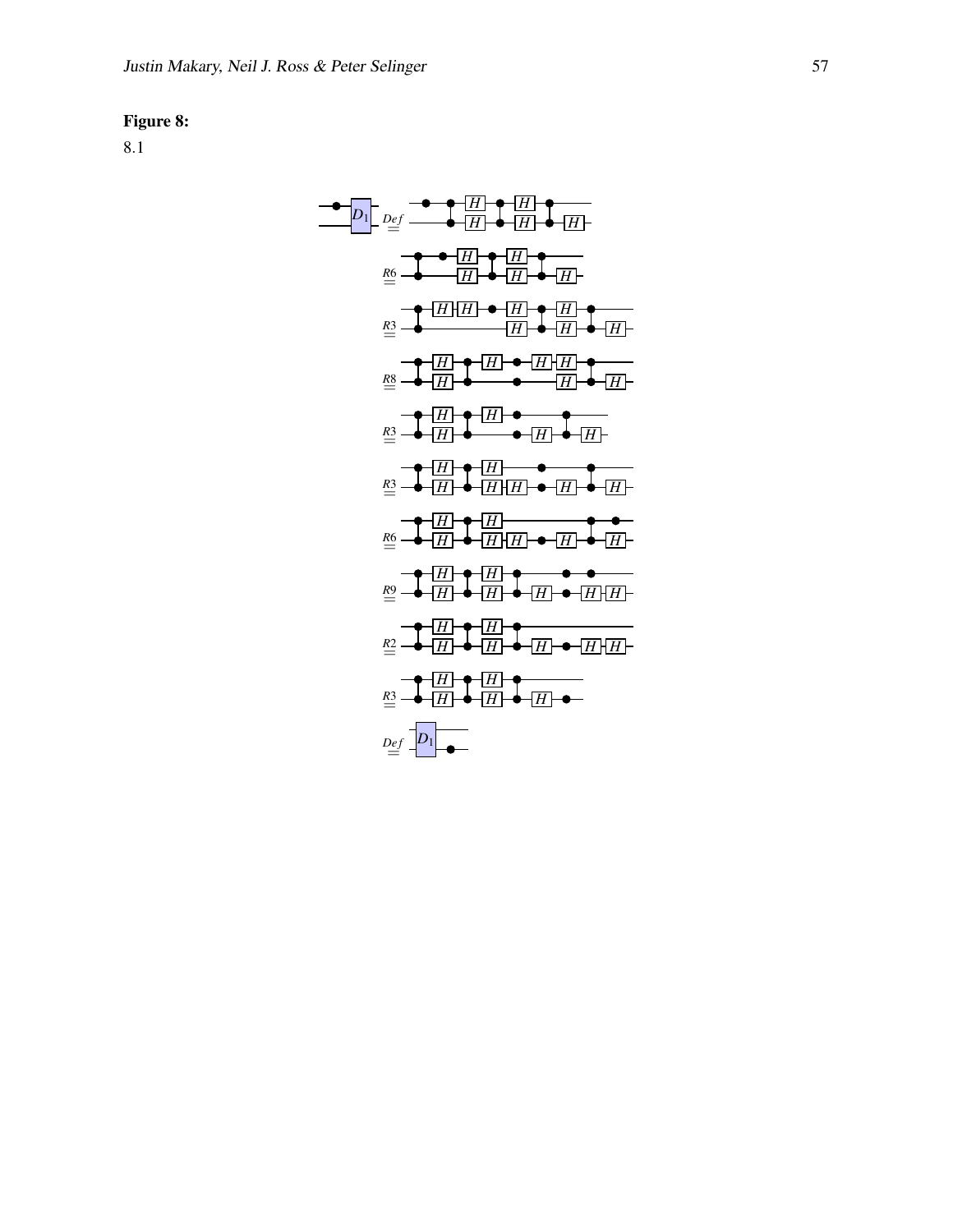| $D_1$ | $D_2$ | $D_3$ | $D_4$ | $D_5$ | $D_6$ | $D_7$ | $D_8$ | $D_9$ | $D_8$ | $D_9$ | $D_9$ | $D_9$ | $D_9$ | $D_9$ | $D_9$ | $D_9$ | $D_9$ | $D_9$ | $D_9$ | $D_9$ | $D_9$ | $D_9$ | $D_9$ | $D_9$ | $D_9$ | $D_9$ | $D_9$ | $D_9$ | $D_9$ | $D_9$ | $D_9$ | $D_9$ | $D_9$ | $D_9$ | $D_9$ | $D_9$ | $D_9$ | $D_9$ | $D_9$ | $D_9$ | $D_9$ | $D_9$ | $D_9$ | $D_9$ | $D_9$ | $D_9$ | $D_9$ | $D_9$ | $D_9$ | $D_9$ | $D_9$ | $D_9$ | $D_9$ | $D_9$ | $D_9$ | $D_9$ | $D_9$ | $D_9$ | $D_9$ | $D_9$ | $D_9$ | $D_9$ |
|-------|-------|-------|-------|-------|-------|-------|-------|-------|-------|-------|-------|-------|-------|-------|-------|-------|-------|-------|-------|-------|-------|-------|-------|-------|-------|-------|-------|-------|-------|-------|-------|-------|-------|-------|-------|-------|-------|-------|-------|-------|-------|-------|-------|-------|-------|-------|-------|-------|-------|-------|-------|-------|-------|-------|-------|-------|-------|-------|-------|-------|-------|-------|
|-------|-------|-------|-------|-------|-------|-------|-------|-------|-------|-------|-------|-------|-------|-------|-------|-------|-------|-------|-------|-------|-------|-------|-------|-------|-------|-------|-------|-------|-------|-------|-------|-------|-------|-------|-------|-------|-------|-------|-------|-------|-------|-------|-------|-------|-------|-------|-------|-------|-------|-------|-------|-------|-------|-------|-------|-------|-------|-------|-------|-------|-------|-------|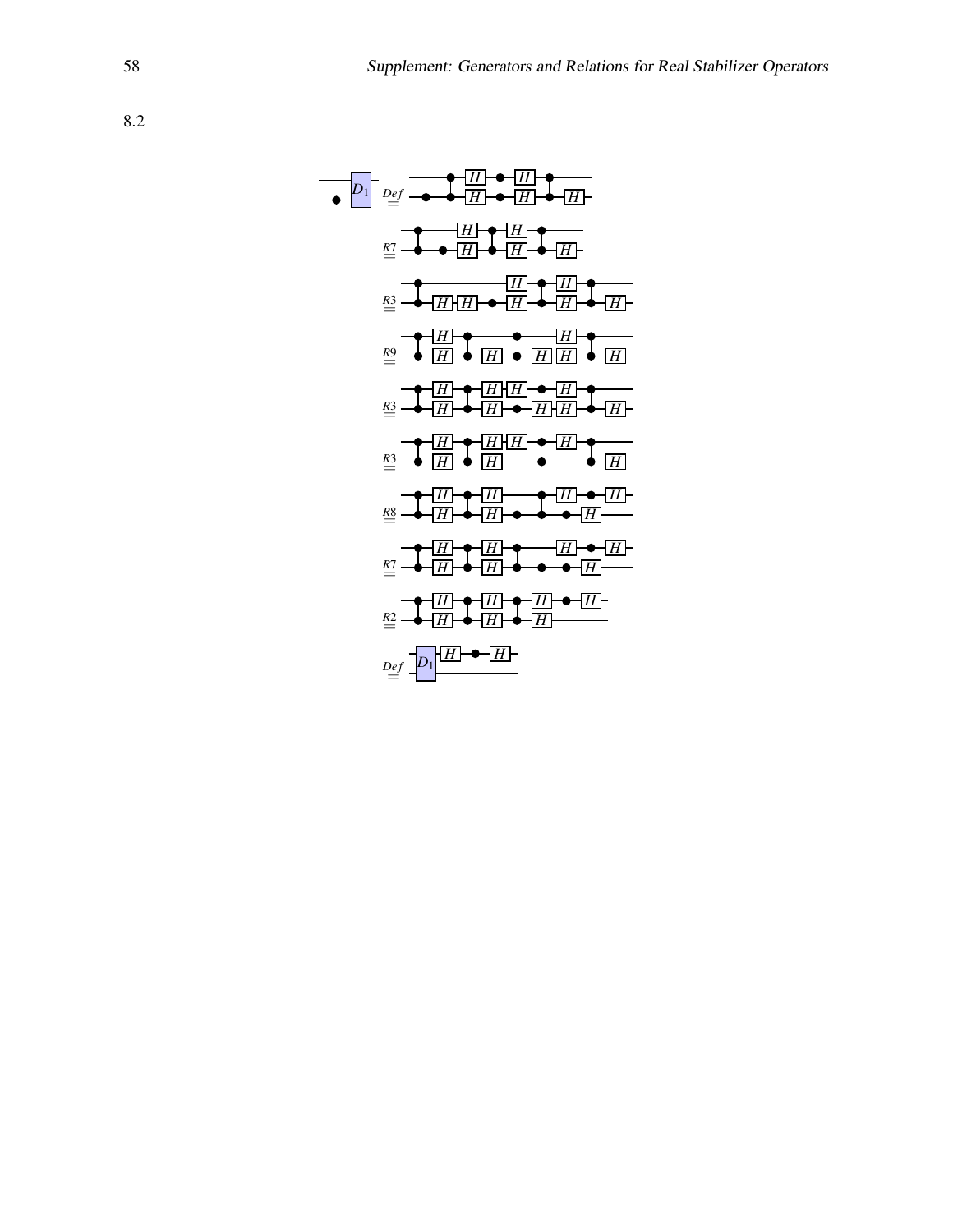*H H D*<sup>2</sup> *De f H H* = *H H H H R*3= *H H H H H H R*8= *H H H H H H R*3= *H H H H H H R*3= *H H H H H H R*6= *H H H H H H R*9= *H H H H H H R*2= *H H H H H H R*3= *H H D*2*De f* =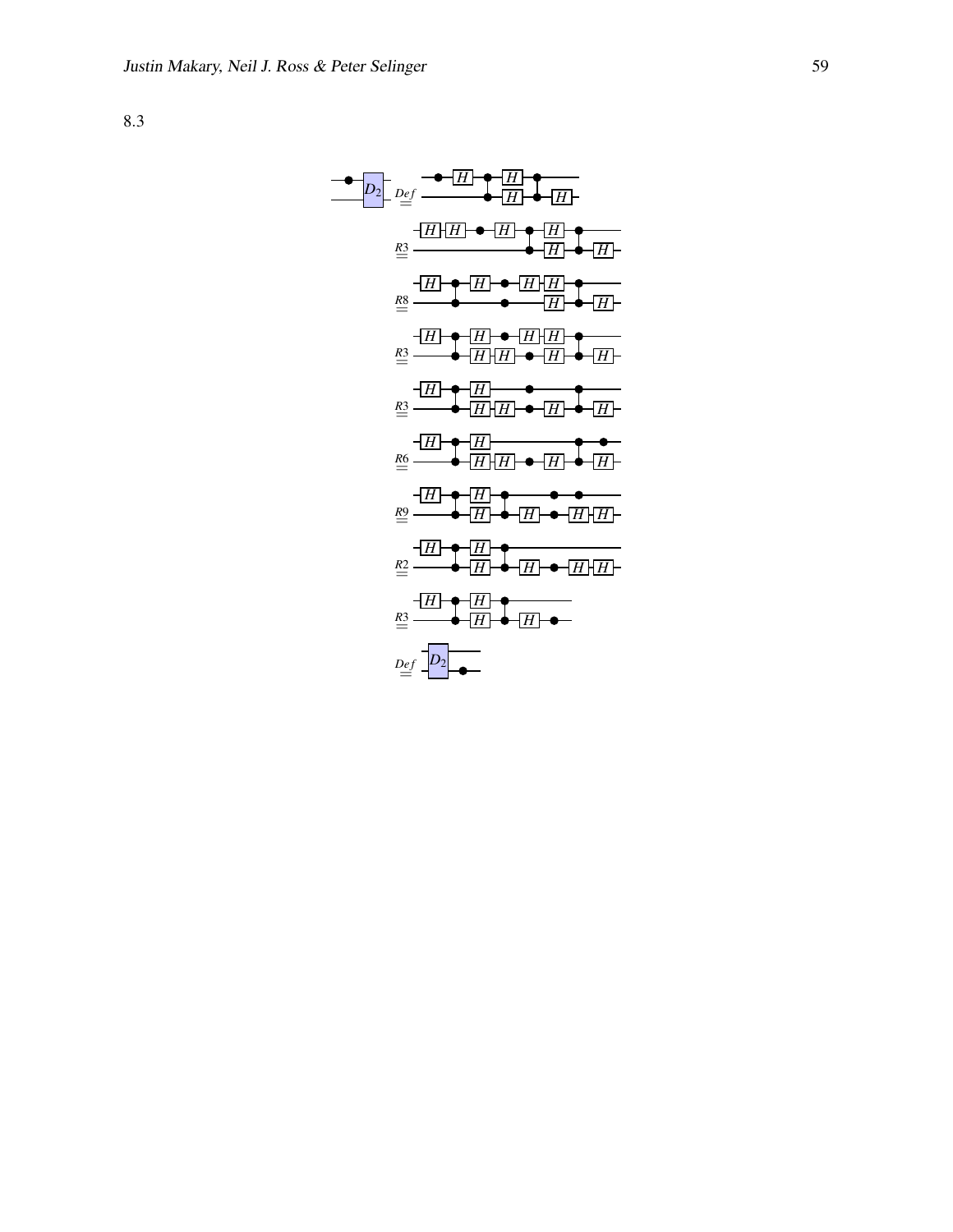$$
D_{2}
$$
  $D_{eff}$   $\frac{H}{H}$   $\frac{H}{H}$   $\frac{H}{H}$   $\frac{H}{H}$   $\frac{H}{H}$   $\frac{H}{H}$   $\frac{H}{H}$   $\frac{H}{H}$   $\frac{H}{H}$   $\frac{H}{H}$   $\frac{H}{H}$   $\frac{H}{H}$   $\frac{H}{H}$   $\frac{H}{H}$   $\frac{H}{H}$   $\frac{H}{H}$   $\frac{H}{H}$   $\frac{H}{H}$   $\frac{H}{H}$   $\frac{H}{H}$   $\frac{H}{H}$   $\frac{H}{H}$   $\frac{H}{H}$   $\frac{H}{H}$   $\frac{H}{H}$   $\frac{H}{H}$   $\frac{H}{H}$   $\frac{H}{H}$   $\frac{H}{H}$   $\frac{H}{H}$   $\frac{H}{H}$   $\frac{H}{H}$   $\frac{H}{H}$   $\frac{H}{H}$   $\frac{H}{H}$   $\frac{H}{H}$   $\frac{H}{H}$   $\frac{H}{H}$   $\frac{H}{H}$   $\frac{H}{H}$   $\frac{H}{H}$   $\frac{H}{H}$   $\frac{H}{H}$   $\frac{H}{H}$   $\frac{H}{H}$   $\frac{H}{H}$   $\frac{H}{H}$   $\frac{H}{H}$   $\frac{H}{H}$   $\frac{H}{H}$   $\frac{H}{H}$   $\frac{H}{H}$   $\frac{H}{H}$   $\frac{H}{H}$   $\frac{H}{H}$   $\frac{H}{H}$   $\frac{H}{H}$   $\frac{H}{H}$   $\frac{H}{H}$   $\frac{H}{H}$   $\frac{H}{H}$   $\frac{H}{H}$   $\frac{H}{H}$   $\frac{H}{H}$   $\frac{H}{H}$   $\frac{H}{H}$   $\frac{H}{H}$   $\frac{H}{H$ 

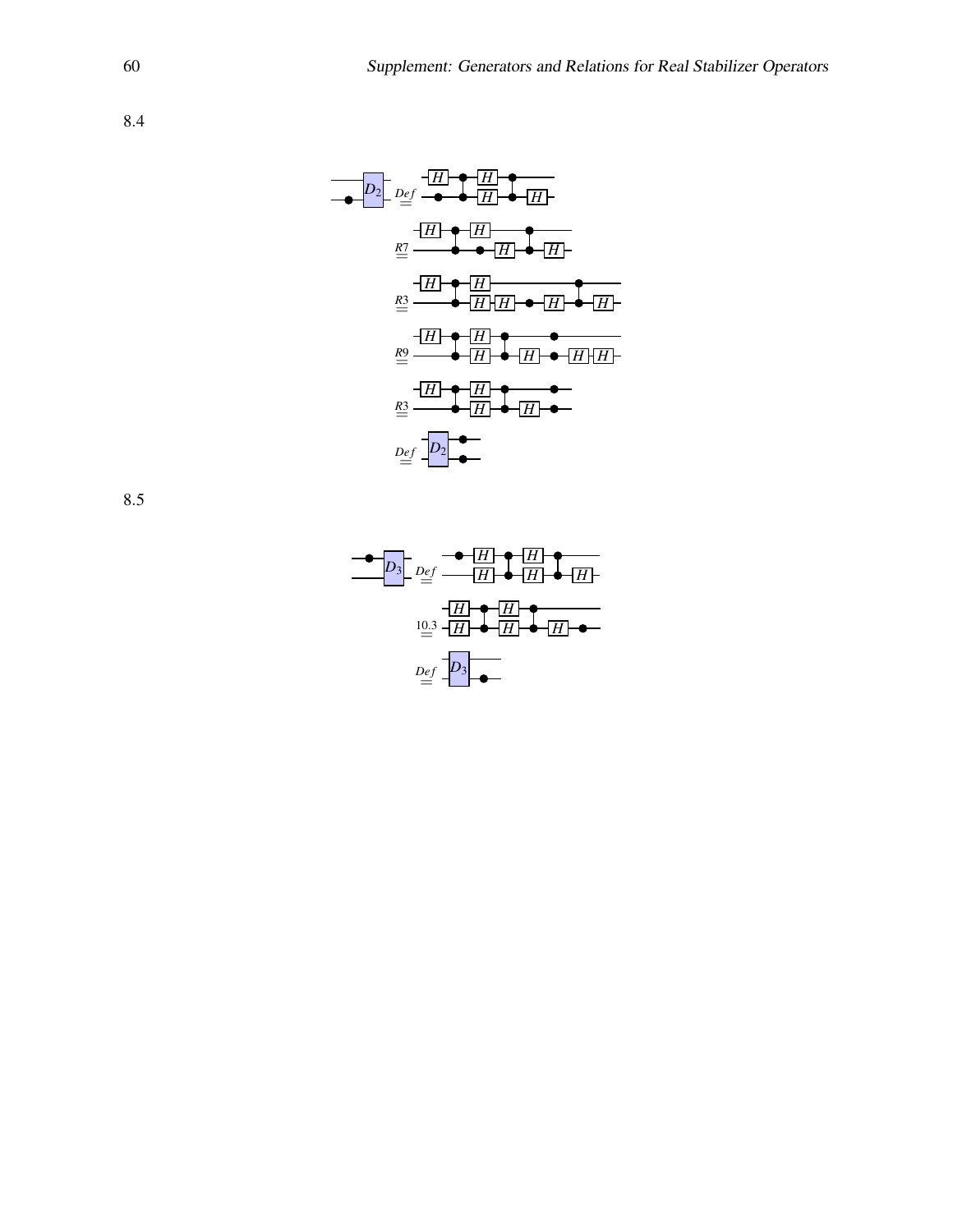| $D_3$ | $Def$         | $\rightarrow$ | $H$           | $\rightarrow$ | $H$           | $\rightarrow$ |
|-------|---------------|---------------|---------------|---------------|---------------|---------------|
| $Q_3$ | $\rightarrow$ | $H$           | $\rightarrow$ | $H$           | $\rightarrow$ | $H$           |
| $Q_2$ | $\rightarrow$ | $H$           | $\rightarrow$ | $H$           | $\rightarrow$ | $H$           |
| $Q_3$ | $\rightarrow$ | $H$           | $\rightarrow$ | $H$           | $\rightarrow$ | $H$           |
| $Q_3$ | $\rightarrow$ | $H$           | $\rightarrow$ | $H$           | $\rightarrow$ | $H$           |
| $Q_3$ | $\rightarrow$ | $H$           | $\rightarrow$ | $H$           | $\rightarrow$ | $H$           |
| $Q_3$ | $\rightarrow$ | $H$           | $\rightarrow$ | $H$           | $\rightarrow$ | $H$           |
| $Q_3$ | $\rightarrow$ | $H$           | $\rightarrow$ | $H$           | $\rightarrow$ | $H$           |
| $Q_3$ | $\rightarrow$ | $H$           | $\rightarrow$ | $H$           | $\rightarrow$ | $H$           |
| $Q_3$ |               |               |               |               |               |               |

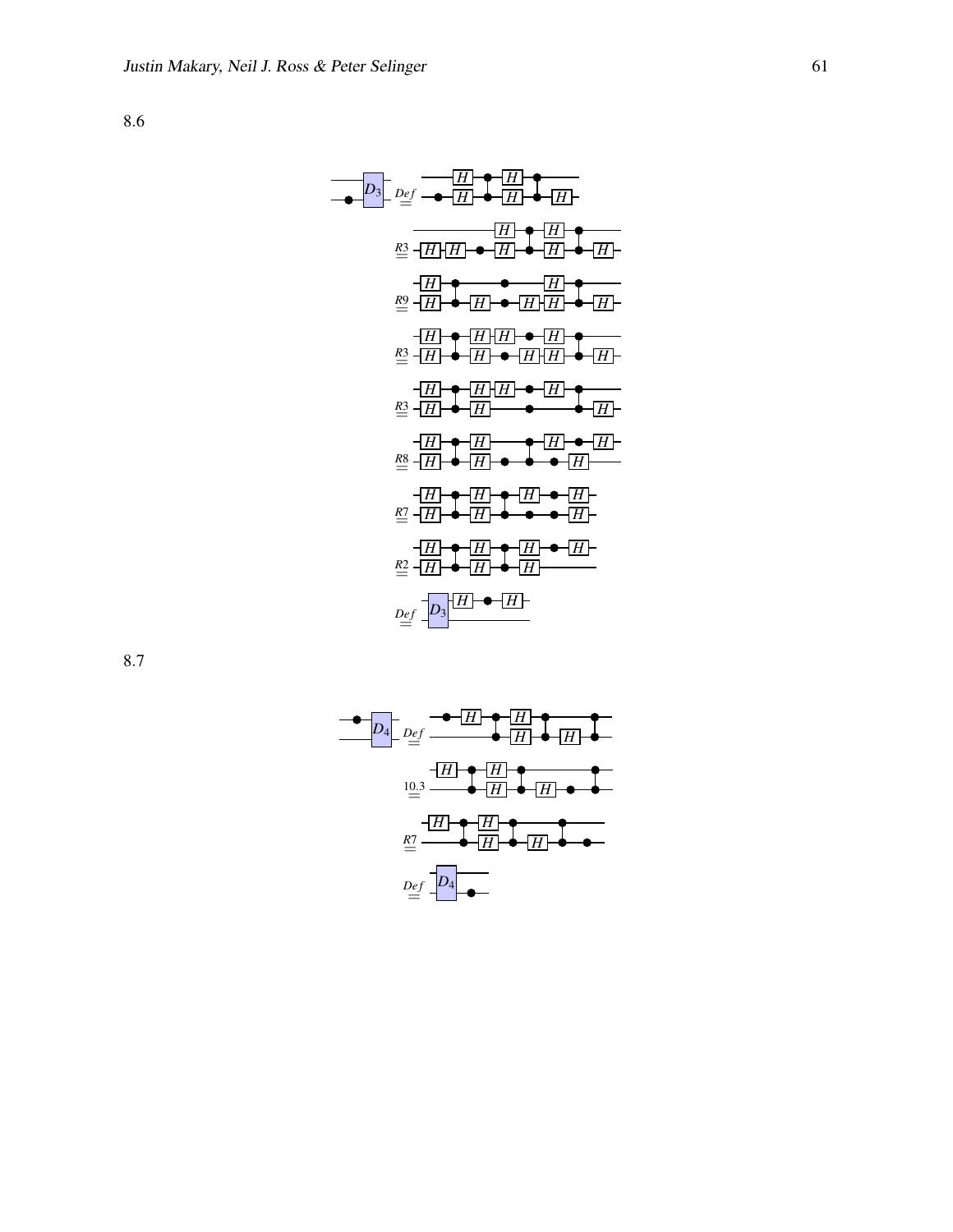| $D_4$  | $D_{eff}$ | $H$ | $H$ |
|--------|-----------|-----|-----|
| $10.4$ | $H$       | $H$ | $H$ |
| $10.4$ | $H$       | $H$ | $H$ |
| $H$    | $H$       | $H$ | $H$ |
| $M$    | $H$       | $H$ | $H$ |
| $M$    | $H$       | $H$ | $H$ |
| $M$    | $H$       | $H$ | $H$ |
| $M$    | $H$       | $H$ | $H$ |
| $M$    | $H$       | $H$ | $H$ |
| $M$    | $H$       | $H$ | $H$ |
| $M$    | $H$       | $H$ | $H$ |
| $M$    | $H$       | $H$ | $H$ |
| $M$    | $H$       | $H$ | $H$ |
| $M$    | $H$       | $H$ | $H$ |

8.9



8.10



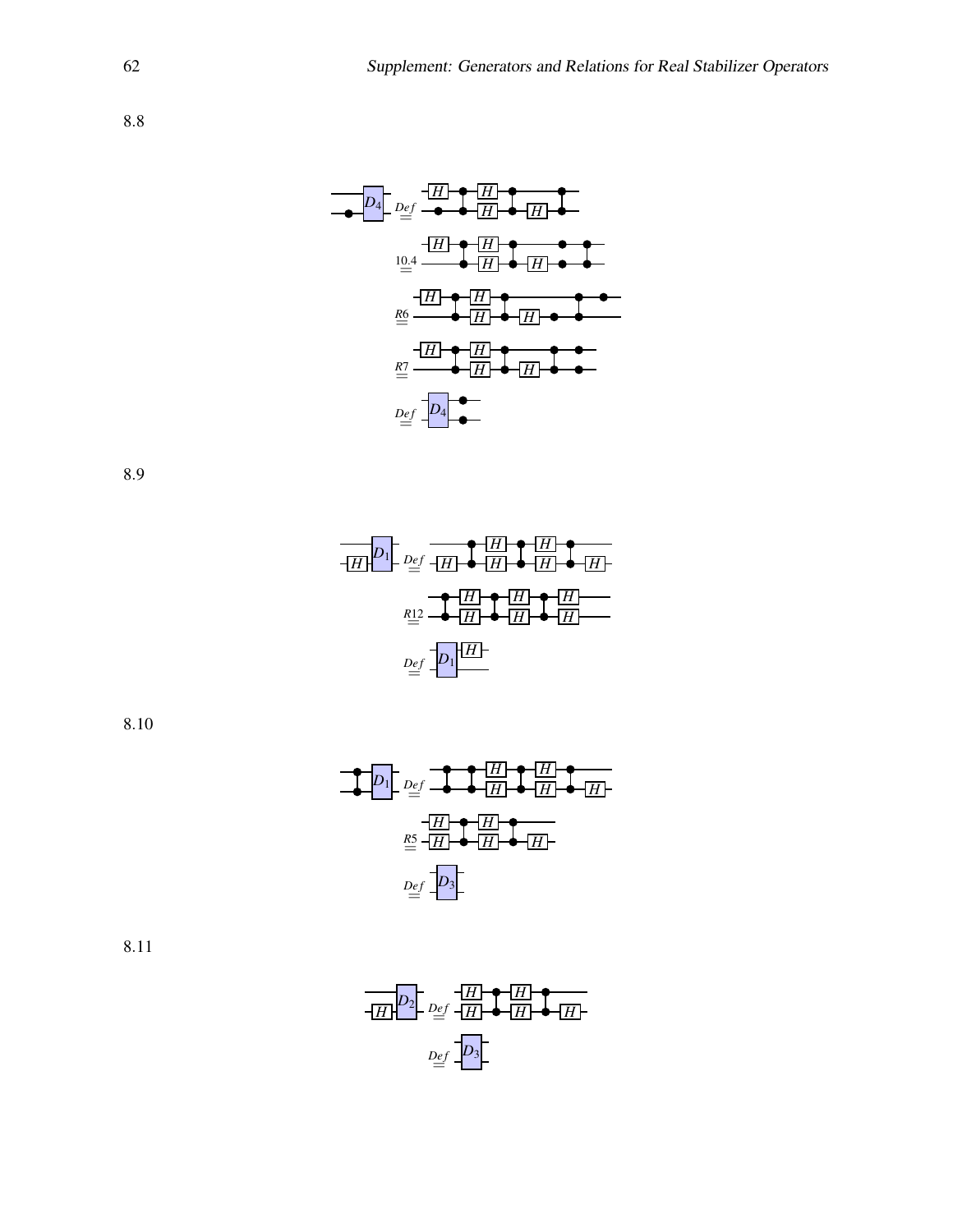

8.13



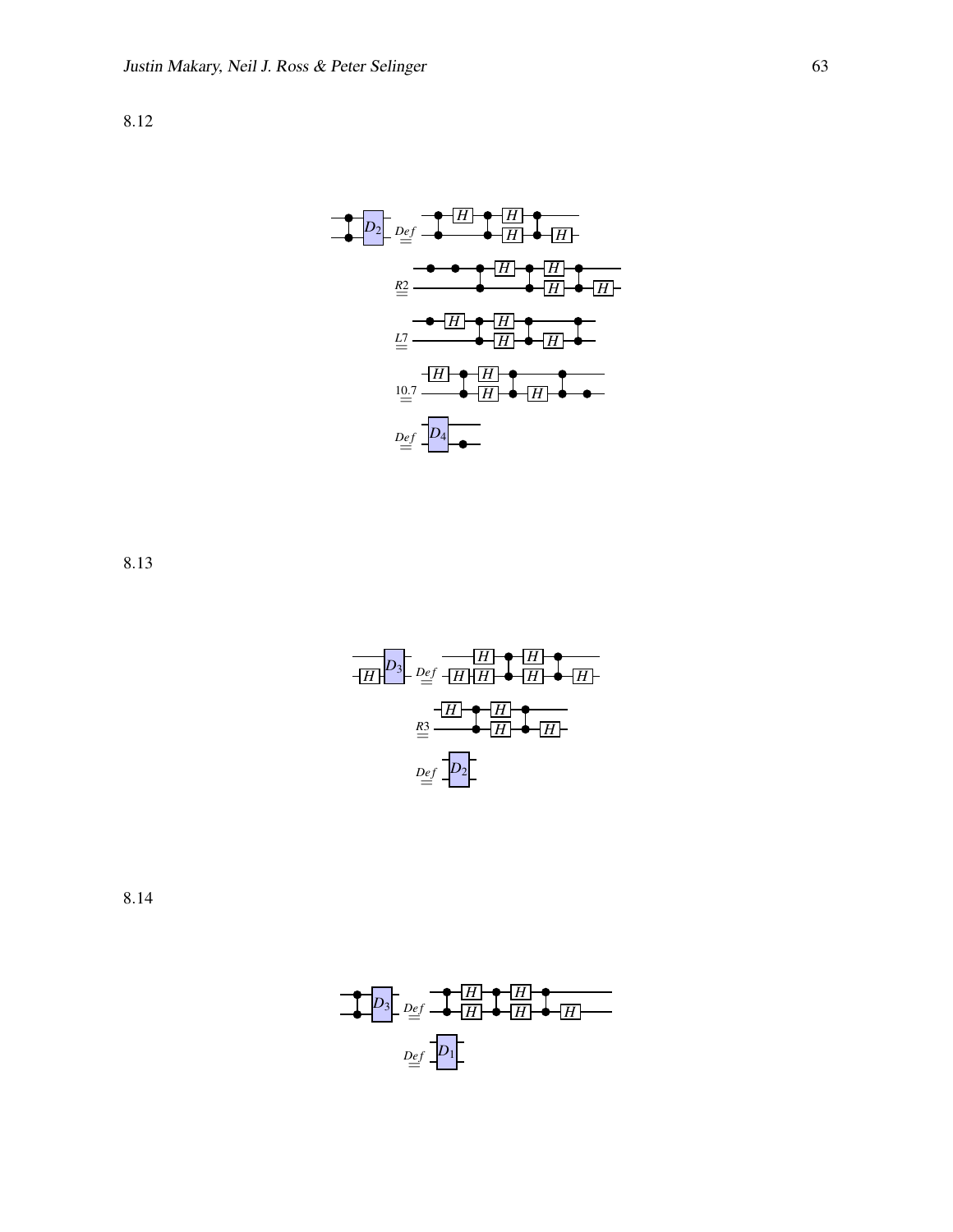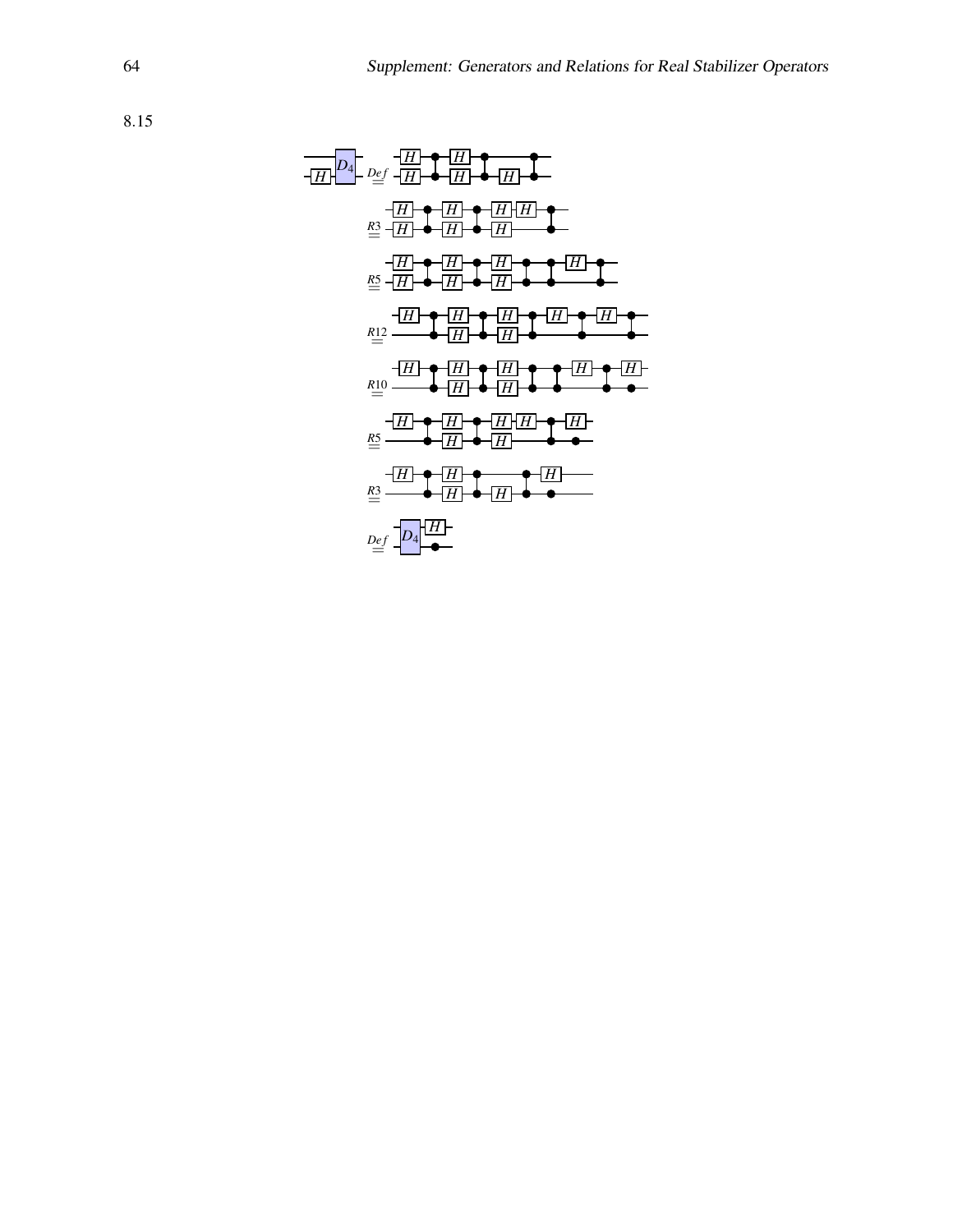| $D_4$           | $D_{eff}$ | $H$ | $H$ | $H$ |
|-----------------|-----------|-----|-----|-----|
| $\underline{H}$ | $H$       | $H$ |     |     |
| $\underline{H}$ | $H$       | $H$ |     |     |
| $\underline{H}$ | $H$       | $H$ |     |     |
| $\underline{H}$ | $H$       | $H$ |     |     |
| $\underline{H}$ | $H$       | $H$ |     |     |
| $\underline{H}$ | $H$       | $H$ |     |     |
| $\underline{H}$ | $H$       | $H$ |     |     |
| $\underline{H}$ | $H$       | $H$ |     |     |
| $\underline{H}$ | $H$       | $H$ |     |     |
| $\underline{H}$ | $H$       | $H$ |     |     |
| $\underline{H}$ | $H$       | $H$ |     |     |
| $\underline{H}$ | $H$       | $H$ |     |     |
| $\underline{H}$ | $H$       | $H$ |     |     |
| $\underline{H}$ | $H$       | $H$ |     |     |
| $\underline{H}$ | $H$       | $H$ |     |     |
| $\underline{H}$ | $H$       | $H$ |     |     |

8.17



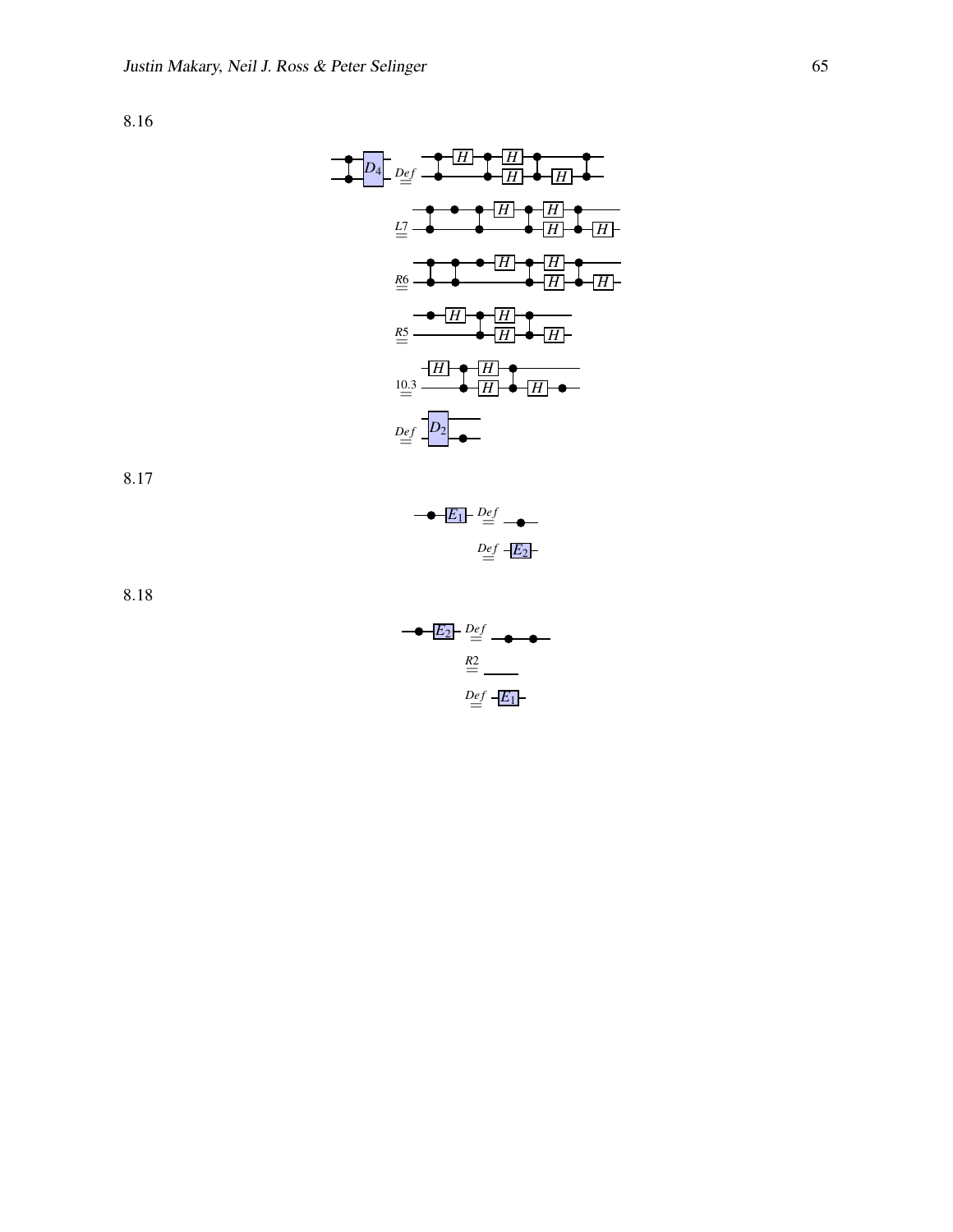# Figure 9:

$$
\frac{1}{1} = \frac{1}{1} = \frac{1}{1} = \frac{1}{1} = \frac{1}{1} = \frac{1}{1} = \frac{1}{1} = \frac{1}{1} = \frac{1}{1} = \frac{1}{1} = \frac{1}{1} = \frac{1}{1} = \frac{1}{1} = \frac{1}{1} = \frac{1}{1} = \frac{1}{1} = \frac{1}{1} = \frac{1}{1} = \frac{1}{1} = \frac{1}{1} = \frac{1}{1} = \frac{1}{1} = \frac{1}{1} = \frac{1}{1} = \frac{1}{1} = \frac{1}{1} = \frac{1}{1} = \frac{1}{1} = \frac{1}{1} = \frac{1}{1} = \frac{1}{1} = \frac{1}{1} = \frac{1}{1} = \frac{1}{1} = \frac{1}{1} = \frac{1}{1} = \frac{1}{1} = \frac{1}{1} = \frac{1}{1} = \frac{1}{1} = \frac{1}{1} = \frac{1}{1} = \frac{1}{1} = \frac{1}{1} = \frac{1}{1} = \frac{1}{1} = \frac{1}{1} = \frac{1}{1} = \frac{1}{1} = \frac{1}{1} = \frac{1}{1} = \frac{1}{1} = \frac{1}{1} = \frac{1}{1} = \frac{1}{1} = \frac{1}{1} = \frac{1}{1} = \frac{1}{1} = \frac{1}{1} = \frac{1}{1} = \frac{1}{1} = \frac{1}{1} = \frac{1}{1} = \frac{1}{1} = \frac{1}{1} = \frac{1}{1} = \frac{1}{1} = \frac{1}{1} = \frac{1}{1} = \frac{1}{1} = \frac{1}{1} = \frac{1}{1} = \frac{1}{1} = \frac{1}{1} = \frac{1}{1} = \frac{1}{1} = \frac{1}{1} = \frac{1}{1} = \frac{1}{1} = \frac{1}{1} = \frac{1}{1} = \frac{1}{1} = \frac{1}{1} = \frac{1}{1} = \frac{1}{1} = \frac{1}{1} = \frac{1}{1} = \frac{1}{1} = \frac{1}{1} = \frac{1}{1} = \frac{1}{1} = \frac{1}{1} = \frac{1}{1} = \frac{1}{1} = \frac{1}{1} =
$$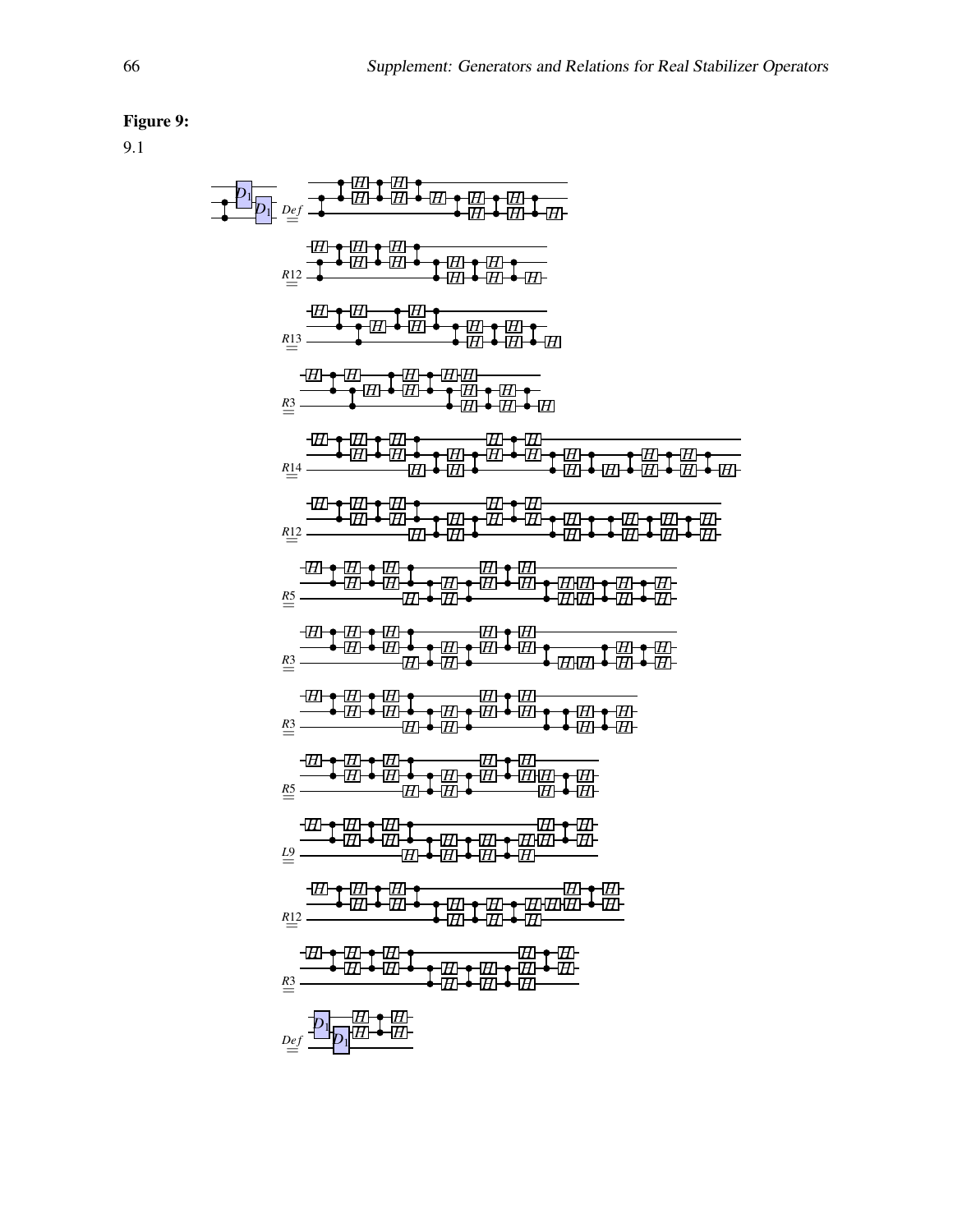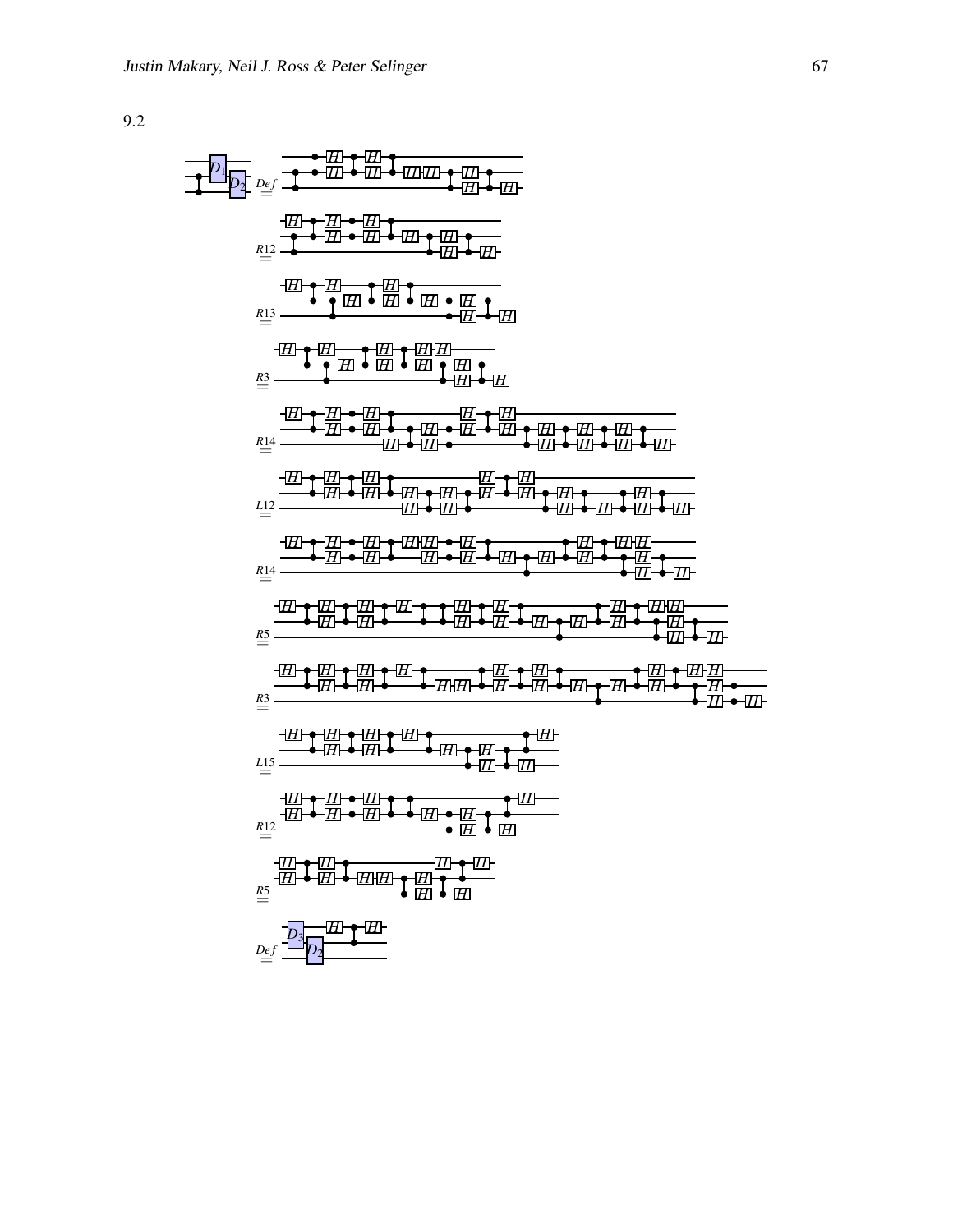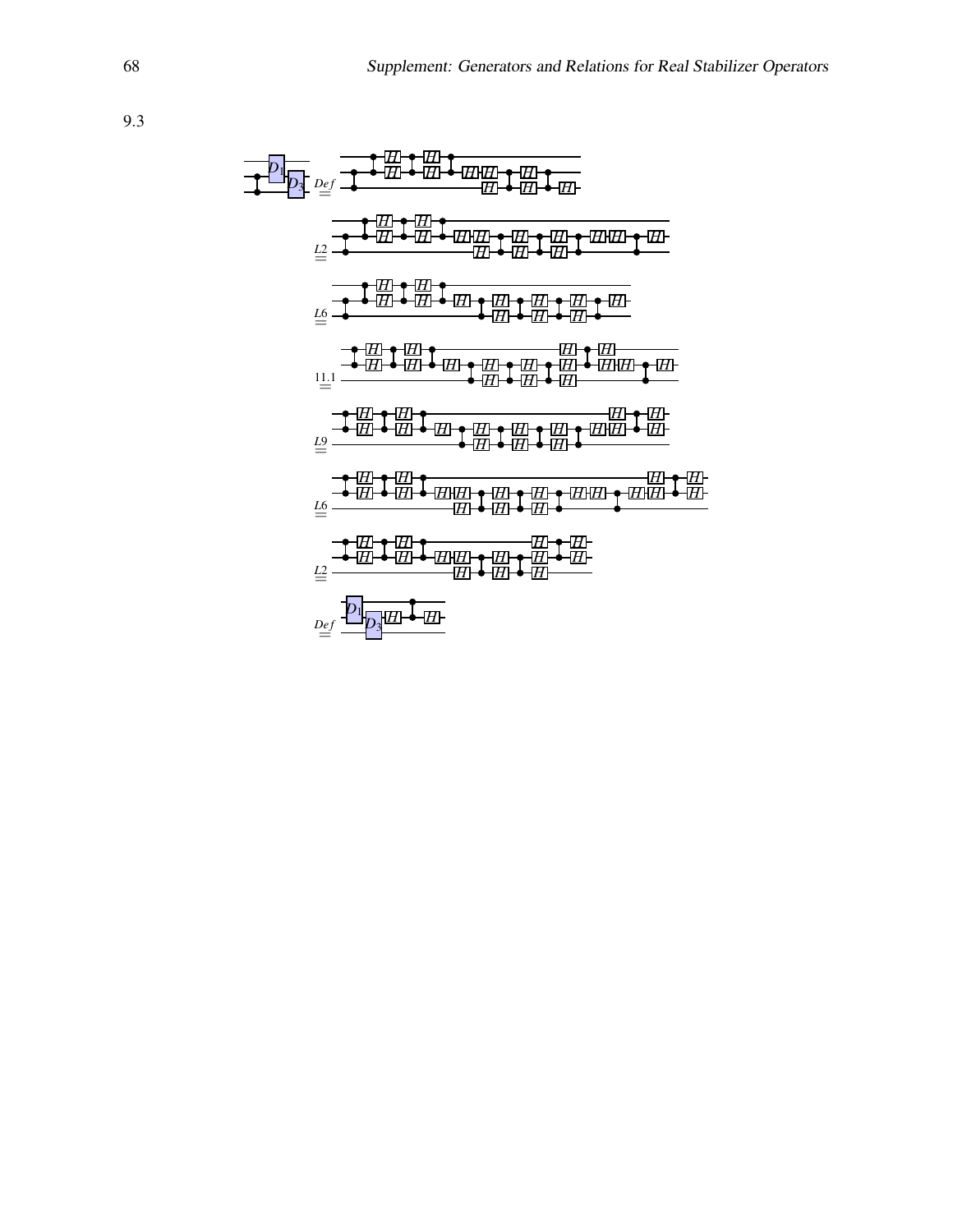

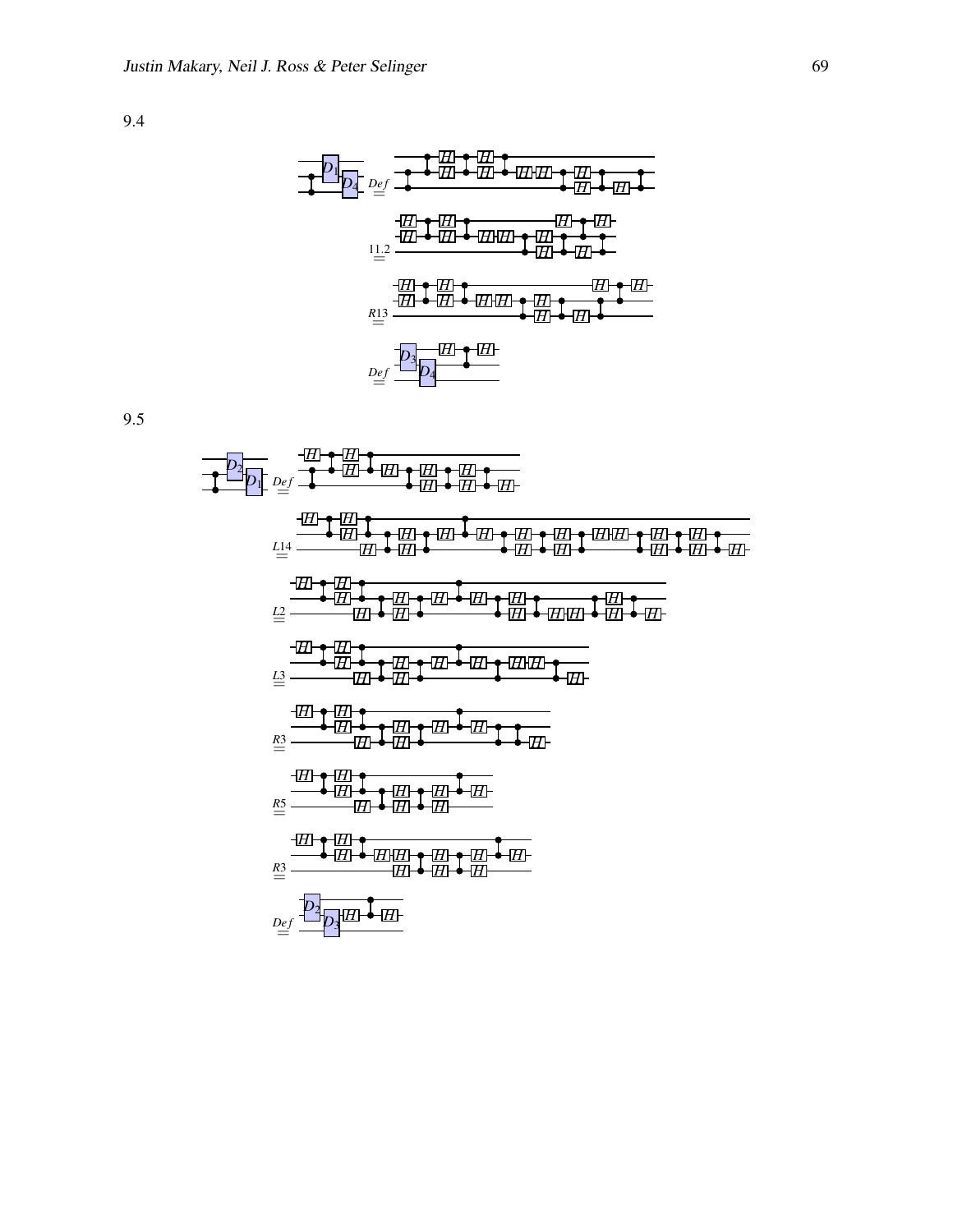| \n $2\frac{1}{2}$<br>\n $2\frac{1}{2}$<br>\n $2\frac{1}{2}$<br>\n $2\frac{1}{2}$<br>\n $2\frac{1}{2}$<br>\n $2\frac{1}{2}$<br>\n $2\frac{1}{2}$<br>\n $2\frac{1}{2}$<br>\n $2\frac{1}{2}$<br>\n $2\frac{1}{2}$<br>\n $2\frac{1}{2}$<br>\n $2\frac{1}{2}$<br>\n $2\frac{1}{2}$<br>\n $2\frac{1}{2}$<br>\n $2\frac{1}{2}$<br>\n $2\frac{1}{2}$<br>\n $2\frac{1}{2}$<br>\n $2\frac{1}{2}$<br>\n $2\frac{1}{2}$<br>\n $2\frac{1}{2}$<br>\n $2\frac{1}{2}$<br>\n $2\frac{1}{2}$<br>\n $2\frac{1}{2}$<br>\n $2\frac{1}{2}$<br>\n $2\frac{1}{2}$<br>\n $2\frac{1}{2}$<br>\n $2\frac{1}{2}$<br>\n $2\frac{1}{2}$<br>\n $2\frac{1}{2}$<br>\n $2\frac{1}{2}$<br>\n $2\frac{1}{2}$<br>\n $2\frac{1}{2}$<br>\n $2\frac{1}{2}$<br>\n $2\frac{1}{2}$<br>\n $2\frac{1}{2}$<br>\n $2\frac{1}{2}$<br>\n $2\frac{1}{2}$<br>\n $2\frac{1}{2}$<br>\n $2\frac{1}{2}$<br>\n $2\frac{1}{2}$<br>\n $2\frac{1}{2}$<br>\n $2\frac{1}{2}$<br>\n $2\frac{1}{2}$<br>\n $2\frac{1}{2}$<br>\n $2\frac{1}{2}$<br>\n $2\frac{1}{2}$<br>\n $2\frac{1}{2}$<br>\n $2$ |
|-----------------------------------------------------------------------------------------------------------------------------------------------------------------------------------------------------------------------------------------------------------------------------------------------------------------------------------------------------------------------------------------------------------------------------------------------------------------------------------------------------------------------------------------------------------------------------------------------------------------------------------------------------------------------------------------------------------------------------------------------------------------------------------------------------------------------------------------------------------------------------------------------------------------------------------------------------------------------------------------------------------------------------------|
|-----------------------------------------------------------------------------------------------------------------------------------------------------------------------------------------------------------------------------------------------------------------------------------------------------------------------------------------------------------------------------------------------------------------------------------------------------------------------------------------------------------------------------------------------------------------------------------------------------------------------------------------------------------------------------------------------------------------------------------------------------------------------------------------------------------------------------------------------------------------------------------------------------------------------------------------------------------------------------------------------------------------------------------|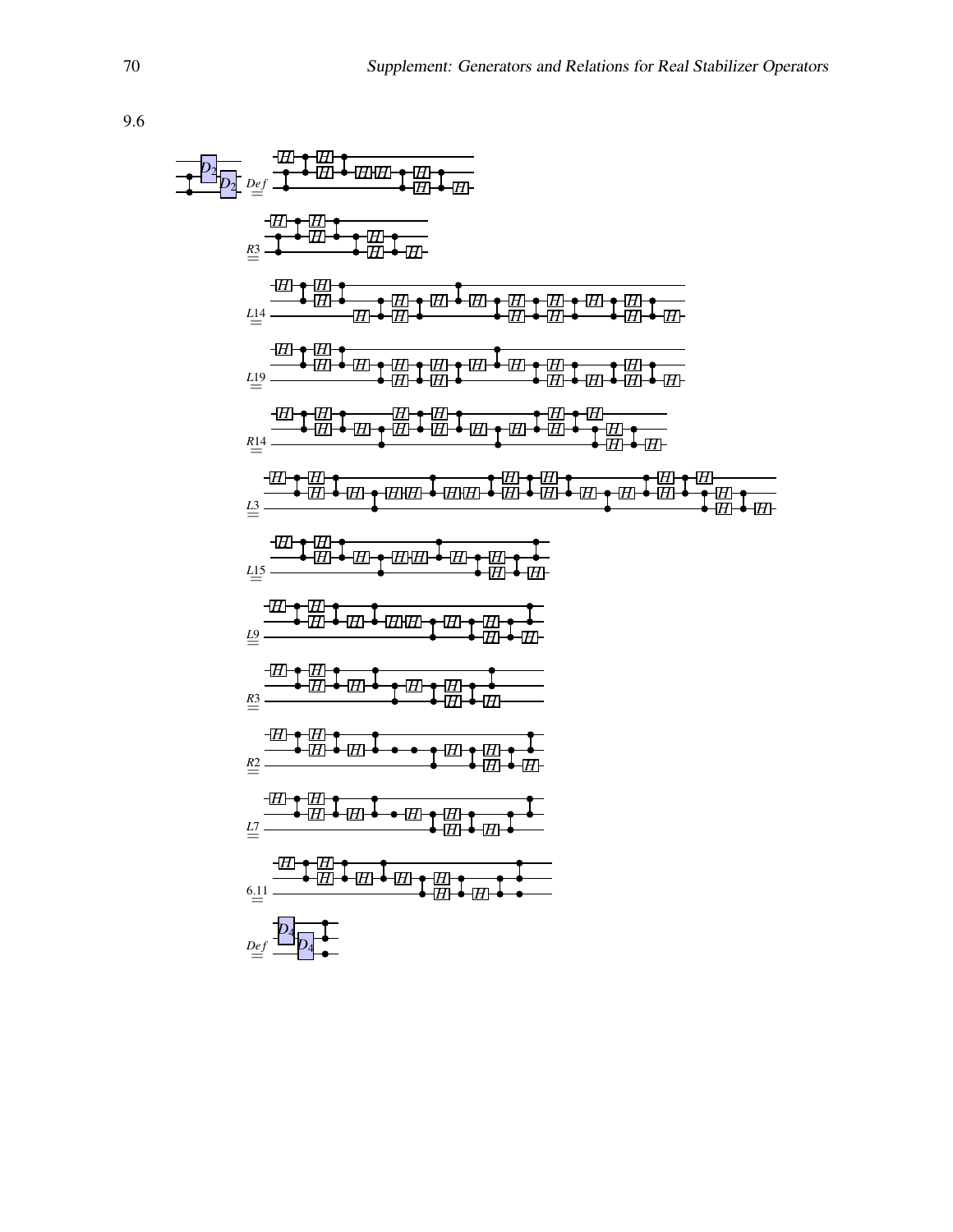

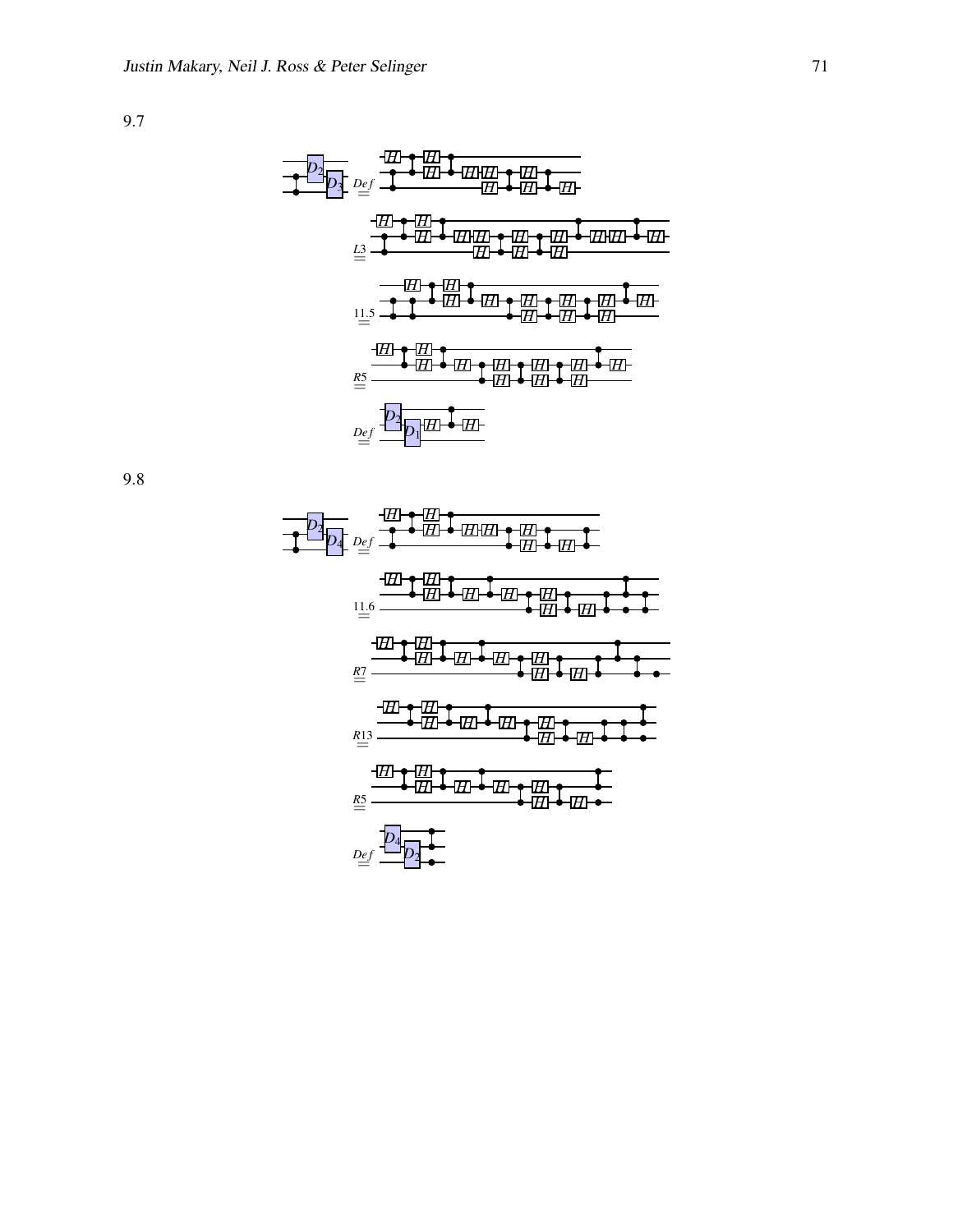

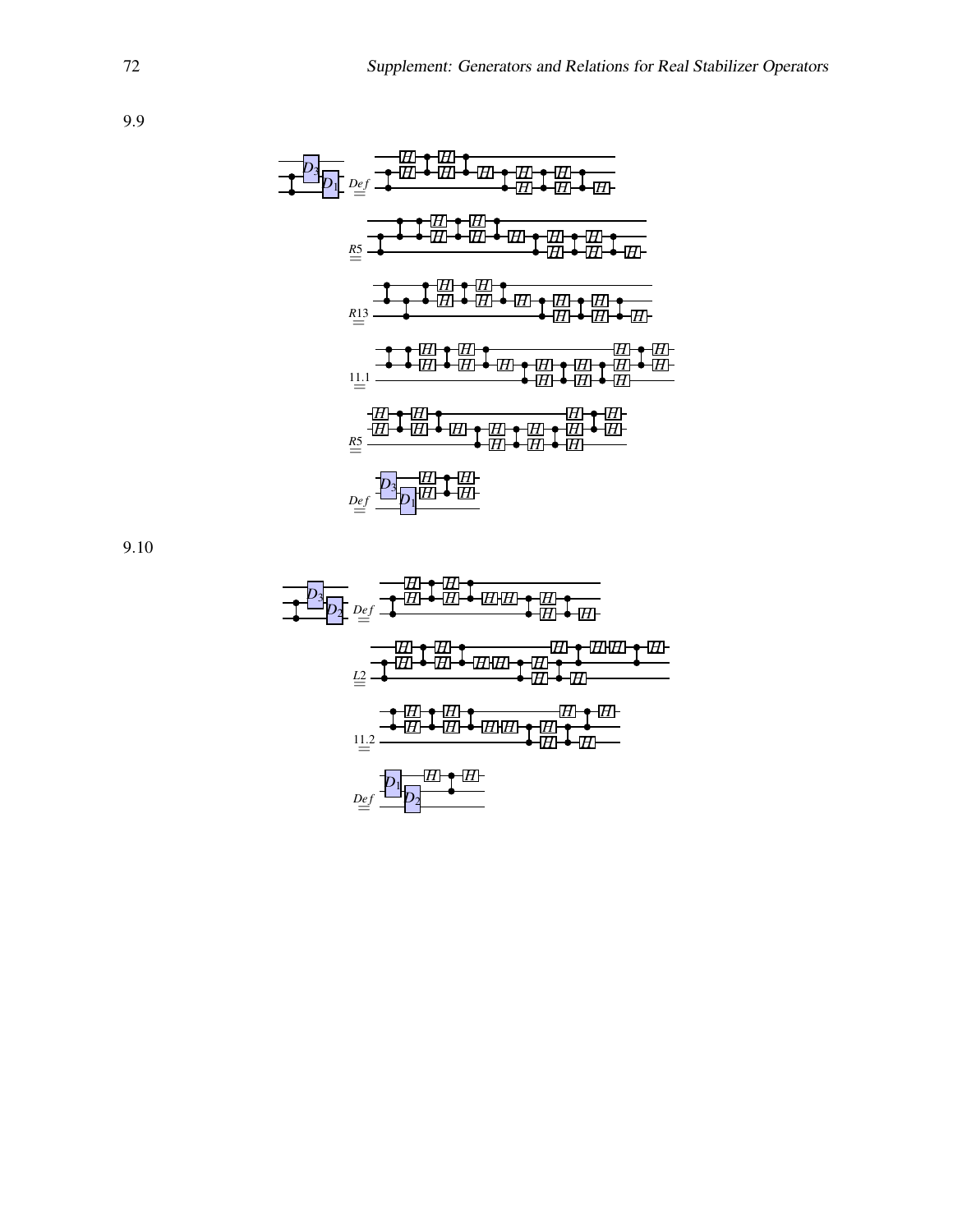

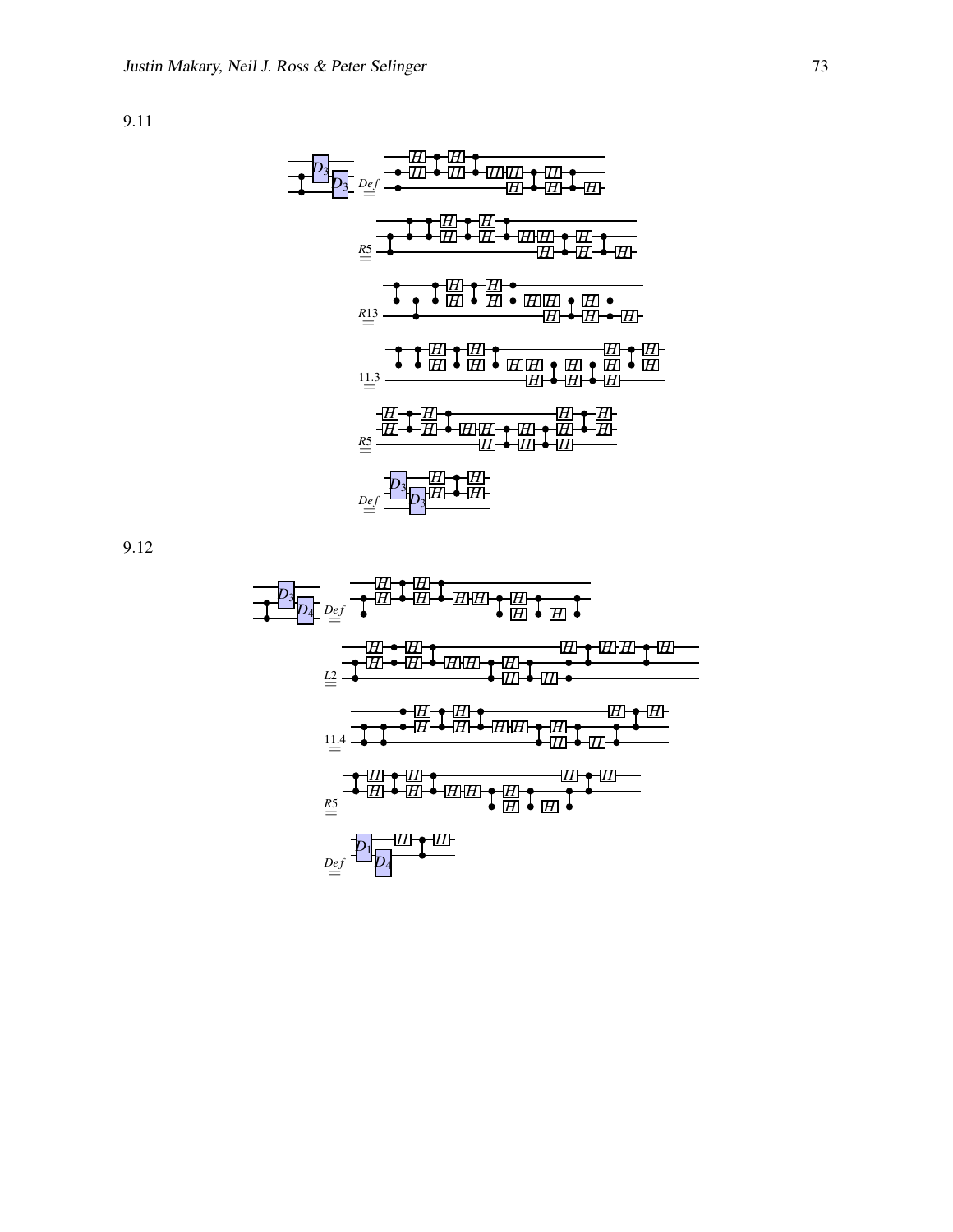



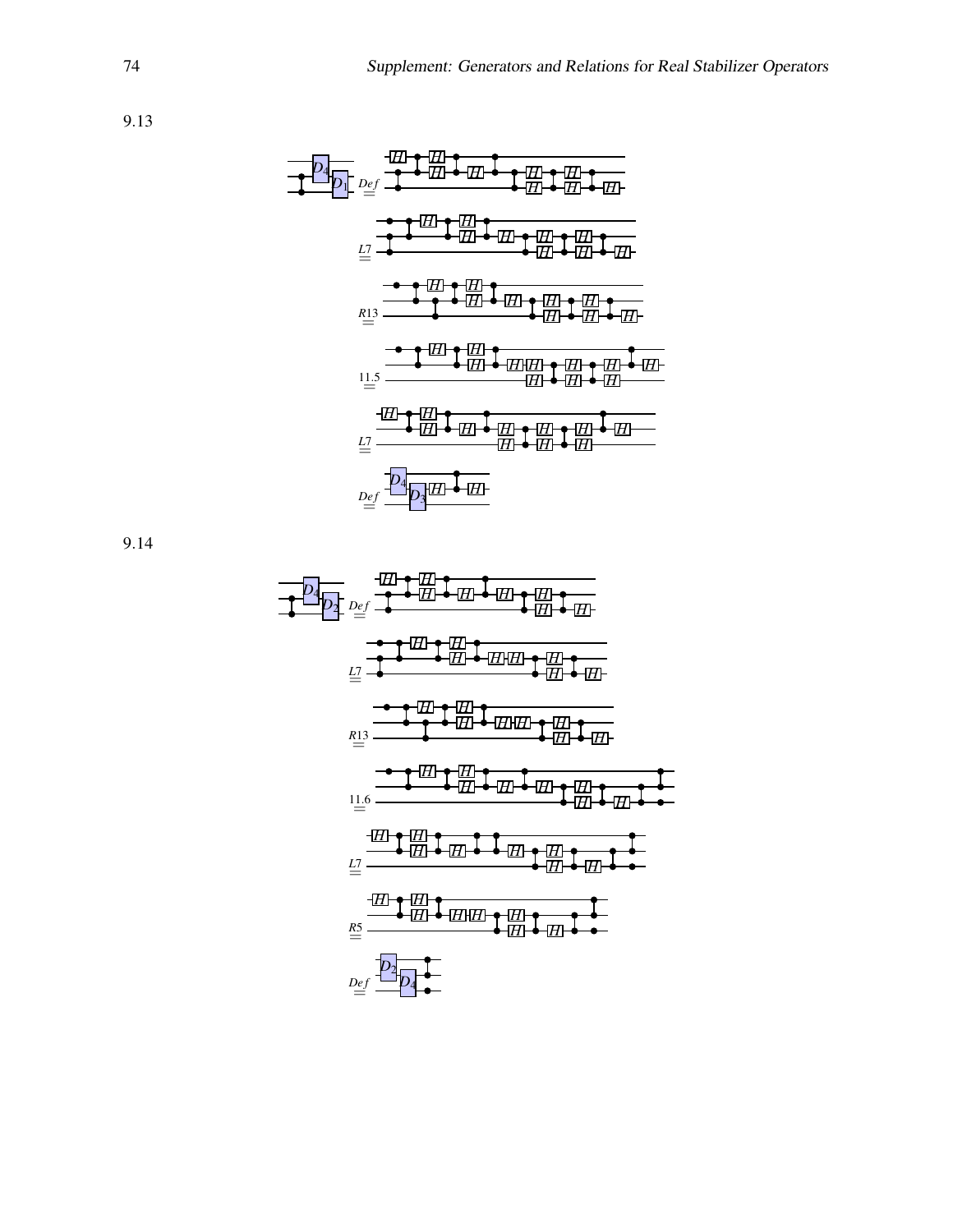

9.16



## Figure 10:

$$
\frac{A_1}{C_1}\frac{E_1}{E_1} = \frac{Def}{}
$$